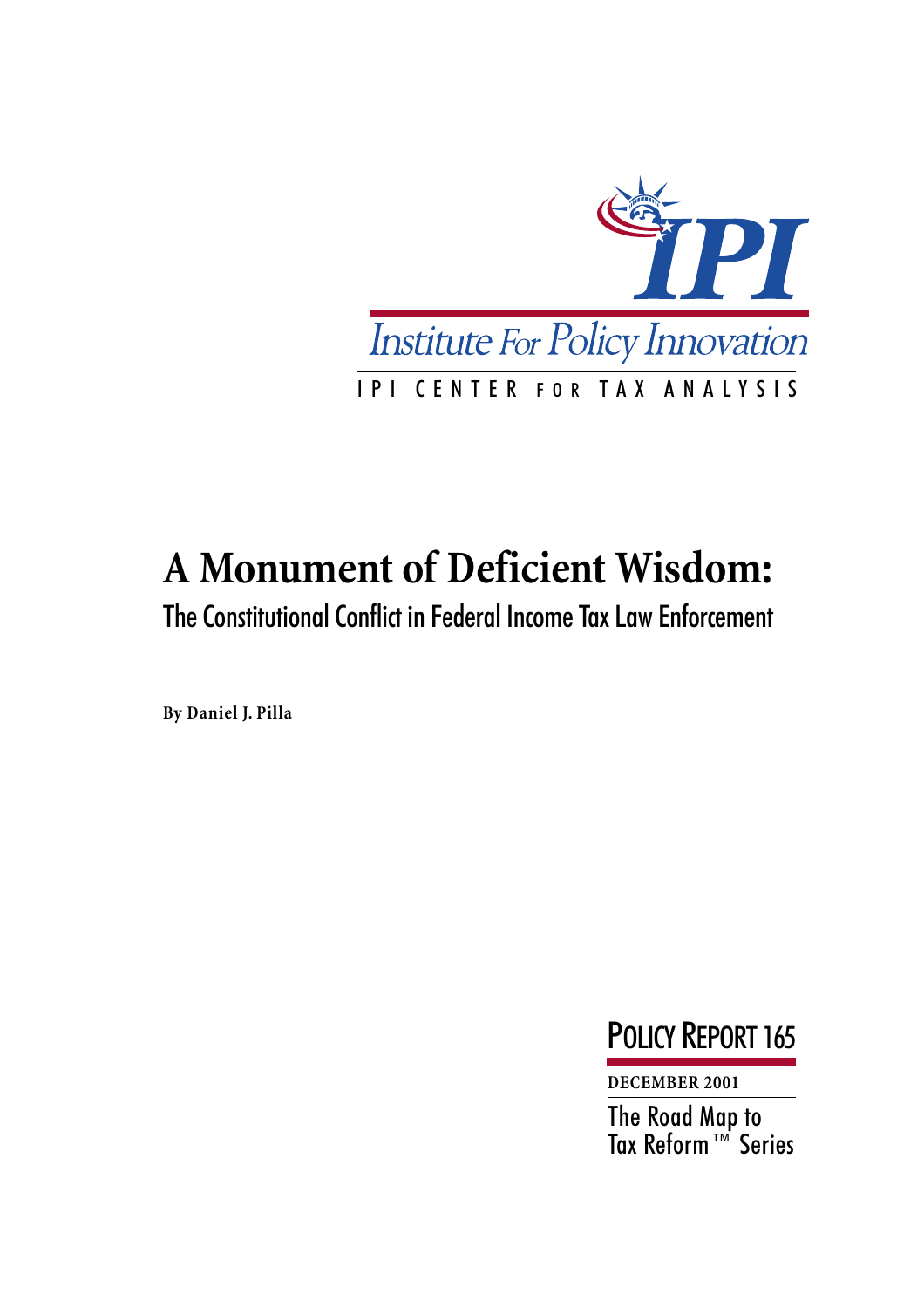## **Executive Summary**

*The Constitution originally forbade direct, invasive taxes. The Sixteenth Amendment removed this protection and gave birth to the modern income tax, sacrificing our individual liberties, our legal principles and protections to government's insatiable desire for revenue. A primary criterion for tax reform should be the restoration of the individual liberties intended by the Founders.*

Although America is engaged in a serious debate over the question of far-reaching tax reform, absent from the discussion is the question of how the current tax system and our system of constitutional limited government are at odds with one another. The Founders of the republic established a government with limited, enumerated powers. Through the Constitution and Bill of Rights, the Founders reserved to the people their fundamental rights to life, liberty and property.

As a part of the overall mechanism for operating our government, the Founders established a tax system that could fund the new government while at the same time, respect the limitations placed upon it by the Constitution and Bill of Rights. However, the Sixteenth Amendment radically altered this delicate balance. It removed the protection of Article I, section 9 of the Constitution, which prohibited the federal government from laying a "direct tax" unless "in proportion to the census or enumeration." The Sixteenth Amendment gave birth to the modern income tax and its enforcement agency, the Internal Revenue Service.

Since its adoption in 1913, the modern income tax has been a source of constant, sweeping legislative alterations and judicial interpretations. The tax code now consists of more than 18,000 pages of mindnumbing complexity that touches the lives of nearly every citizen. In its haste to use the personal income tax to expeditiously raise greater amounts of revenue, Congress erected a statutory scheme that strikes at the heart of our most important liberties. And while the Supreme Court was established as a barrier against such encroachments upon liberty, it in fact has allowed Congress to all but eradicate individual liberties upon the proposition that the government's "overriding need for revenue" outweighs the citizens' interest in individual rights.

In the debate over sweeping tax reform, we must address the question of whether and to what extent we desire that individual liberties should be preserved. The instant examination plainly illustrates that the income tax, as a direct tax, is a frontal assault upon the most fundamental of our constitutional liberties. It is made abundantly clear why the Founders rejected direct taxation such as an income tax in favor of indirect taxes as the chief means of raising revenue. The enforcement of a system of direct taxation necessarily requires the systematic invasion of individual liberties and destruction of constitutional restrictions on the power of government. Otherwise, a direct tax is simply unenforceable. It is for that reason that an income tax of any kind is wholly antithetical to liberty. This discussion clearly shows that liberty and an income tax cannot co-exist in the same society. One must necessarily drive out the other. The question for policy makers is simple: which is the American people more willing to learn to live without?

> *Stand by the roads, and look, and ask for the ancient paths, where the good way is; and walk in it, and find rest for your souls.* **— Jeremiah 6:16**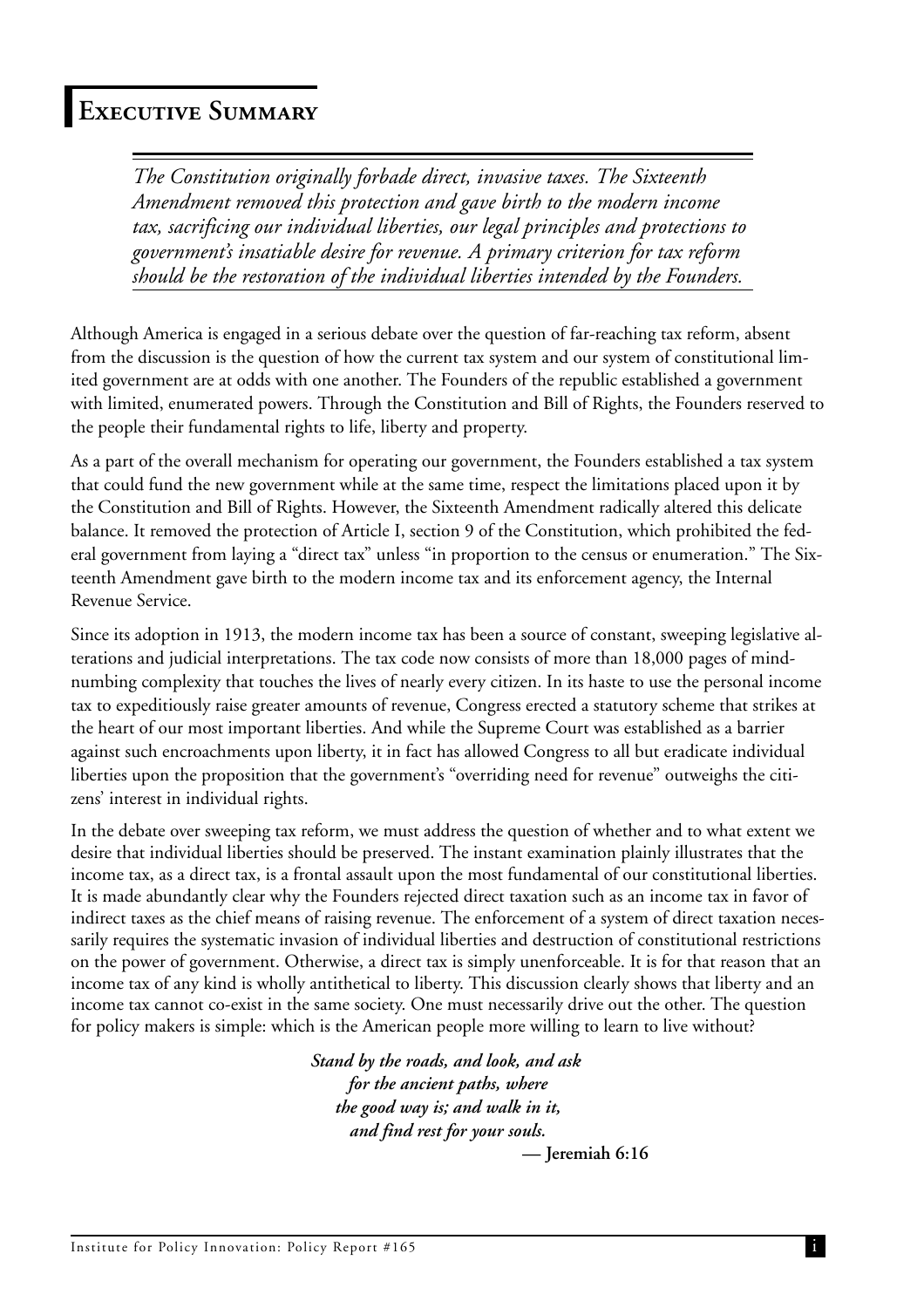**Copyright ©2002 Institute for Policy Innovation**

Nothing from this document may be reproduced or transmitted in any form or by any means, electronic or mechanical, including photocopying, recording, or by any information storage and retrieval system, without permission in writing from the publisher, *unless such reproduction is properly attributed clearly and legibly on every page, screen or file.*

**The views expressed in this publication do not necessarily reflect the views of the Institute for Policy Innovation, or its directors, nor is anything written here an attempt to aid or hinder the passage of any legislation before Congress.**

Direct all inquiries to:

**Institute for Policy Innovation** 250 South Stemmons, Suite 215 Lewisville, TX 75067

(972) 874-5139 [voice]  $(972)$  874-5144 [fax] Email: **ipi@ipi.org** Website: **www.ipi.org**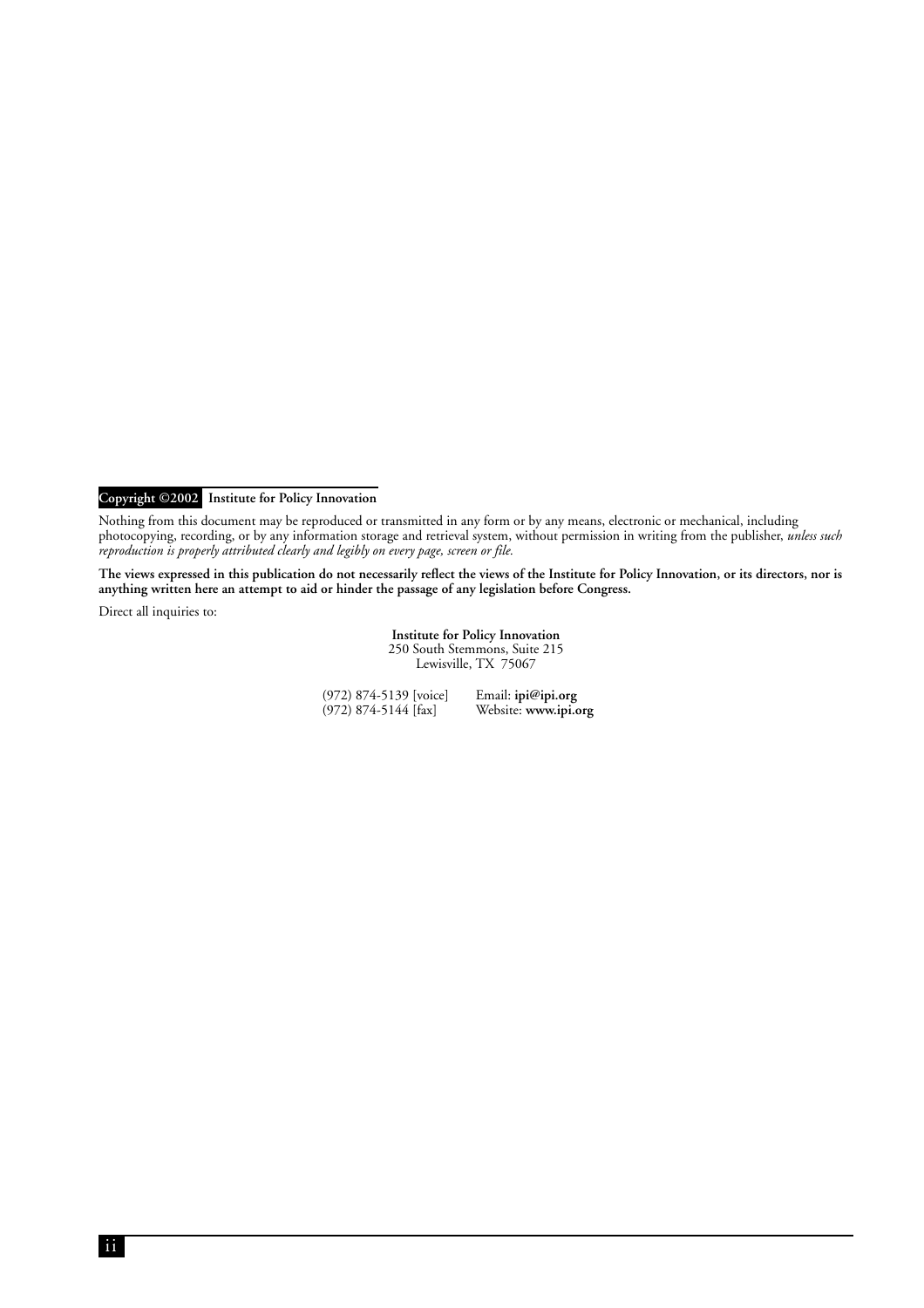## *The Road Map to Tax Reform™*

| Chairman, The Lonestar Foundation                                                                            |
|--------------------------------------------------------------------------------------------------------------|
| President, Institute for Policy Innovation                                                                   |
| <b>EDITORIAL BOARD:</b>                                                                                      |
| Dr. John Berthoud<br>President, National Taxpayers Union Foundation                                          |
| Ernest S. Christian<br>Chief Counsel, Center for Strategic Tax Reform                                        |
| Chris R. Edwards<br>Director of Fiscal Policy Studies, Cato Institute.                                       |
| Stephen J. Entin<br>President and Executive Director, Institute for Research on the Economics of Taxation    |
| Dr. Dan Mitchell<br>McKenna Senior Fellow in Political Economy, The Heritage Foundation                      |
| <b>Stephen Moore</b><br>President, Club for Growth                                                           |
| Daniel J. Pilla<br>Executive Director, Tax Freedom Institute, Inc.                                           |
| <b>Robert Rector</b><br>Senior Research Fellow, Heritage Foundation                                          |
| <b>Aldona Robbins</b><br><b>Gary Robbins</b><br>Senior Research Fellows, Institute for Policy Innovation     |
| Eric V. Schlecht<br>Senior Policy Analyst, National Taxpayers Union Foundation                               |
| Dr. Margo Thorning<br>Senior Vice President and Director of Research, American Council for Capital Formation |
| Grace-Marie Turner<br>President, Galen Institute                                                             |
|                                                                                                              |
|                                                                                                              |
|                                                                                                              |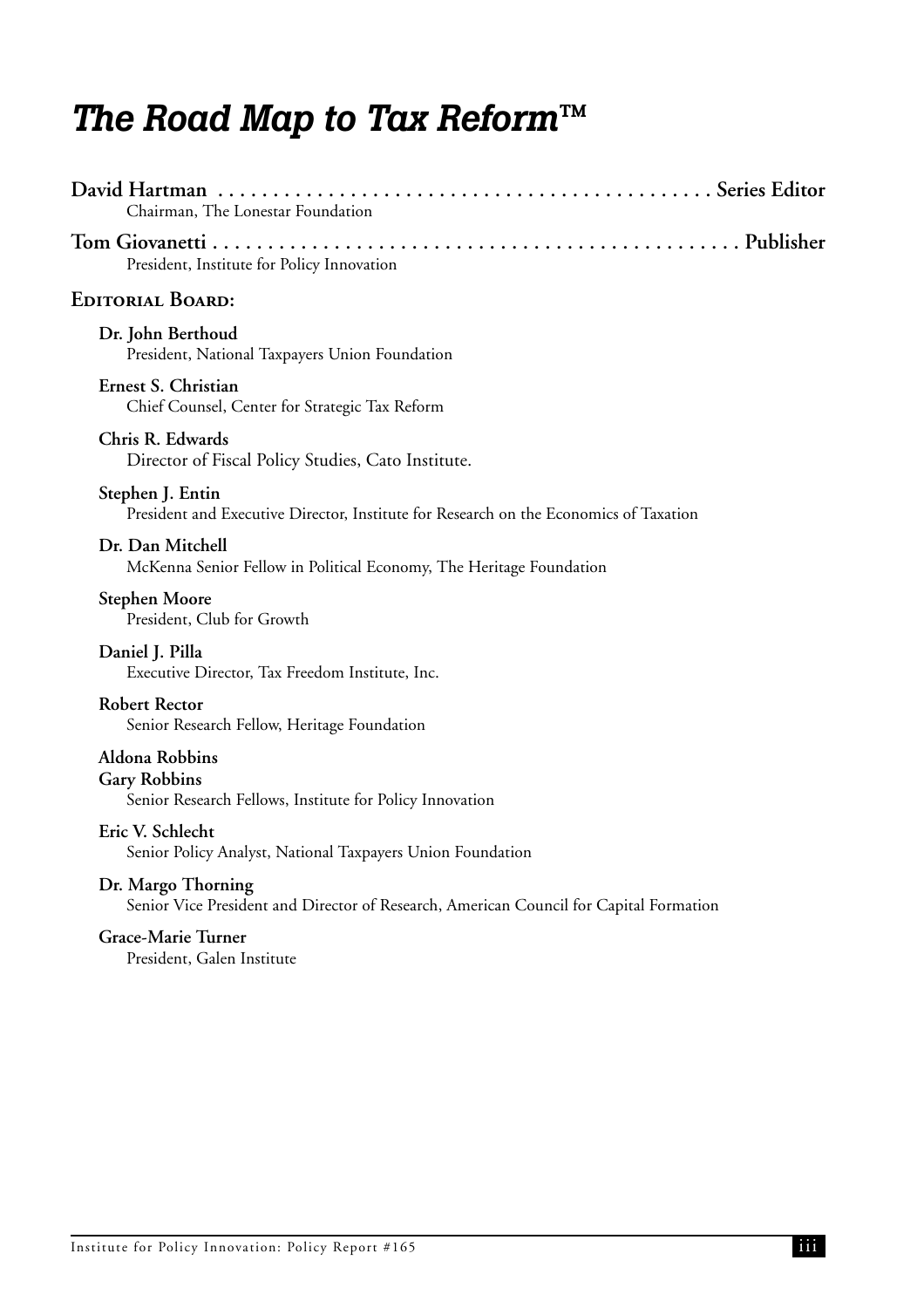## **Table of Contents**

| The Growth of the Income Tax Code: "It fills and disgraces our voluminous codes." 2                                                                                                                                                                 |
|-----------------------------------------------------------------------------------------------------------------------------------------------------------------------------------------------------------------------------------------------------|
|                                                                                                                                                                                                                                                     |
|                                                                                                                                                                                                                                                     |
|                                                                                                                                                                                                                                                     |
| The Reason Tax Laws are Complicated: "Congress shall have the power to collect taxes to provide for the                                                                                                                                             |
|                                                                                                                                                                                                                                                     |
| The Core Principle of the American Experiment: "All men are created equal.". 11                                                                                                                                                                     |
|                                                                                                                                                                                                                                                     |
| The Proscription Against Ex Post Facto Laws: "Security from the mischief of the legislature." 19                                                                                                                                                    |
| Reversing the Foundation of American Jurisprudence: "Innocent until proven guilty."  21                                                                                                                                                             |
| The Precious Right to Trial by Jury: "It is not to be supposed that juries would enforce a tax upon an<br>individual which he had never agreed to pay." <sup>71</sup> $\dots\dots\dots\dots\dots\dots\dots\dots\dots\dots\dots\dots\dots\dots\dots$ |
|                                                                                                                                                                                                                                                     |
|                                                                                                                                                                                                                                                     |
| Eroding the Right to Due Process of Law: "The IRS can do anything it wants." 27                                                                                                                                                                     |
| Fourth Amendment Right Against Unreasonable Searches: "The worst instrument of arbitrary                                                                                                                                                            |
| Fifth Amendment Right Against Self-incrimination: "The law obligeth no man to accuse himself.". 35                                                                                                                                                  |
|                                                                                                                                                                                                                                                     |
|                                                                                                                                                                                                                                                     |
| The Fifth Amendment and Income Tax Enforcement  42                                                                                                                                                                                                  |
| The First Amendment right to the free exercise of one's religion: "Congress shall make no law" 43                                                                                                                                                   |
|                                                                                                                                                                                                                                                     |
|                                                                                                                                                                                                                                                     |
|                                                                                                                                                                                                                                                     |
|                                                                                                                                                                                                                                                     |
|                                                                                                                                                                                                                                                     |
|                                                                                                                                                                                                                                                     |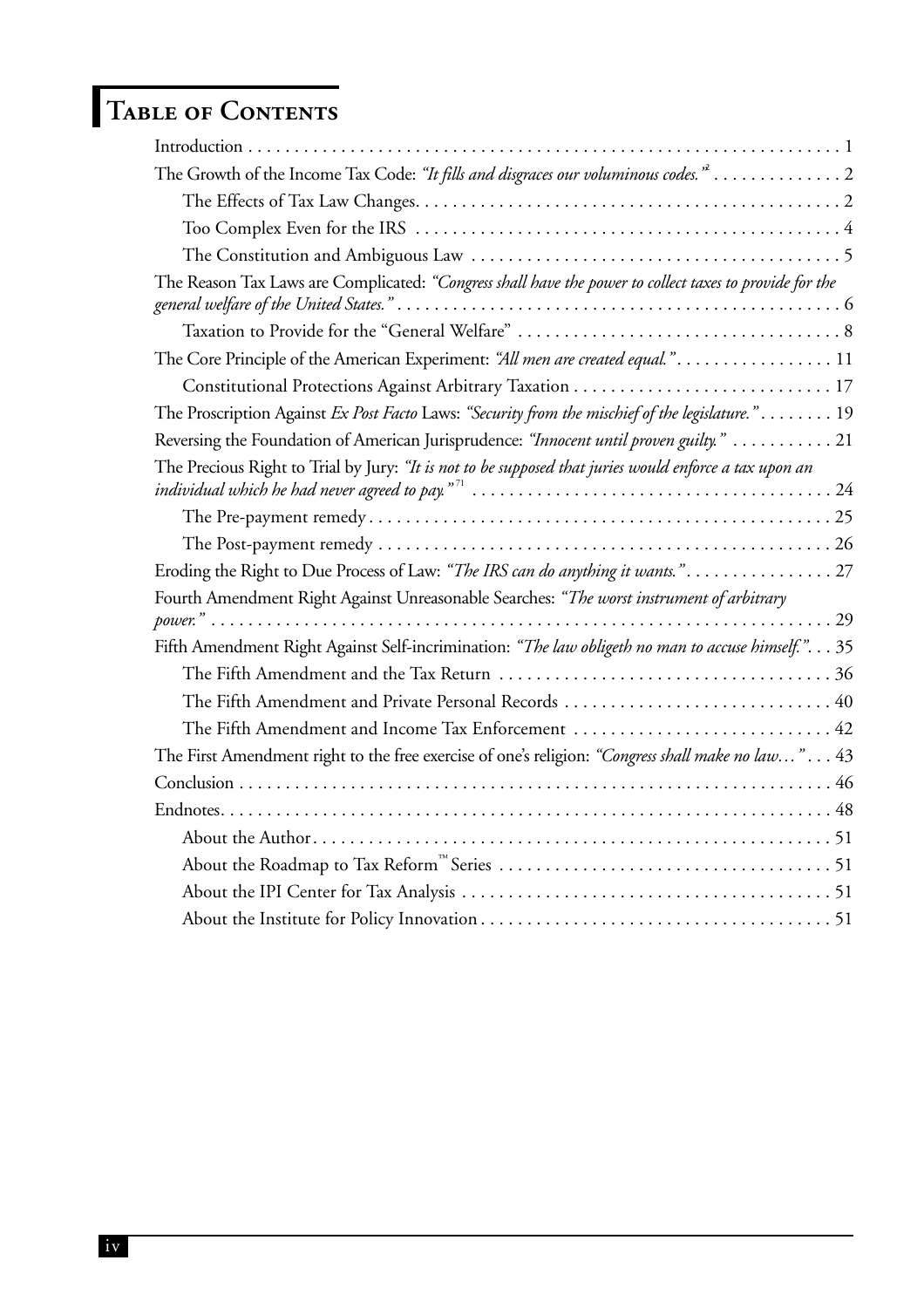## **A Monument of Deficient Wisdom** *The Conflict Between the Constitution and Federal Income Tax Law Enforcement*

*By Daniel J. Pilla*

#### **Introduction**

The debate over fundamental tax reform necessarily embraces numerous questions concerning the economic and social viability of the various alternative proposals. At the core of the debate is whether a given proposal is more or less meritorious than the graduated income tax system presently in effect. What has not yet been thoroughly examined in the course of this debate is the question of whether and to what extent the present system is in keeping with the scheme of ordered liberty envisioned by our Founding Fathers.

It has been said that the genius of the Founders was their capacity to understand human nature and the nature of governments in general and then to strike a delicate balance between the interests of liberty on the one hand and the need for social order on the other. The Founders understood that a condition of absolute liberty necessarily implied social chaos or anarchy, while a government powerful enough to quash all discord was prone to abject tyranny.

As a result, the Founders created a Constitution under which specific powers were delegated from the people to the government. This concept, known as the doctrine of "enumerated powers," recognizes that in their natural state, citizens enjoy unlimited rights but that in the course of social interaction, certain acts that operate to the detriment of others must be restrained. Government is the institution through which such restraint is imposed.

The new government under the Constitution was afforded only those powers necessary to protect the life, liberty and property of the citizens. At the same time, the government was expressly precluded from hindering citizens in the peaceful exercise of their basic liberties in the midst of industrial and social intercourse. Thomas Jefferson, the author of the Declaration of Independence, referred to these liberties as "inalienable rights," or rights that are not subject to being bought, sold or transferred from one person to another or from a citizen to his government. Such rights are clearly expressed in the Constitution and the Bill of Rights.

Throughout history, there has been a well-documented and undeniable friction between the cause of liberty and the growth of government. Jefferson observed that the nature of things is for government to encroach upon liberty and for liberty to yield. In the context of the American experiment with liberty, nowhere has this friction been more apparent—and more detrimental to the interests of liberty—than in the area of taxation.

Former Chief Justice John Marshall observed that the "power to tax involves the power to destroy."<sup>1</sup> Such destruction manifests itself in many forms, including political, personal and economic. Even beyond these, the unchecked power to tax and enforce the collection of taxes has the direct, proximate result of dispossessing citizens of their otherwise inalienable rights.

The challenge for planners is to erect a system of taxation that allows the government to raise the revenue it needs for its legitimate functions, but to do so in a manner that is not offensive to the inalienable rights of the people. That is to say, the government must raise the revenue in the least invasive manner.

*Government has an affirmative duty to respect the rights of the citizen while it undertakes to raise its needed revenue.*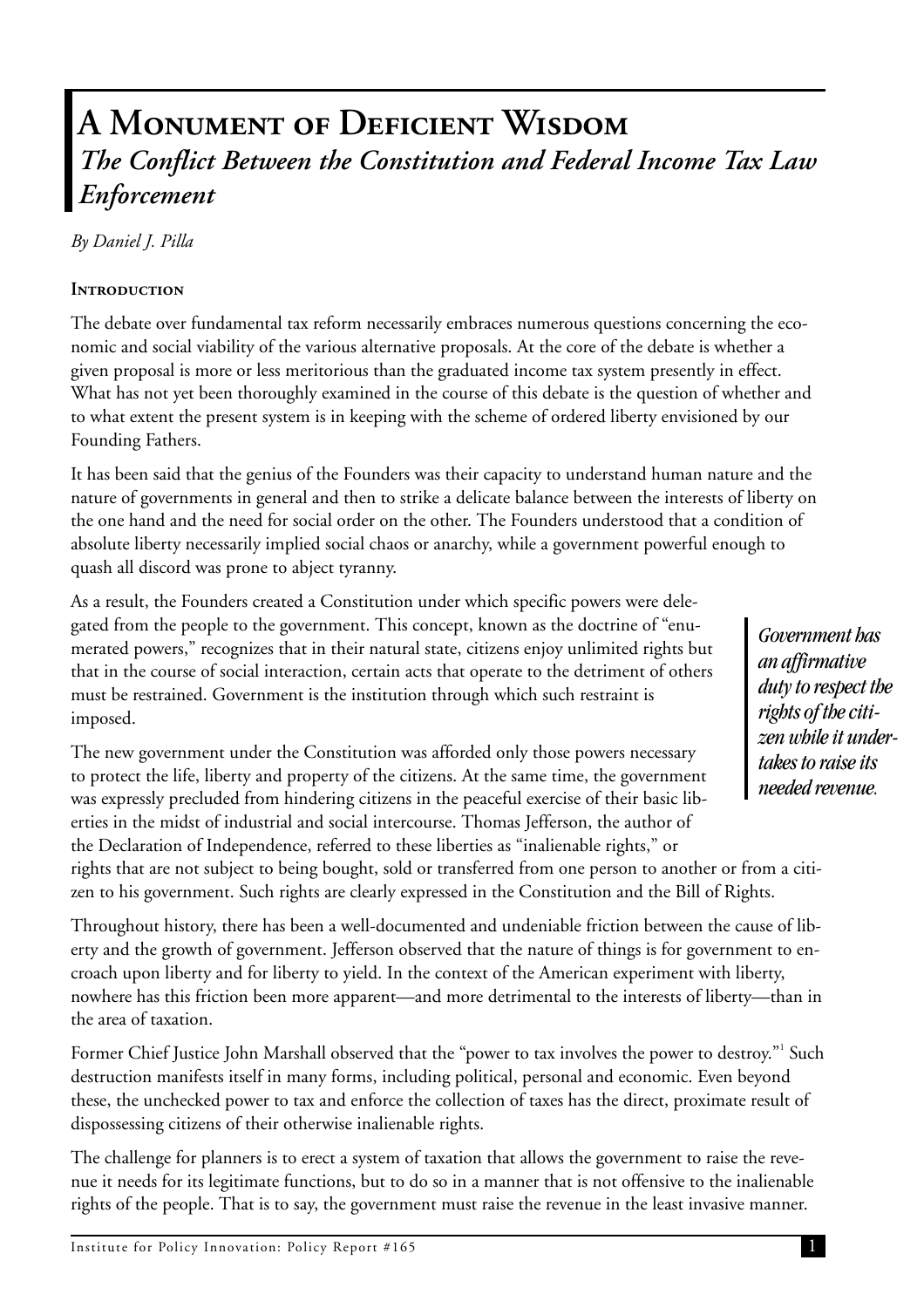To say it another way, government has an affirmative duty to respect the rights of the citizen while it undertakes to raise its needed revenue.

This study examines exactly how the current graduated income tax system has eroded—and in some instances eviscerated—certain inalienable rights. To erect a tax scheme that respects these rights we must: 1) understand how the current system offends them, and 2) make a conscious decision that as a society, it is necessary and desirable to limit the reach of government's taxing power to the fullest extent possible. If we cannot agree upon the importance of the latter proposition, there is little reason to change the current system.

## THE GROWTH OF THE INCOME TAX CODE: *"It fills and disgraces our voluminous codes."***<sup>2</sup>**

An objective examination of our current tax system leads to an inescapable conclusion: it is a mess. Since the inception of the income tax as we know it in 1913, the tax code has exploded to more than 18,000 pages of law and regulation. This says nothing of tens of thousands of pages of Revenue Rulings and Procedures issued by the IRS, nor the voluminous guidance papers issued by the Office of Chief Counsel, nor the hundreds of thousands of pages of court decisions that pour forth from the nation's judiciary each year, all in an attempt to guide citizens and tax professionals through what all agree has become a hopeless quagmire of tax law.

The language of section  $509(a)(4)$  provides a glimpse of exactly how complex and convoluted the code is. It reads in part,

*For purposes of paragraph (3), an organization described in paragraph (2) shall be deemed to include an organization described in section 501(c)(4), (5), or (6) which would be described in paragraph (2) if it were an organization described in section 501(c)(3).*

To illustrate the level of vicissitude that characterizes the code, consider this: during the decade of the 1980s alone, the code was changed more than one hundred times, including the massive Tax Reform Act of 1986. Moreover, between the three years 1996 to 1998, six major tax reform laws changed more than three *thousand* code sections and subsections. Since the 1986 Tax Reform Act amended the tax code from beginning to end, Congress saw fit to change the code *seventy-eight* different times.<sup>3</sup> To make matters even worse, of the numerous changes made during the three years mentioned, eighty were made to apply retroactively and of those, twenty-seven were applied retroactively more than one year.<sup>4</sup>

#### **The Effects of Tax Law Changes**

The effects of these repeated and sweeping tax law changes are staggering, both for taxpayers and tax administrators. Taxpayers are expected to comply with the statutory morass under threat of additional tax assessments, penalties, interest, and in the worst case, criminal fines and imprisonment. To carry out enforcement of the code, the IRS has a potpourri of over 140 different penalty provisions it uses with increasing frequency. By contrast, the 1954 code contained just thirteen civil penalties.

The increasing incidence of penalty assessments is an excellent measure of tax code complexity. And while the IRS often points to tax penalties as a measure of non-compliance, such is certainly not the case with the overwhelming majority of citizens who struggle to comply with a code that grows more complex by the day.<sup>5</sup> The fact is, most citizens do not cheat. Rather, they are tripped up by the code's

*Most citizens do not cheat. Rather, they are tripped up by the code's countless and often hidden traps.*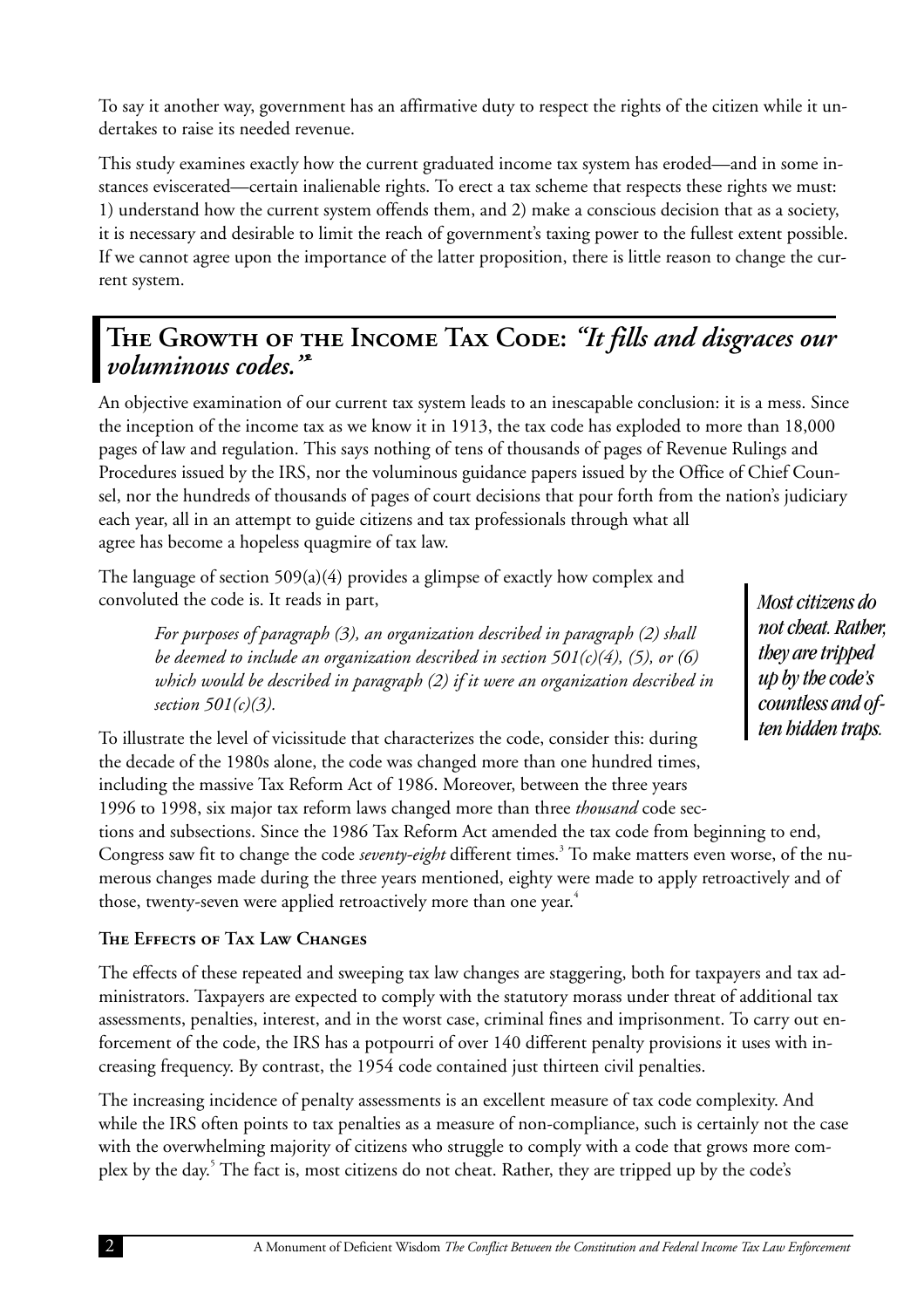<span id="page-7-0"></span>countless and often hidden traps. In this regard, former IRS Commissioner Shirley Peterson testified to Congress in 1992, saying,

*The law is now so complex that it affects taxpayers' ability to comply—and often affects their willingness to comply, as well…A good part of what we call non-compliance with the tax laws is caused by taxpayers' lack of understanding of what is required in the first place.…Many taxpayers fail to comply because they are unaware of the requirements of the law or because they cannot easily understand what they are supposed to do.<sup>6</sup>*

The following chart illustrates the growth of penalty assessments by the IRS over the past twenty years, during the period when Congress passed well over 150 tax law changes.



As more burdens are heaped upon citizens and businesses, it becomes increasingly difficult, and in some cases, impossible to assimilate and comply with the burdens. This leads to penalties.

Commissioner Peterson's remarks are echoed by extrinsic evidence gathered today by the IRS' Office of National Taxpayer Advocate (TA). The TA's annual report to Congress describes the top twenty problems faced by taxpayers in complying with the code. The Taxpayer Advocate reports that both business and personal tax law complexity are the top problems faced by citizens. The FY 2000 report reads,

*Complexity remains the number one problem facing taxpayers and is the root-cause of many of the other problems on the Top 20 List. Despite IRS restructuring to target services to taxpayer needs, the fact remains that the Internal Revenue Code is riddled with complexities that often defy explanation.<sup>7</sup>*

Consider the myriad of demands placed upon small businesses. This problem was recently addressed by the General Accounting Office. The findings were submitted to the Senate Small Business Committee on April 12, 1999, by Margaret T. Wrightson, the associate director, Tax Policy and Administration Issues, General Government Division of the GAO. Wrightson testified that small businesses are subject to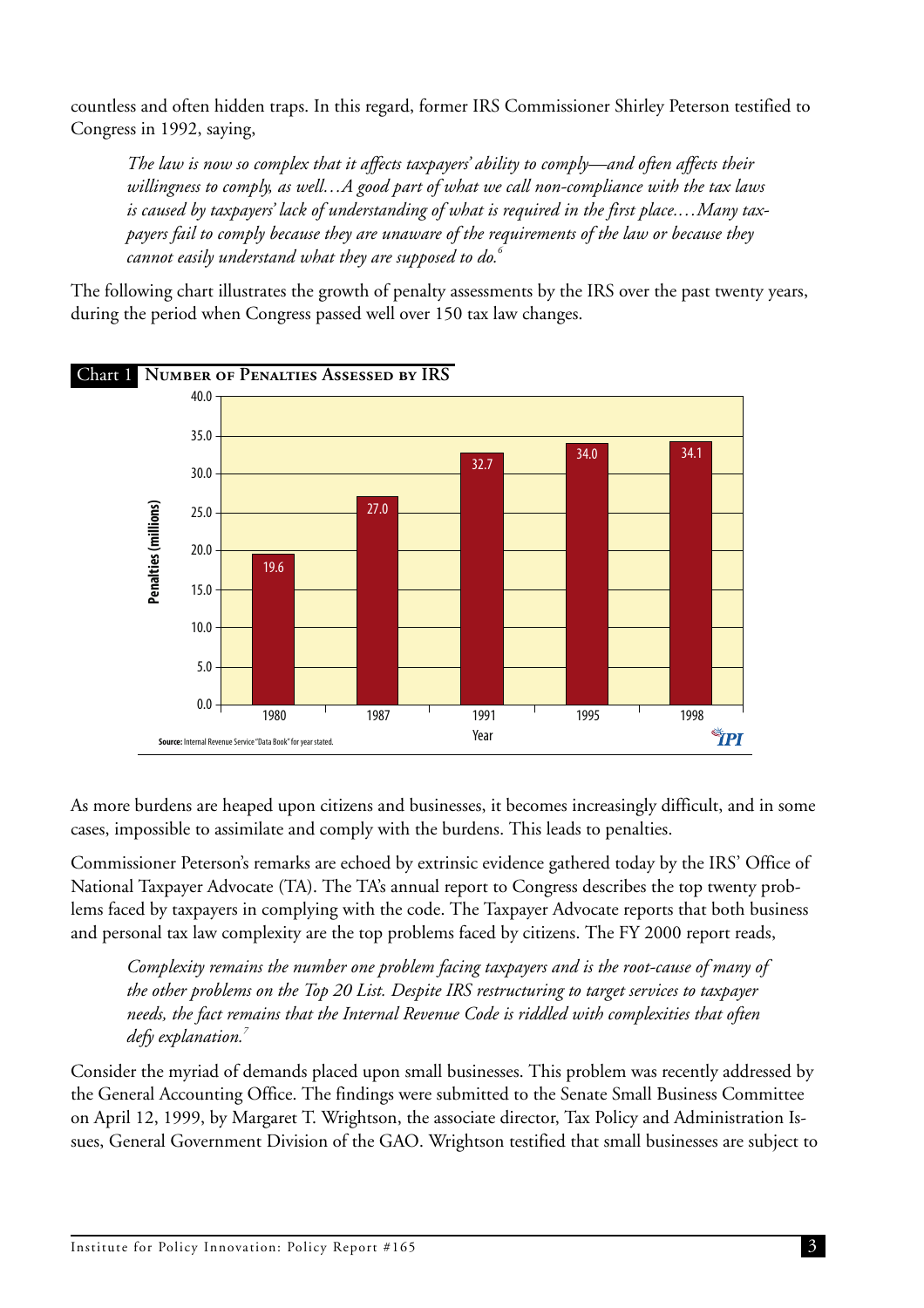<span id="page-8-0"></span>multiple "layers of filing, reporting and deposit requirements" depending upon the nature of the business. She points out that,

*By our count, there are more than 200 requirements—which we grouped into four layers that may apply to small businesses as well as large businesses and other taxpayers.<sup>8</sup>*

To be sure, not all 200 requirements apply to every business or individual taxpayer. However, it is equally true that the list of requirements imposed upon a given taxpayer is growing annually and so are the consequences for failure to do so.

#### **Too Complex Even for the IRS**

For help with compliance, taxpayers naturally turn to the IRS. To accommodate citizens, the IRS operates several taxpayer assistance programs designed to disseminate information and answer questions. The chief program is the IRS toll-free telephone assistance operation. During the 2000 filing season, the IRS received 79.6 million toll-free calls. More than 57 million of those calls were made during the months of January through June, the peak of the filing season. The number of calls was up from the 1999 filing season, when about 65.2 million calls were made.

What is more troubling than the increase in the number of calls for help, is the quality of help the IRS provides. According to the IRS' annual measure of the accuracy of the information provided to taxpayers through this service, the agency answered 72.5 percent of taxpayers' questions accurately in 1999. This is a drop of 10.7 percentage points from the 1998 figure. It means that 17.93 million citizens obtained incorrect information from the IRS in 1999.9

Why does IRS find it increasingly difficult to correctly answer taxpayers' questions? Commissioner Rossotti addressed this very issue in a recent report on the IRS' telephone assistance operation. His remarks illustrate better than anything else just how far the situation of tax law complexity has degenerated. These remarks, *standing alone,* should prove to even the most casual observer that the system in its present form is untenable. Commissioner Rossotti stated,

*Fundamentally, we are attempting the impossible. We are expecting employees and our manag-*

*ers to be trained in areas that are far too broad to ever succeed, and our manuals and training courses are, therefore, unmanageable in scope and complexity.<sup>10</sup>*

Very simply, Commissioner Rossotti conceded that the job of providing accurate information *cannot be done* given the scope, breadth and complexity of the current tax code.

This also explains why tax auditors themselves (IRS employees actively engaged in the task of ascertaining the correctness of tax returns) cannot keep up with the ever-changing and increasingly complex code. In 1994, Lynda D. Willis of the General Accounting Office testified before the House subcommittee on IRS Oversight regarding compliance problems faced by businesses. Ms. Willis explained,

*The complexity of the code has a direct impact on IRS' ability to administer the code. The volume and complexity of information in the code make it difficult for IRS to ensure that its tax auditors are knowledgeable about the tax code and that their knowledge is current.<sup>11</sup>*

This is one reason why IRS' tax audit results are wrong between 60 and 90 percent of the time.<sup>12</sup>

The law is now so complex that the typical citizen and small business owner are no longer comfortable going it alone. In growing numbers, these taxpayers are turning to paid preparers—tax professionals—for help complying with the law. In 1981, just 41 percent of taxpayers used paid

*IRS' tax audit results are wrong between 60 and 90 percent of the time.*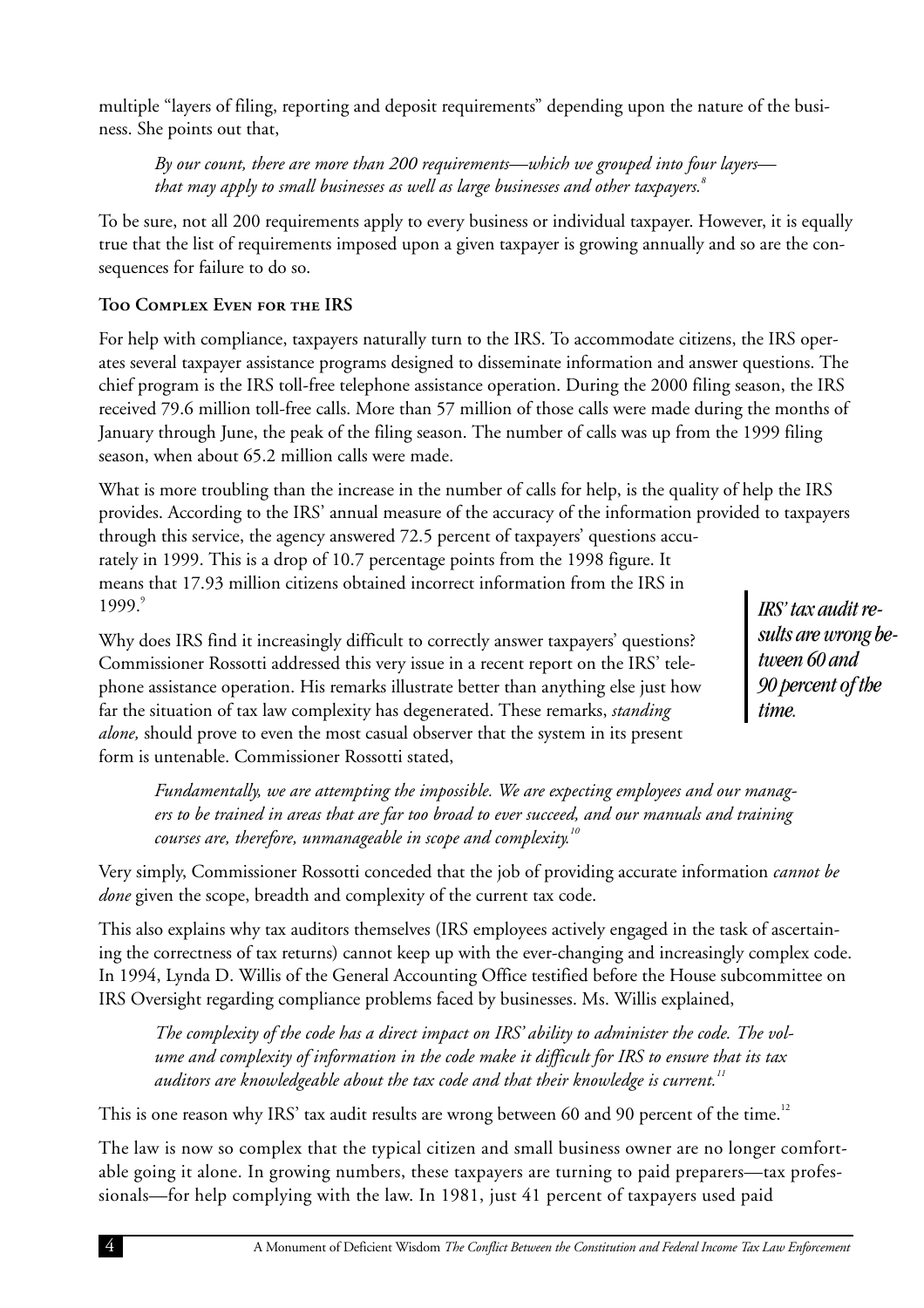professionals. Today, the number is in excess of 50 percent and it is estimated that as many as "94 percent of small business owners used a paid preparer or accountant to prepare their 1998 tax return." The reason given was "complexity."<sup>13</sup>

The sad reality is that tax professionals suffer from the same frustrations as everybody else when it comes to deciphering the code. Too often, the efforts of paid professionals to navigate the swirling waters of the tax code are just as futile. The blizzard of reform legislation and tax litigation makes it functionally impossible for any one person to stay on top of every element of the law.

This fact is evidenced by *Money* Magazine's annual study of tax law complexity. The study began in 1987, one year after the 1986 Tax Reform Act "simplified" the code. In the study, *Money* constructs a hypothetical family financial profile based upon the demographics of its readers. The facts are presented to fifty different private sector tax professionals with this simple instruction: compute the tax liability of the sample family based upon your understanding of the tax code and facts given.

In each of the surveys from 1987 to 1991, fifty different tax preparers came up with fifty different answers. What is worse, none calculated the correct answer. The results of the 1992 study were the same, except that two preparers dropped out before the study was complete. In commenting on the fact that no preparer hit the target tax, *Money* editors stated that, "While there were no perfect scores, a dozen returns were exemplary. Because of the tax code's ambiguity, the target tax of \$26,619 was not the only acceptable answer."<sup>14</sup>

It is this kind of ambiguity that leads to inconsistent and sometimes arbitrary law enforcement and substantially drives up the cost of the compliance with the code.

#### **The Constitution and Ambiguous Law**

One of the fundamental rules of constitutional law is that citizens have a right to know in advance what acts are proscribed or required by law. This premise grows from the Fifth Amendment's guarantee that no person shall be "deprived of life, liberty or property, without due process of law…"

When a law imposes sanctions for its violation, the due process clause is offended where the statute in question is so vague that a reasonable person cannot understand that his contemplated conduct is proscribed. This concept is known as the "void for vagueness" doctrine and generally applies to criminal statutes containing penalties for proscribed behavior.

The tax code contains more than 140 penalty sanctions, both criminal and civil in nature. Both the criminal and civil sanctions apply to the accuracy of tax returns and the manner in which a taxpayer treats a given transaction. Every time a tax return is filed, a citizen exposes himself to potential law enforcement action associated with that return. Yet, all are agreed that it is virtually impossible to fully comply with the code or to understand its full import. As illustrated above, not even the IRS or paid tax professionals understand the code's scope or breadth. It is an assault upon the doctrine of fundamental fairness to hold common citizens accountable to a law that nobody can understand.

The Supreme Court, in the case of *Connally v. General Construction Co.*, stated it this way:

*[A] statute which either forbids or requires the doing of an act in terms so vague that men of common intelligence must necessarily guess at its meaning and differ as to its application, violates the first essential of due process of law.<sup>15</sup>*

Congress owes our citizens and businesses a stable and understandable tax code. More than any other area of law, the tax law touches and affects every American by imposing a growing list of affirmative duties. Given the sweep of this law, the Fifth Amendment's guarantee of due process mandates a simple,

Institute for Policy Innovation: Policy Report #165

*In each of the Money surveys from 1987 to 1991, fifty different tax preparers came up with fifty different answers. None calculated the correct answer.*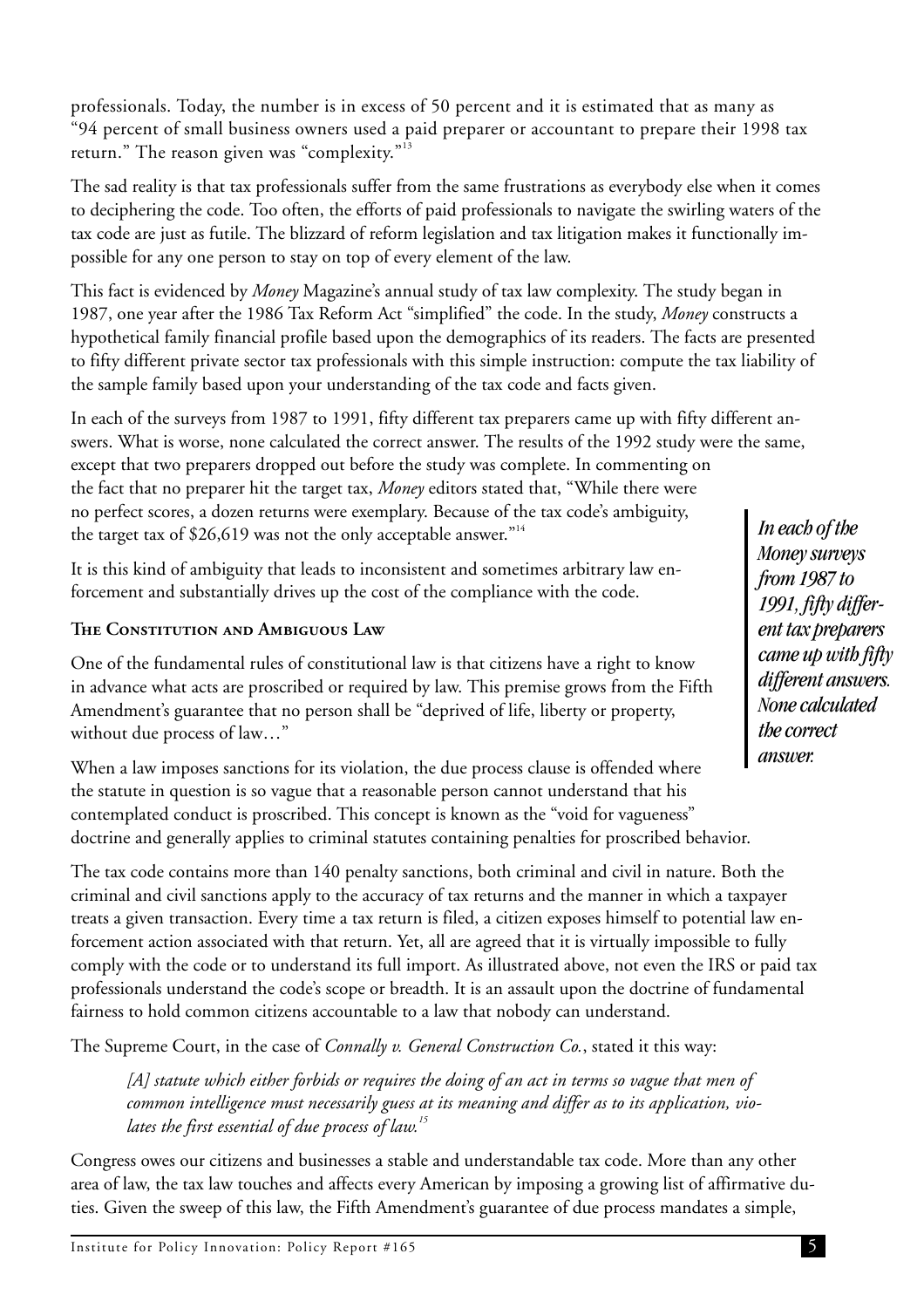<span id="page-10-0"></span>stable tax code that is capable of being followed from year to year. Such a code would allow both individuals and businesses to plan their financial affairs with confidence and certainty from one year to the next. A stable and understandable tax code is in keeping with the first object of good government, to protect the property of its citizens.

In Federalist No. 62, Madison spoke of the importance of stability in the legislative process. He likened legislative instability to an individual without a plan to "carry on his affairs." He noted that such a person is marked "as a speedy victim to his own unsteadiness and folly." Madison described in detail the negative effects that a "mutable" legislative policy has on the internal affairs of a nation. He wrote,

*It poisons the blessing of liberty itself. It will be of little avail to the people that the laws are made by men of their own choice, if the laws be so voluminous that they cannot be read, or so incoherent that they cannot be understood; if they be repealed or revised before they are promulgated, or undergo such incessant changes that no man, who knows what the law is today, can guess what it will be tomorrow. Law is defined as a rule of action; but how can that be a rule which is little known and less fixed?*

Madison pointed to the condition of America's legal system at the time of his writing. He observed,

*What indeed are all the repealing, explaining, and amending laws, which fill and disgrace our voluminous codes, but so many monuments of deficient wisdom; so many impeachments exhibited by each succeeding against each preceding session; so many admonitions to the people of the value of those aids which may be expected from a well-constituted senate?*

Madison might have been referring to our current tax code, as it is indeed a "monument of deficient wisdom," lacking order, stability, simplicity and consistency.

**The Reason Tax Laws are Complicated:** *"Congress shall have the power to collect taxes to provide for the general welfare of the United States."*

Reasonable people naturally ask, "Why can't the tax laws be more simple?" The answer is they *can be.* The reason they are not is that Congress uses the tax laws for reasons other than that for which they were intended. Misuse of the tax laws accounts for the complexity of the system.

As early as 1969, well before we witnessed the explosion in the size, scope and complexity of the code, certain members of Congress voiced concerns about the direction of the law. Sensitive to growing concerns over tax law complexity even then, former Oklahoma Senator Henry Bellmon testified before the Senate Finance Committee as follows:

*I believe the main purpose of our tax system should be to raise revenue. During the period of the 1930s, the idea of using our revenue-raising laws to accomplish certain social aims has complicated and caused great confusion in the administration of these laws.*

*With the passage of vast quantities of social legislation in other fields, with the increased socially oriented activities of the United States Supreme Court, and with the creation of many additional federal programs to deal with social problems, it occurs to me that any tax reform legislation passed by the present Congress might will take note of the fact that the need for using our tax system for social purposes may no longer require the same high priority.*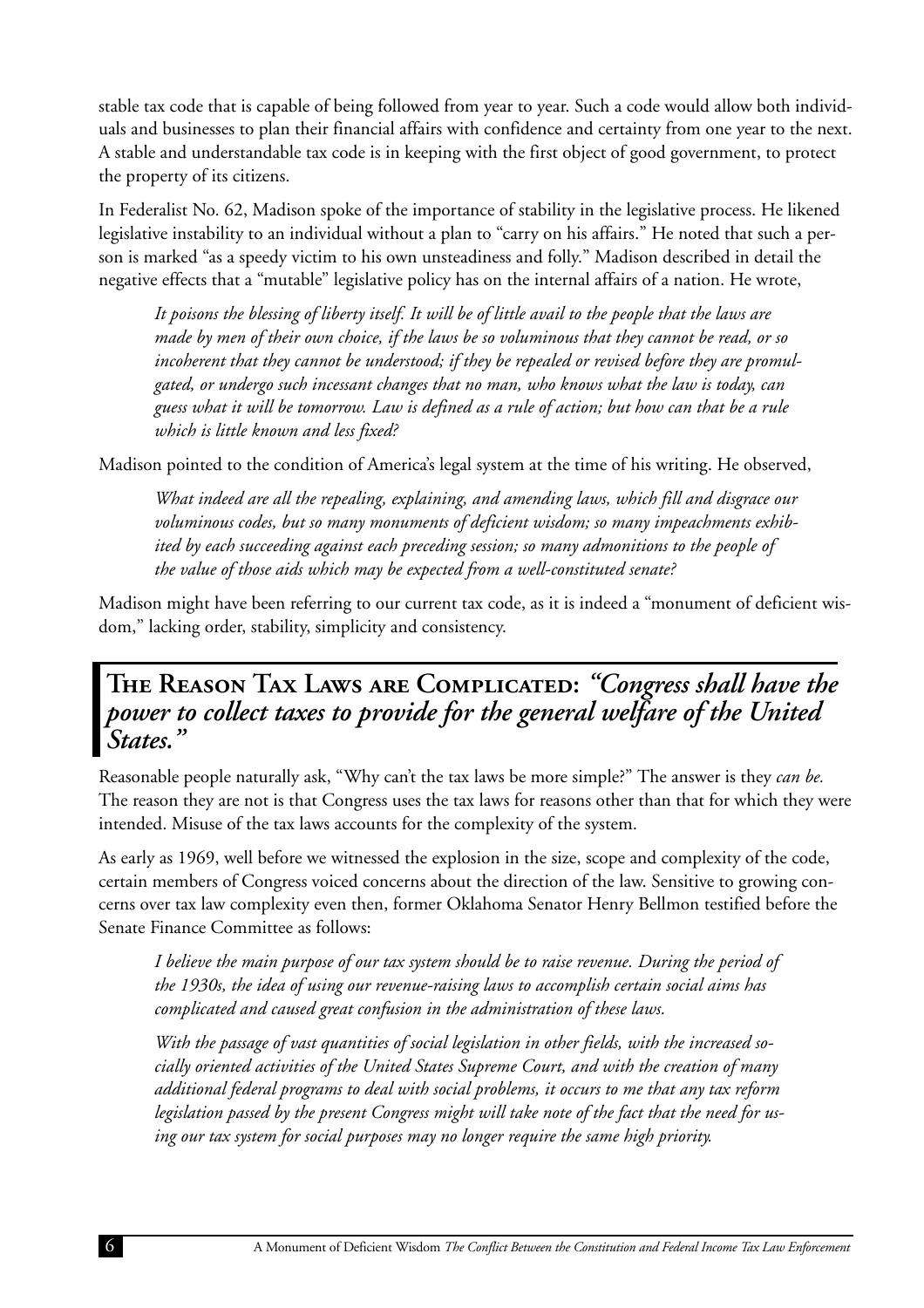<span id="page-11-0"></span>*If this concept could be adopted, the law can be vastly simplified. It can be much more easily understood and followed by individual taxpayers, and it can be much more effectively enforced by those who are charged with its administration.<sup>16</sup>*

What Bellmon observed as the reason for complexity in the 1960s continues to be the reason the tax law is such a mess today. This is confirmed by the IRS Commissioner in his Annual Report to Congress on tax law complexity. In the 2000 report, the Commissioner notes,

*Complexity is frequently introduced as policymakers make trade-offs between simple tax designs and the desire to make the tax system fair and equitable in a fashion that supports social and economic as well as tax policy goals.<sup>17</sup>*

For more than fifty years, Congress has used the graduated income tax system as a means of enforcing the now transient notion of "social justice." Rather than simply raising revenue, the tax laws are used to modify behavior by rewarding certain conduct perceived by current policymakers as desirable and penalizing other conduct perceived as undesirable for purely social reasons.

Examples of this abound, but perhaps the best is found in the 1993 budget proposal of former President Clinton. The former president was in his first term of office after being elected on the promise of cutting taxes for the middle class and raising them on the richest Americans. His reasoning was to equalize what he perceived to be the "uneven prosperity of the last decade."<sup>18</sup> To accomplish this, his plan imposed a \$326 billion tax hike, the largest single tax increase in American history.

This is an illegitimate use of Congress' taxing power. Our Founders imparted taxing authority to the federal government for the sole purpose of allowing it to raise revenue to fund its legitimate, clearly defined constitutional functions. It has no authority to use its taxing powers for any other reason, including the achievement of social ends.

Congress' legitimate power to tax derives from Article I, section 8 of the Constitution. The power to tax, like all powers delegated to the federal government under the Constitution, is limited. The section reads, in relevant part,

*The Congress shall have Power To lay and collect Taxes, Duties, Imposts and Excises, to pay the Debts and provide for the common Defense and general Welfare of the United States.<sup>19</sup>*

Thus, the taxing power is narrowly applied to just three categories: (1) paying the debts of the nation, (2) providing a national defense, and (3) ensuring the general welfare (read, "soundness") of the United States. There exists, neither in this clause nor any other in the Constitution, a power to employ Congress' taxing authority for social purposes.

The Founders never intended such a power to exist for one simple, very logical reason. The social agenda of the nation is subject to change with each change of power in Washington. Each faction has its own idea of how things should be. Each individual election at every level represents, at least ideologically, a shift in power. If each faction were allowed to use the public's standard of living as the means of affecting its social agenda, citizens are deprived of their most basic rights guaranteed by the Constitution. They are deprived of their property and the pursuit of happiness so that others may impose their notions of social justice upon them without their consent.

The idea of using the power of taxation to accomplish purely social goals was espoused by Karl Marx. The Marxist philosophy of socialism was designed to create an all-powerful state and to eliminate individual property rights. As we know from experience in eastern Europe and the former Soviet Union, socialism does not work. With all incentive to produce removed from their economies, Soviet nations and

*The idea of using the power of taxation to accomplish purely social goals was espoused by Karl Marx.*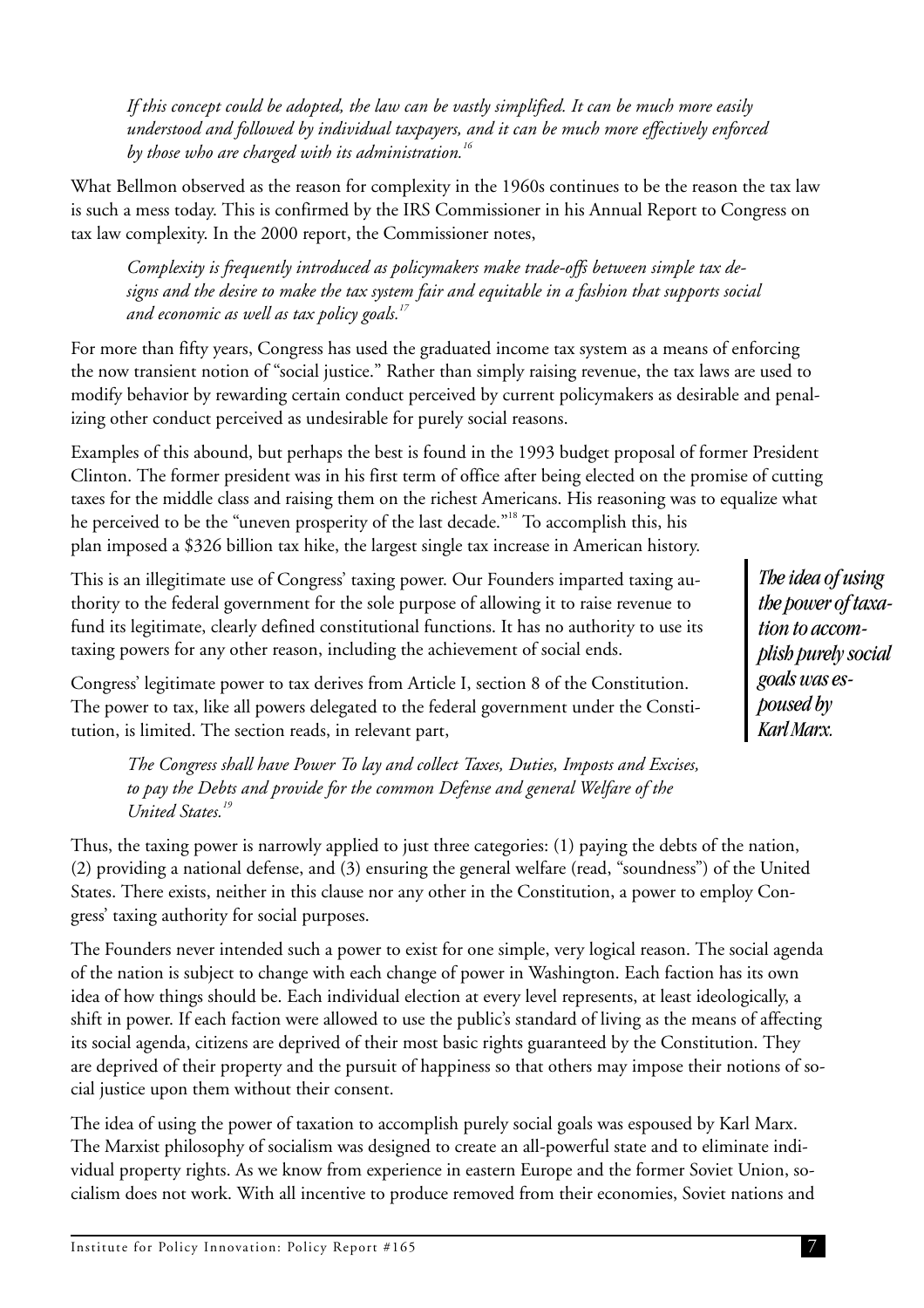<span id="page-12-0"></span>their satellites simply stagnated. All citizens but the ruling class were reduced to abject poverty with no hope of bettering their conditions.

In Marx's Manifesto, he described the process of achieving the destruction of individual property rights. He writes,

*The proletariat [defined by Marx as the "wage-labor working class"] will use its political supremacy to wrest, by degrees, all capital from the bourgeois [defined as "middle-class property owners"]; to centralize all instruments of production in the hands of the State, i.e., of the proletariat organized as the ruling class; and to increase the total of productive forces as rapidly as possible. Of course, in the beginning this cannot be affected except by means of despotic inroads on the rights of property, and on the conditions of bourgeois production…<sup>20</sup>*

To achieve the state-enforced transfer of wealth he envisioned, Marx developed a tenpoint plan to impose in "advanced countries" through the process of legislation. Points two and three read,

*2. A heavy progressive or graduated income tax.*

*3. Abolition of all right of inheritance.<sup>21</sup>*

The concept of transferring wealth (or denying the right to transfer wealth as through an estate tax) to impose a social agenda is an idea repugnant to the Constitution and our system of limited government. To solve America's fiscal problems, we must therefore abandon this practice in favor of a politically and socially *neutral* system of taxation. To satisfy the financial needs of the nation and remain true to our heritage, our tax system must not favor particular industries, factions or individuals at the expense of others. It must not fall more or less heavily upon one faction or industry solely because of its social standing.

#### **Taxation to Provide for the "General Welfare"**

The Constitution's taxing authority to "pay the debts" of the nation and to provide for its "defense" seem clear enough. But what of the power to provide for the "general welfare?" This clause is the source of great misunderstanding. Its meaning has been debated from the outset.

It might seem that the "general welfare" clause of Article I, section 8, imparts broad authority on Congress to enact funding measures that it alone deems appropriate. Indeed, does not the use of the phrase "general welfare" itself grant license to utilize taxing powers to achieve social goals? After all, is not "welfare" the quintessential social undertaking? This certainly is the contemporary interpretation. However, to ascertain the true meaning of the term, we must visit the opinions of those who wrote the Constitution.

The term "welfare" as used today implies all manner of programs designed to uplift the poor, the disabled, the uneducated, the orphaned or widowed, and those harmed by natural disasters or other economic conditions. Such programs are responsible for hundreds of billions annually in government spending.

*The concept of transferring wealth to impose a social agenda is an idea repugnant to the Constitution and our system of limited government.*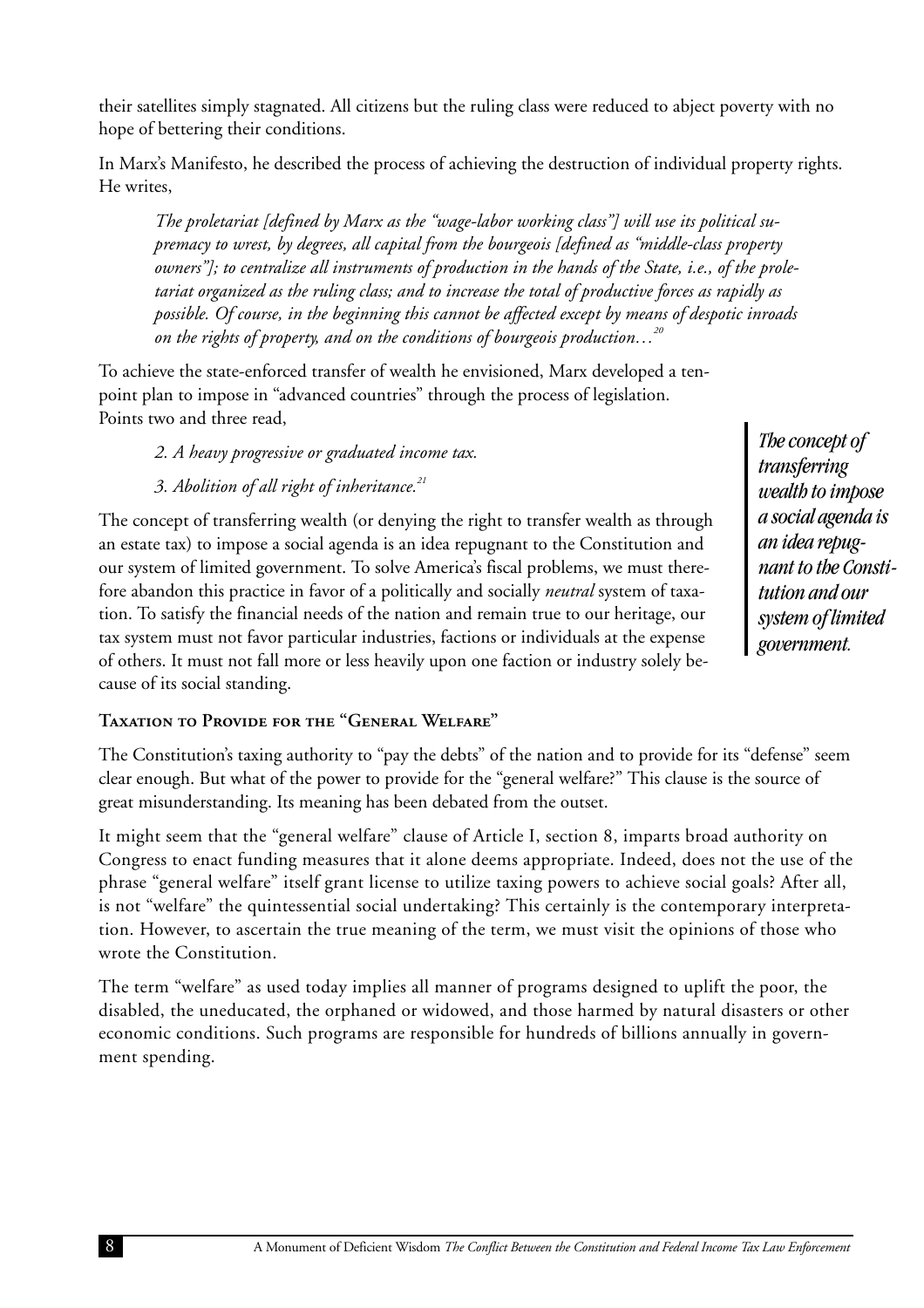However, if the Founders intended to allow government spending for such programs, they would not have used the term "welfare" to describe them. In his singular essay entitled, "The General Welfare," noted historian and constitutional scholar Clarence B. Carson observes that,

*What Americans began calling welfare programs in the late 1930s, or thereabouts, the Founders would have known by the name of "poor relief," so far as they were familiar with it at all. <sup>22</sup>*

At length, Hamilton and Madison addressed the taxing power under the "general welfare" clause of Article I, section 8.

Madison expressed what today might be termed the "conservative" viewpoint. He reasoned that since the specific powers of the federal legislature were limited to but six narrow areas, the taxing power of Article I, section 8 could be no broader. Congress has the power to raise an army and provide a common defense. It is empowered to maintain domestic tranquility and facilitate intercourse among the several states and with foreign governments. Certain utilitarian functions are imparted to the national legislature, such as the maintenance of post offices and post roads. Madison affirmed that the federal government enjoyed no power that was not expressly delegated under the Constitution. It therefore could not use its taxing authority for anything other than effecting the clear and limited purposes of the Constitution.

During the public debate, some claimed that Article I, section 8 imparted unlimited taxing powers to the federal government because of the undefined "general welfare" clause. Madison retorted, "No stronger proof could be given of the distress under which these writers labour for objections, than to their stooping to such a misconception." He explained there is no authority for Congress to rely upon the "general welfare" expression to expand its taxing power, if in so doing, it disregarded "the specifications which ascertain and limit" its authority. $33$ 

Hamilton, on the other hand, asserted what we would today refer to as a more "liberal" view of the Constitution's taxing authority. Like all our Founding Fathers, he recognized the powers imparted to the new government were *limited,* but clearly aspired to create a more proactive federal government. In Federalist No. 34, he explained the taxing power was "indefinite." He viewed the clause as imparting to Congress "the discretion to pronounce" the objects of taxation which "concern the general welfare."<sup>24</sup>

Despite the divergence of opinion of the two authors on the topic, both were in agreement that the power of taxation did not involve the power to redistribute wealth. The "general welfare" clause does not grant license to establish a welfare state under which largess is distributed to one class of citizens at the expense of another. Even in Hamilton's liberal view of matters, he cautioned,

*The only qualification of the generality of the phrase in question, which seems to be admissible, is this: That the object of which an appropriation of money is to be made be general, and not local; its operation extending in fact or by possibility throughout the Union, and not being confined to a particular spot.<sup>25</sup>*

If it is true that appropriations must be general in nature, not confined to "a particular spot," it must logically follow that programs benefiting only selected groups or classes of citizens cannot possibly meet the constitutional test of relating to the nation's "general welfare."

*Both Madison and Hamilton were in agreement that the power of taxation did not involve the power to redistribute wealth.*

*Programs benefitting only selected groups or classes of citizens cannot possibly meet the constitutional test of relating to the nation's "general welfare."*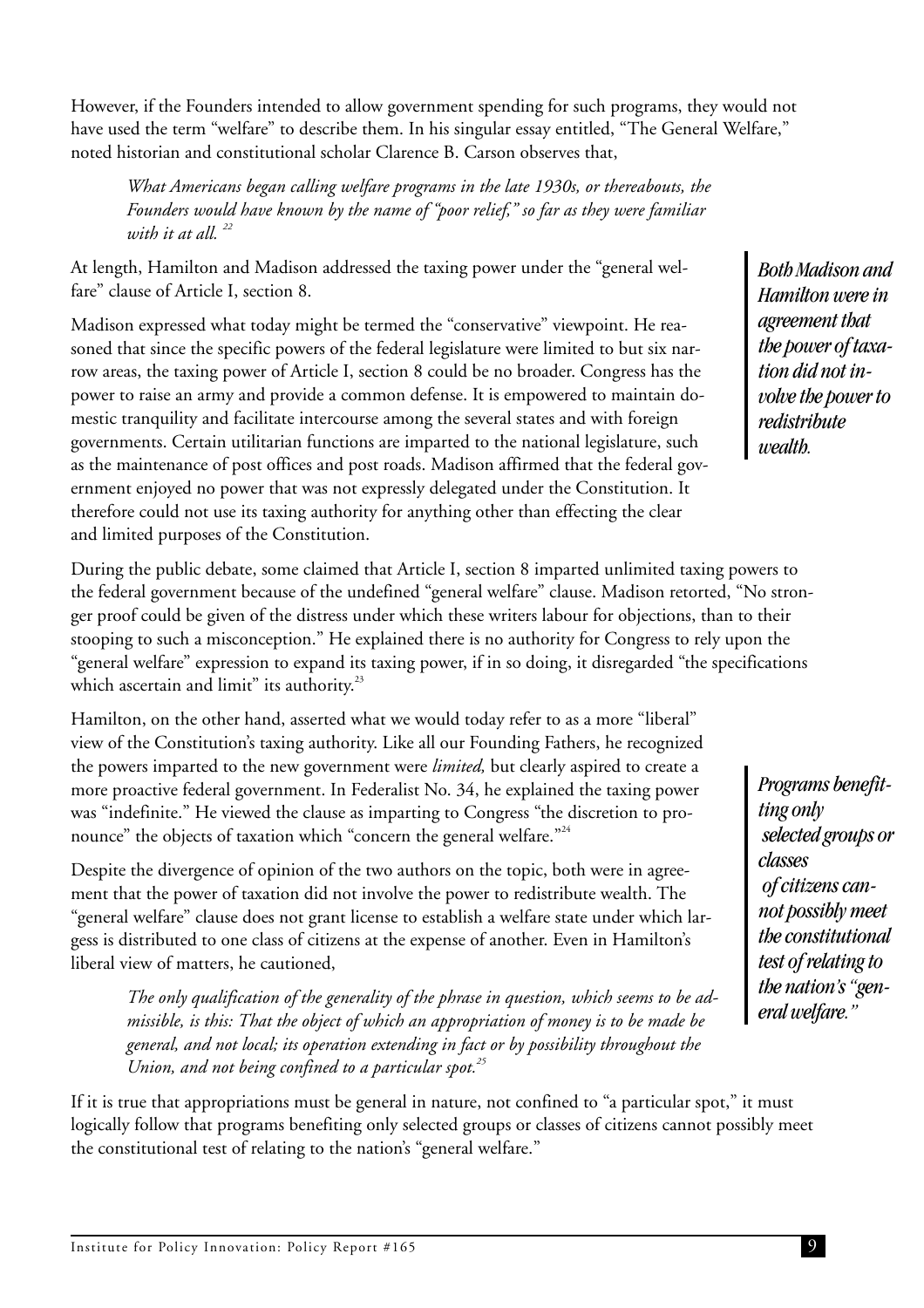<span id="page-14-0"></span>If Madison represented the more conservative view, and Hamilton the more liberal view, then Jefferson likely expressed the *balanced* view. He sheds further light upon the issue, remarking,

*The laying of taxes is the power, and the general welfare is the purpose for which the power is to be exercised. They [Congress] are not to lay taxes ad libitum [defined, "at pleasure"] for any purpose they please; but only to pay the debts or provide for the welfare of the Union. In like manner, they are not to do anything they please to provide for the general welfare, but only to lay taxes for that purpose.<sup>26</sup>*

These remarks indicate that taxation and government spending is intended for the welfare of the *nation* as a whole, not its *individual* inhabitants or locales, and certainly not individual classes of citizens or industries. The authority to tax exists only to further the greater concerns of the Union itself. We must therefore conclude that the power to provide for the "general welfare" does not authorize distributions from the treasury to the benefit of private interests, individual concerns, or purely local pursuits. More importantly, there exists no authority to employ the power to tax as a means to correct perceived social or economic injustice.

Taxation under our Constitution, even from the liberal view, was never designed to favor one business over another or one property interest over another. Taxation is nothing more than the simple expedient of raising money for the operation of the legitimate functions of government.

Professor Carson concludes his essay by writing,

*In sum, then, it is most unlikely that the makers of the Constitution would have chosen the phrase, "general welfare," to authorize the federal government to provide what they understood to be poor relief. It would have violated both their understanding of the meaning of the words and the common practice as to what level of government should provide the relief. On the contrary, it appears that relief came to be called welfare to give it a semblance of constitutionality. Indeed, close analysis within the sentence and the context of the Constitution points to the conclusion that the reference "to provide for the general welfare" was the restriction of the taxing power rather than a separate grant of power.<sup>27</sup>*

*Taxation under our Constitution, even from the liberal view, was never designed to favor one business over another or one property interest over another.*

In 1936, the Supreme Court visited this very question in the case of *United States v. Butler,* wherein the court considered the constitutionality of an excise tax imposed by the Agricultural Adjustment Act, passed in 1933. The stated purpose of the act was to correct an "economic emergency [that] has arisen, due to disparity between the prices of agricultural and other commodities, with consequent destruction of farmers' purchasing power."<sup>28</sup> The act imposed excise taxes upon processors of commodities as specified in the act. The proceeds were to be used, among other things, to pay farmers to take acreage out of production, thus increasing the price of certain commodities by reducing their supply. There was clearly a social agenda behind the tax. Its constitutionality was challenged by Butler, a processor against whom the tax was levied.

In its decision holding the act unconstitutional, the Supreme Court struck at the core of what today has become habitual congressional action; that is, using the power to tax under Article I, section 8 as a means of imparting special benefits to certain classes of society or rewarding those who behave in a "socially acceptable" manner. The Supreme Court stated,

*A tax, in the general understanding of the term, and as used in the Constitution, signifies an exaction for the support of the government. The word has never been thought to connote the expropriation of money from one group for the benefit of another.<sup>29</sup>*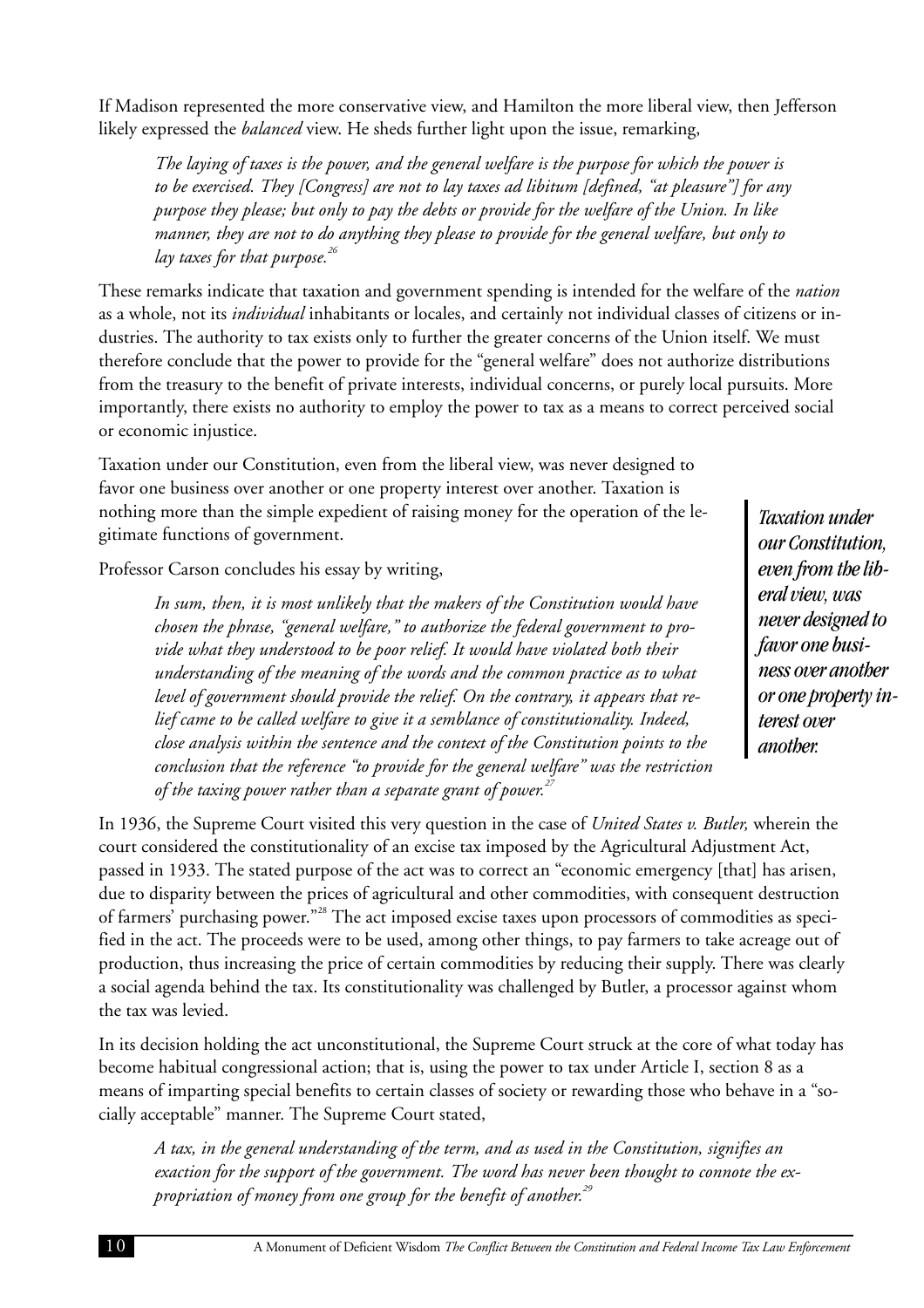Drawing upon the historical writings surrounding the clause in question, the court determined that congressional expenditures must be consistent with the specific powers delegated to Congress in the Constitution. To hold otherwise would be to suggest that Congress could do anything it wants under the authority of the taxing clause. In the words of the Supreme Court, such a conclusion would transform the United States "into a central government exercising uncontrolled police power in every state of the Union."<sup>30</sup>

Because there is no specific authority in the Constitution for Congress to regulate the price of agricultural commodities, any such expenditure (and a plan of taxing to raise revenue to support them) must be unconstitutional.

Jefferson spoke plainly about the effects of using the taxing power to carry out transfer payments for social purposes. He said,

*To take from one, because it is thought his own industry and that of his father has acquired too much, in order to spare to others who (or whose fathers) have not exercised equal industry and skill, is to violate arbitrarily the first principle of association, "the guarantee to everyone a free exercise of his industry and the fruits acquired by it." <sup>31</sup>*

Whether politically conservative or liberal, our Founders shared a common goal. As seen from the juxtaposition of Madison and Hamilton, they may have approached it differently, but their purpose was the same. Each possessed a burning desire to establish and ensure the greatest measure of individual liberty possible. They recognized that unlimited taxing power is a direct threat to liberty. Therefore, to restore sanity to the tax code itself, we must restore Congress to the constitutional limits of its taxing authority.

## **The Core Principle of the American Experiment:** *"All men are created equal."*

Abraham Lincoln referred to the equality clause of the Declaration of Independence as the "gem of liberty." Because "all men are created equal," and therefore stand equal before the law, all have an equal opportunity to pursue, use and enjoy their own labor and the fruits thereof. The proposition that liberty demands equality is drawn from John Locke, the seventeenth century English jurist whose writings shaped a preponderance of the thinking of our Founders. In his classic essay, "Concerning Civil Government," Locke declares that the "freedom of men under civil government is to have a standing rule to live by, common to every one of that society, and made by the legislative power erected in it." $32$ 

From the teachings of Locke and others like him, the Founders fashioned Article IV, section 2 of the Constitution. It reads, "The citizens of each State shall be entitled to all the privileges and immunities of the citizens of the several States."

This is the so-called "equal protection" clause of the Constitution. Its intention is to ensure that all citizens are treated equally by the law and that no special favor or grant of privilege is extended to one class of citizens at the expense of another by mere virtue of their social or economic standing.

Of course, in the early years of the Republic, there was a great scourge in America—slavery. By the 1850s, the debate raged as to whether African slaves enjoyed the same rights as any other American. The contest over the States' right to permit slavery led to the Civil War, after which the Fourteenth Amendment was promulgated. Section 1, clause 2 of the Fourteenth Amendment reads much the same as Arti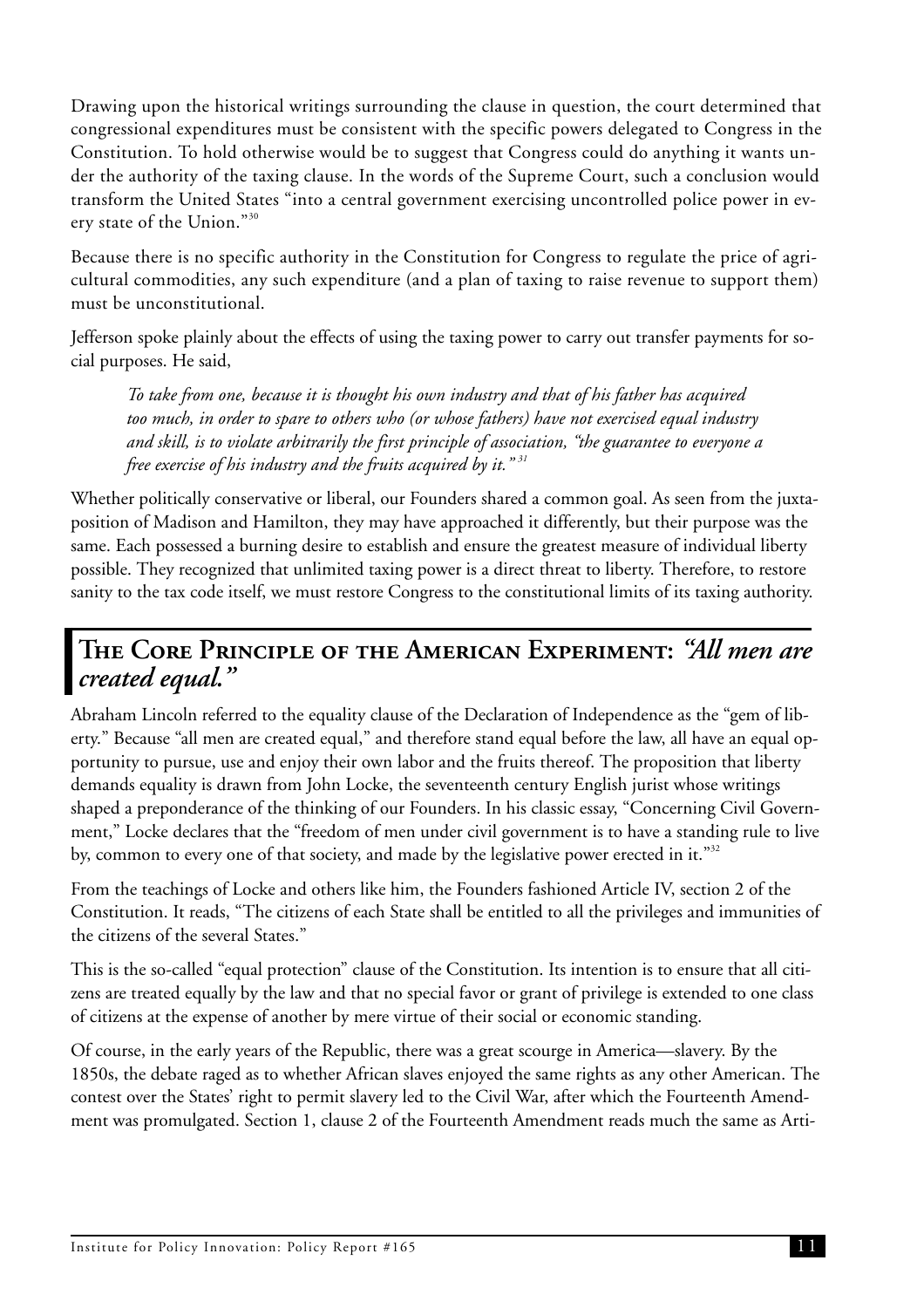cle IV, section 2, but also encompasses elements of the Fifth Amendment. Section 1, clause 2 of the Fourteenth Amendment provides that,

*No State shall make or enforce any law which shall abridge the privileges or immunities of citizens of the United States; nor shall any State deprive any person of life, liberty or property, without due process of law; nor deny to any person within its jurisdiction the equal protection of the laws.*

Since the Constitution and its amendments were plain limits on the national government and not the state governments, the consequence of the Fourteenth Amendment was to allow the national government to enforce upon the states the promises of liberty for all citizens. The Civil Rights Bill of 1866, introduced by Senator Lyman Trumball of Illinois, birthed the Fourteenth Amendment. In bringing the idea before Congress, Trumball stated,

*Good faith requires the security of the freedmen in their liberty and their property, their right to labor and their right to claim the just return of their labor. Monopolies, perpetuities and class legislation are contrary to the genius of free government, and ought not to be allowed. Here there is no room for favored classes or monopolies; the principle of our Government is that of equal laws and freedom of industry. Wherever monopoly attains a foothold, it is sure to be a source of danger, discord and trouble. We shall but fulfill our duties as legislators by according "equal and exact justice to all men," special privileges to none.<sup>33</sup>*

In this premise lies the core principle of American government. All men are created equal. No man ought to enjoy a standing before the law that imparts special privilege or advantage over that of his neighbor. For, as Thomas Paine observed, "the riots and tumults" that occur from time to time are more often occasioned by government itself, because "instead of consolidating society, it divided it; it deprived it of its natural cohesion." According to Paine, the chief culprits in this regard are "excess and inequality of taxation," through which the great mass of society is "thrown thereby into poverty and discontents."<sup>34</sup>

*Our current tax code is replete with examples of unfair and unequal treatment.*

Yet despite these teachings, our current tax code is replete with examples of unfair and unequal treatment, the result of which is not only a confusing code but one wherein otherwise similarly situated citizens are treated differently under the law. Nothing has changed in the nature of man since the time of Paine's writings because even today, one of the chief sources of social frustration is the idea that our tax law and its burdens are unfair.

In 1990, the IRS visited the question of the public's perception of tax law fairness. The question was posed specifically in light of the Tax Reform Act of 1986, which was marketed to the public as a massive tax simplification measure intended to level the playing field. Regardless of what the '86 act in fact accomplished, the IRS' study found that "most people feel the tax system is less fair now that it was before tax reform."<sup>35</sup> Citing surveys back to 1977, the IRS observed,

*Consistently, surveys show that the majority, (about 60 percent), feel the tax system is either somewhat unfair or quite unfair. Initially, the 1986 Tax Reform Act appears to have improved people's perception of the tax system's fairness. In 1987, about as many people (roughly 45 percent) felt the tax system was fair as unfair. However, as illustrated in Figure 4 [not reproduced here] recent surveys show that these percentages have returned to pre-tax reform levels, suggesting that these perceptions are a result of widespread public skepticism and a dissatisfaction with the tax system in general.<sup>36</sup>*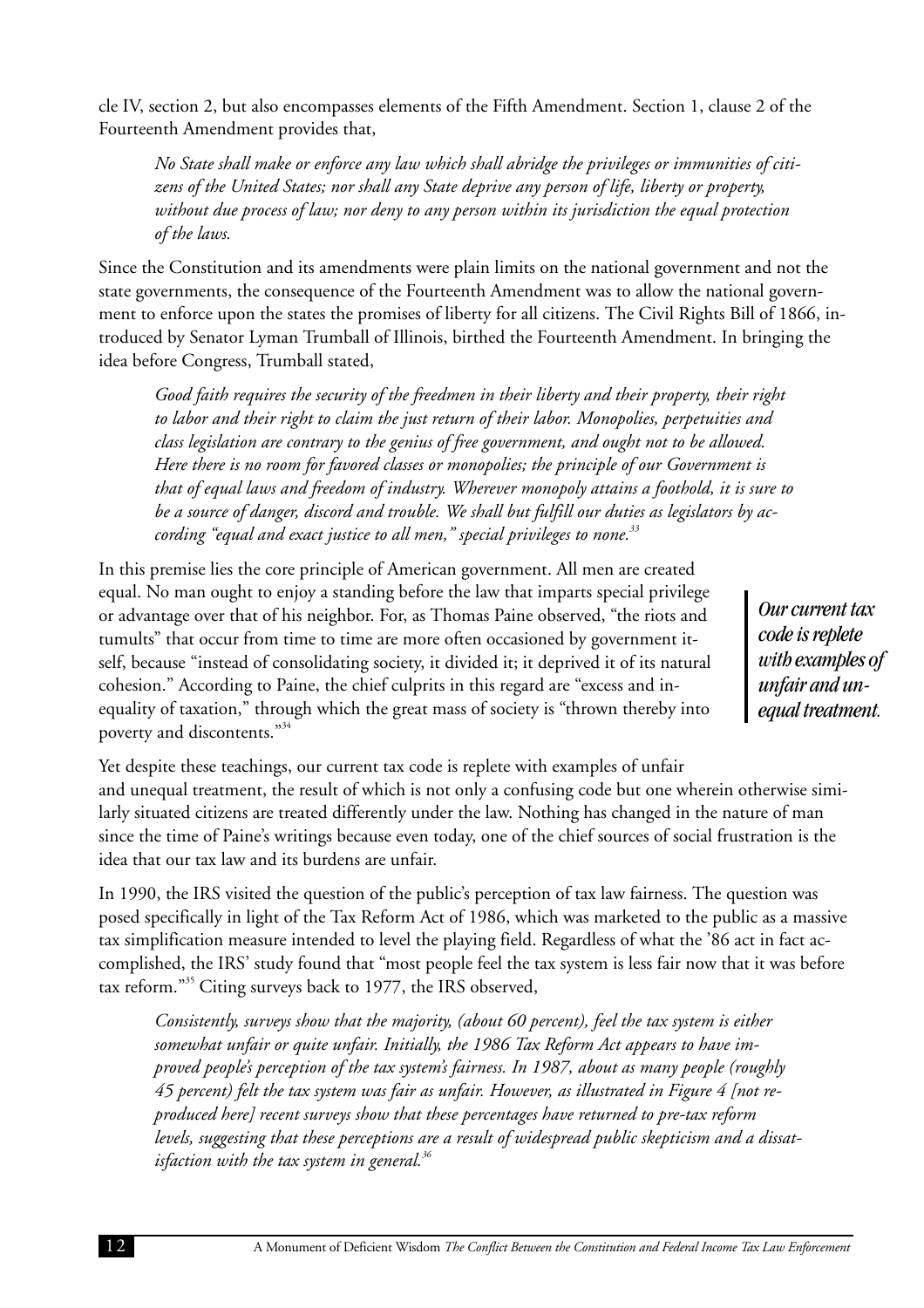<span id="page-17-0"></span>While that 1990 study is the latest produced by the IRS, a more recent study by *Reader's Digest,* pointed more at the tax burden itself, confirmed the IRS' own finding. The poll asked respondents a number of questions regarding the fairness of the tax they pay. The findings reveal "astounding unanimity," "remarkable consensus" and "broad dissatisfaction" among Americans with the amount of tax paid:

*Self-described conservatives agreed with self-described liberals. Singles agreed with marrieds. Blacks agreed with whites. Americans in nearly every group—across racial, economic, age, ideological, religious, educational and sexual lines—had the same median response…<sup>37</sup>*

The response was that the tax system is unfair.

The following discussion addresses just a few examples of the inequities in the system.

**The graduated income tax rates—**The graduated rates guarantee that citizens are treated differently under the law based solely upon their economic or social standing and nothing else. Our current system sports six different tax rates, beginning with a 10 percent bracket and progressing to a 38.6 percent bracket for the highest income earners. The establishment of these brackets is based upon nothing other than the socialist proposition that those who earn more income should pay a greater percentage of that income in taxes. The Clinton Administration expressed this sentiment clearly in its 1993 call to increase the top tax bracket from 31 percent to 39.6 percent.<sup>38</sup> Speaking of what was then a proposed increase, the White House stated,

#### *It will require those who have profited to bear the greatest burdens and do right by the people who work hard and play by the rules.<sup>39</sup>*

The chief problem with graduated tax rates is that they are arbitrary. They are not based upon any sound legal or economic principle, only that those who make more should pay more. This is evidenced by the wild fluctuation in the brackets since the inception of the modern income tax in 1913. When the income tax as we know it was adopted, the bottom tax bracket was 1 percent of income over \$20,000 and the top bracket was just 6 percent and applied to incomes in excess of \$500,000 (the "super-rich" when measured in today's dollar).

Even before the first income tax law was birthed, it was apparent to legislators that the rates and brackets would be arbitrary. While debating the 1913 Income Tax Act, North Dakota Senator Porter J. McCumber declared,

*Mr. President, it is quite evident that no two Senators will agree upon the number of steps [tax brackets] in the sliding scale in this bill, and it is equally clear that no two of them will agree upon the ratio of rate for each particular step.<sup>40</sup>*

Since that time, and beginning in earnest in the 1940s, America has been subjected to an increasing number of tax brackets and a growing percentage of their incomes goes to government at all levels. The cry of those who would raise progressive rates is always based upon the concept of invidious discrimination; that is, the notion that it is somehow "unfair" that some among us earn more than others and that the masses of middle income citizens can "get even" with those better off by raising their taxes.

Of course, it is functionally impossible to define "fairness" when it comes to graduated tax rates. Why, for example, is it "fair" for one person to pay at a 27 percent rate while another should pay at the 38.6 percent rate? Both the rates of tax and the levels of income at which those rates apply are arrived at in a purely arbitrary and subjective manner. On this basis, why is it not fair for the person paying 38.6 percent to pay at 50 percent? In fact, if 38.6 percent is "fair" for high-income earners, is not 50 percent even "more fair?" And if 50 percent is more fair then 38.9 percent, where is the point at which the

*The graduated tax rates guarantee that citizens are treated differently under the law based solely upon their economic or social standing and nothing else.*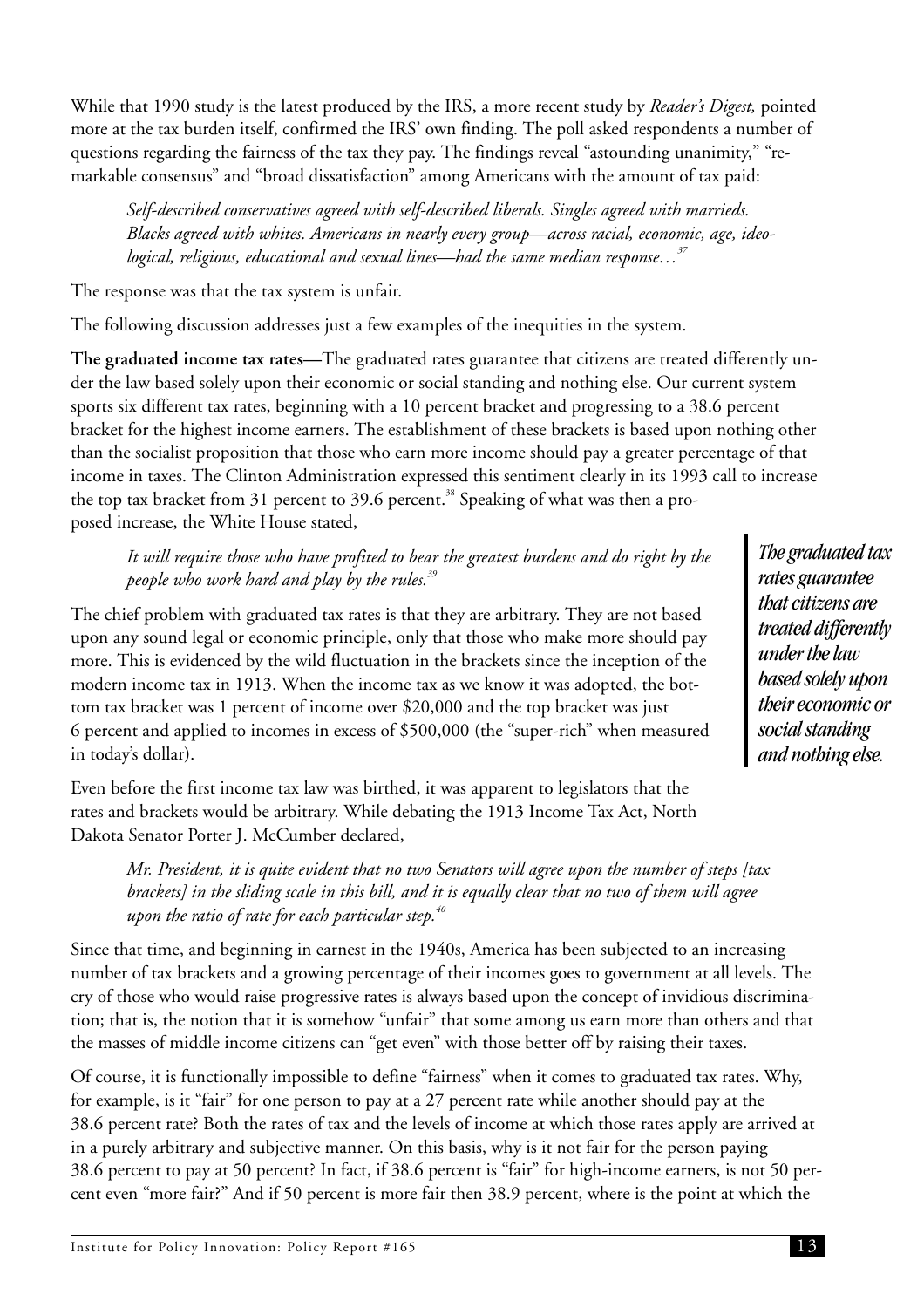14 A Monument of Deficient Wisdom *The Conflict Between the Constitution and Federal Income Tax Law Enforcement*

highest bracket becomes "unfair?" As any reasonable person must agree, these questions have no answers. As a consequence, the notion of a graduated income tax is therefore, fundamentally *unfair.*

One illustration of the absurdity of the progressive rates lies with the history of the highest tax bracket. This bracket exists as a result of a 10 percent surtax imposed in 1993 on what was then the highest tax bracket of 36 percent. The surtax was dubbed the "millionaire's tax." However, when it took effect, it applied to taxable incomes of \$250,000 or more—not \$1 million.<sup>41</sup>

As demonstrated in the above discussion, the historic ideals of due process and equal protection mandate that citizens be treated equally as they stand before the law. The lack of objective guidelines upon which to base graduated tax rates renders them fundamentally flawed from a constitutional perspective. What is "fair" in one year is suddenly "unfair" as soon as the power base in Congress shifts. This fact has kept tax rates on a roller coaster for over five decades.

America's frustration with graduated income tax rates manifested itself in the past several years in the form of a debate over the so-called marriage penalty. The marriage penalty operates to increase the amount of tax paid by a married couple over that which they would have paid on the same income if they stayed single. The debate betrays a fundamental misunderstanding of why the so-called marriage penalty exists in the first place. Whatever else may be said, the marriage penalty is inextricably intertwined in the graduated income tax system itself. Let me illustrate.

Suppose two single people each earn \$26,000 per year taxable income. Based upon the 2000 income tax rates and brackets, that income is taxed at the 15 percent rate and consequently, each would pay \$3,904 in income tax. The total tax paid by both citizens is \$7,808. When these people marry and file a joint return, they combine their respective incomes. As a result, their total taxable income is \$52,000. However, this income is no longer taxed exclusively at the 15 percent rate. Taxable income in excess of \$43,850 is taxed at the 28 percent bracket. As a result, the total income tax liability for these same people earning the same money is \$8,867—\$1,059 more than they paid as single people.<sup>42</sup>

*The graduated tax rates impose greater burdens on certain elements of society merely as a result of their social standing.*

The graduated income tax rates impose greater burdens on certain elements of society merely as a result of their social standing.

**Tax return filing status**—The code provides for five different filing status classifications. They are,

- Single
- Married filing jointly (even though only one spouse has income)
- Married filing separately
- Head of Household
- Surviving Spouse

Each of these separate classifications ensures preferential treatment to different classes of citizens based solely upon their social standing. Like the graduated tax rates, the filing status classifications are arbitrary and not subject to any objective standard of law or economics. They are subject to change at the whim of the legislature and have the direct effect of imposing unequal burdens upon citizens who might otherwise be equal in the economic standing.

For example, a married person filing a joint income tax return for 2000 paid at the 15 percent rate on the first \$45,200 of taxable income even if the income on the joint return was earned by just one spouse. However, for a single person, the 15 percent rate ceased to apply at \$27,500. The income of the single person in excess of \$27,500 was taxed at the 28 percent level. So merely because he is not married, the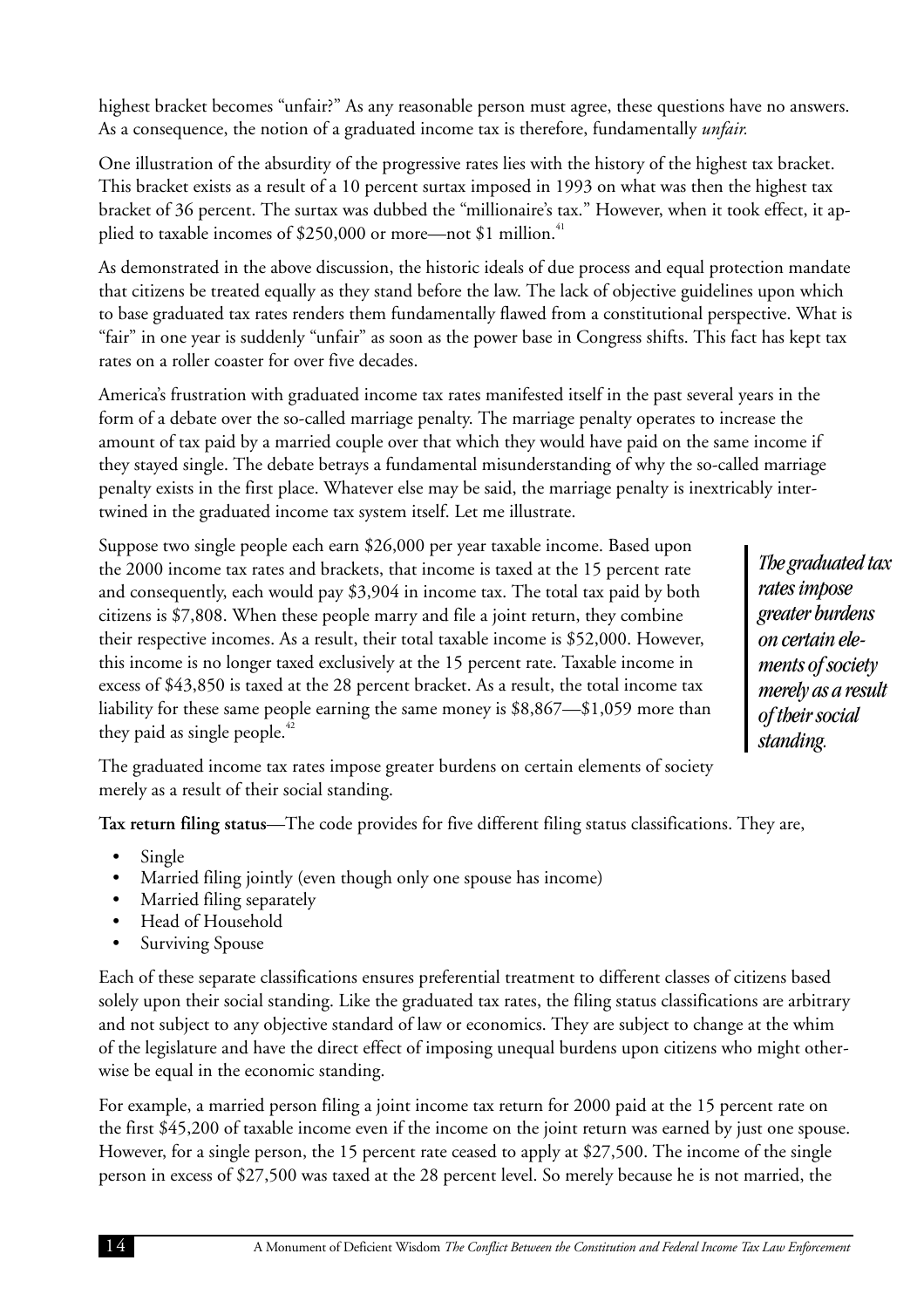single person paid substantially more than a married person, even though the latter, like the former, may be the sole income-earner and have no children to support.

On the other hand, a single person with dependent children (head of household) was taxed at 15 percent on the first \$36,250 of taxable income. This is true even though he has children to support while the married couple may not. Depending upon the number of children involved, the dependent exemptions for those children are not likely to level the playing field between the married person with one income and the single head of household with dependents.

If a married person filed a separate return to report his own income, the 15 percent rate ceased to apply at \$22,600 of taxable income. Thus, the tax on \$45,000 of taxable income at the married filing separately rate was \$9,662, while the tax on the same income at the married filing jointly rate was \$6,750, a difference of \$2,912. This was true even if the married filing jointly income was earned by just one spouse.

Including the so-called marriage penalty and the filing status classifications discussed here, there are a total of fifty-nine provisions of the tax code where tax liability depends, in whole or in part, upon the question of whether an individual is married or single. In its 1996 study of the matter, the GAO reported the following:

*The different ways that married and single people are treated under the income tax code could lead to situations where the tax liability of married taxpayers is not the same as that of two similarly situated single taxpayers.<sup>43</sup>*

The disparate treatment accomplishes nothing other than to polarize citizens within their various social groups and ensure that each group is treated differently based upon their social status. These contradictions grow directly from the use of the taxing power of the United States as a means of arbitrarily grafting federal social policy into our tax laws. The first casualty in such a process is the doctrine of equality before the tax law.

For example, the growing awareness that single parent households were the primary source of children in poverty is chiefly what led to targeted welfare entitlements to that group, as well as the expansion of the 15 percent tax bracket and the exemption for a preferential "head of household" filing status. However, while that filing status affords preferential treatment to unwed mothers, it is in fact inequitable to married families with children—especially those also living in poverty. Moreover, that filing status effectively operates as a tax subsidy for unwed motherhood, which when considered with other welfare subsidies, contributes to the growth in the number of unwed mothers.

In the same way, in 1969 social planners seeking to eliminate the perceived benefits of marriage under the tax code restructured brackets and exemptions for married couples. Previously, such brackets and exemptions were double those of single persons. By replacing them with narrower marital brackets and a lesser personal exemption, the new structure now clearly discriminates against two-income married families. Moreover, it also effectively discriminates against single income marriages as the only legal partnership not allowed to split income. As a consequence, an increasing number of cohabitating couples, either with or without children, deliberately avoid or conceal marriage.

**The Alternative Minimum Tax—**The Alternative Minimum Tax (AMT) is a secondary tax system that runs alongside the "regular" tax system. Established in 1978, the AMT was initially intended to ensure that high-income taxpayers pay some tax even if allowable deductions, credits, etc., substantially reduced or eliminated their "regular" liability. AMT rates and tables are entirely different than those that apply to the regular income system. The AMT is, in essence, a flat tax system that operates coterminously with

*The AMT guarantees that certain classes of taxpayers do not enjoy the same deductions, credits and exemptions as others similarly situated.*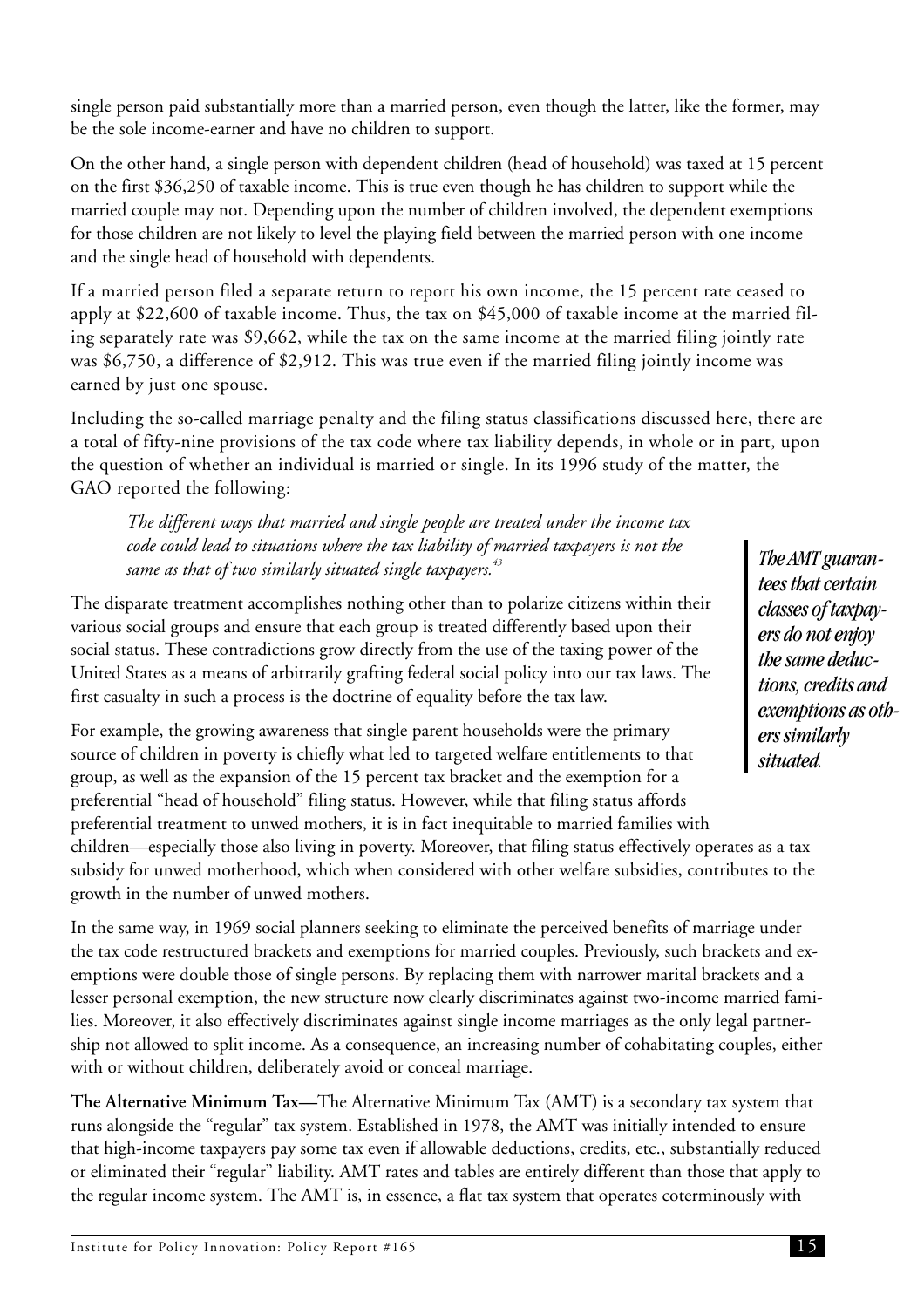the graduated tax system. In application, the AMT guarantees that certain classes of taxpayers do not enjoy the same deductions, credits and exemptions as others similarly situated.

The AMT is an admission by Congress that the system in its present form is fundamentally unsound and inequitable. After realizing that certain taxpayers could substantially reduce or eliminate their tax liability using tax exemptions and deductions expressly provided for within the code, Congress decided that it should erect a safety net to ensure that everybody paid some taxes, even those otherwise entitled to legal deductions and exemptions. That safety net is the AMT. But as the National Commission on Restructuring the IRS observed in its report to Congress, "If the tax base was designed to be truly fair and comprehensive, there would be no need for a minimum tax."<sup>44</sup>

In the first place, the AMT is horrifically complicated. It was referred to by the IRS itself as "intricate and ambiguous."<sup>45</sup> It has been changed fourteen times since originally enacted. The AMT requires that certain taxpayers calculate their tax liability using two differing sets of rules and procedures, one under the normal income rules and the other under the AMT rules. Consider this description from the Commissioner's Annual Report on Tax Law Complexity:

*If married filing separately taxpayers think they are subject to AMT and follow all the procedures, they could end up calculating four different tax outcomes—regular tax filing jointly and separately and AMT filing jointly and separately. Publication 17 recommends that all married taxpayers calculate their tax liabilities filing jointly and separately to minimize their tax liability. As a result, a married taxpayer could conceivably have to make six sets of calculations to determine the actual taxes owed, including the exemption surtax.<sup>46</sup>*

It is chiefly for this reason that the National Taxpayer Advocate recommended to Congress on at least two occasions that the AMT be "eliminated" as its "first choice" among several reform alternatives.<sup>47</sup>

*The tax code contains six definitions of the term "child."*

The law requires a citizen to pay the higher of the normal income tax or the AMT. In calculating the AMT, the taxpayer must add back to income various items the AMT describes as "preferences" and "adjustments." These include but are not limited to the standard deduction, dependent exemptions, miscellaneous itemized deductions, some mortgage interest, a portion of medical expense deductions, real estate and personal property tax deductions, etc.<sup>48</sup>

In this way, the AMT virtually ensures that not all citizens are treated equally under the law. By its very nature and inherent structure, the AMT deprives certain taxpayers of otherwise perfectly legal deductions, credits, exemptions, etc., that other similarly situated taxpayers may claim. By operating this system, Congress capriciously offers deductions with one hand then withdraws them with the other. Even worse, many citizens are not even aware of the AMT or the increased tax liability it imposes until they are so notified by the IRS.

**The conflicting definitions of the term "child"—**The tax code contains six definitions of the term "child," each applying to different elements of the code. The six definitions apply to the head of household filing status, dependent exemptions, the Hope and education tax credits, child and dependent care credits, the Earned Income Tax credit and the general child credit.<sup>49</sup>

In each of the code sections in question, Congress uses various fact tests to determine whether a child meets the definition offered by Congress. If so, the child's parents may claim the particular benefit on their tax re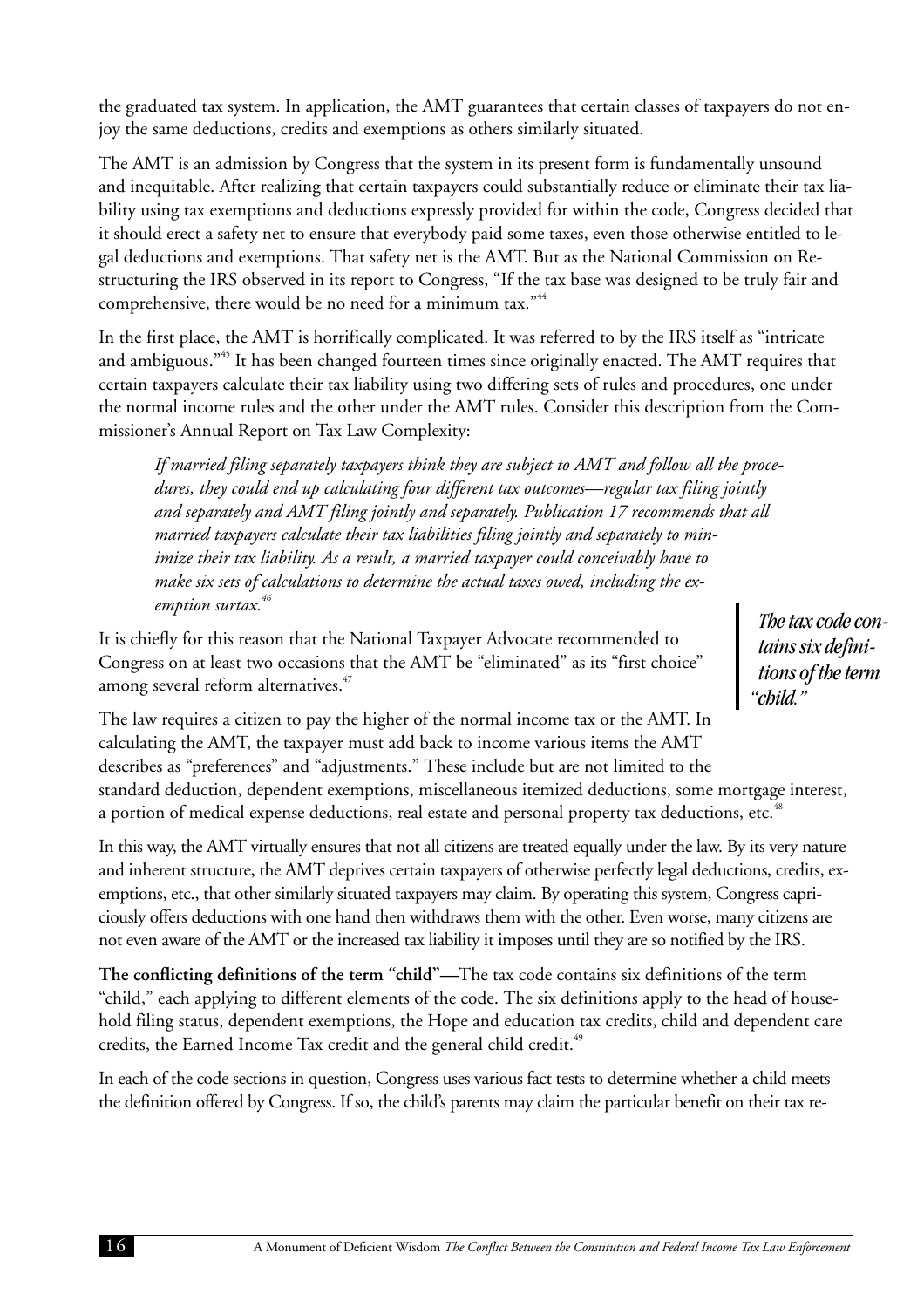turn. Within the six definitions of the term "child," there is a combination of up to five different fact tests that must be met in order to comply with the rule. These fact tests are,

- The relationship or member of household test;
- The support test;
- The residency or keeping up a home test;
- The age test; and
- The income test.

The six definitions provided for in the code use a combination of at least two and up to all five of the tests listed. However, not all factors within a given test are the same. For example, the age test is applied this way:

- The child and dependent care credits apply only to children under age thirteen;
- There is no age test for dependents or for the education credits;
- The general child tax credit is limited to those under age seventeen; and
- The Earned Income Tax Credit applies for children under nineteen, unless the child is a fulltime student, in which case the age limit jumps to twenty-four.

In addition to the above, still another age test applies to the so-called "Kiddie Tax."<sup>50</sup> This is the rule that imposes tax upon a child's unearned income at the parents' marginal rate, if the parents' rate is higher than the rate that would otherwise apply to the child. The "Kiddie Tax" applies to children under the age of fourteen.

This quagmire of definitions ensures that a child living with a given taxpayer is treated one way under one code provision, while that *same child* may be treated another way—or entirely disregarded—for purposes of other code provisions.

**Deduction and exemption phase-outs—**The tax code provides deductions for non-business expenses including state and local taxes, mortgage interest, medical expenses, charitable contributions, etc. However, code section 68 phases out those deductions for certain citizens. The phase-out operates to cut the otherwise deductible personal expenses and the phase-out is based solely upon a citizen's economic standing.

Under current law, when the adjusted gross income of a married couple filing jointly exceeds \$100,000 (\$50,000 for married filing separately), those citizens lose the benefit of legal deductions under the code that other taxpayers are legally entitled to claim.

Likewise, code section 151(d)(3) phases out personal dependent exemptions in like manner, but based upon other, equally arbitrary adjusted gross income amounts. For example, the dependent exemption phases-out beginning at \$150,000 adjusted gross income for married filing jointly (\$75,000 for married filing separately). On the other hand, for a single person, the phase out begins at \$100,000. Single people lose the full benefit of their dependent exemptions faster than married people, even if the married people have no children.<sup>51</sup>

There are examples of phase-outs, exclusions and disparate tax treatments within the code that are too numerous to itemize. They have one thing in common: they are arbitrary in their application as to income thresholds and ceilings. The imposition of these gimmicks ensures that otherwise similarly situated citizens are treated differently under the tax code.

#### **Constitutional Protections Against Arbitrary Taxation**

Specific protections against arbitrary and oppressive taxation were built into the Constitution in two specific ways. First, Article I, section 2 provides that "direct taxes shall be apportioned among the several States which may be concluded within this Union." The second protection is found in Article I, section

*The imposition of these gimmicks ensures that otherwise similarly situated citizens are treated differently under the tax code.*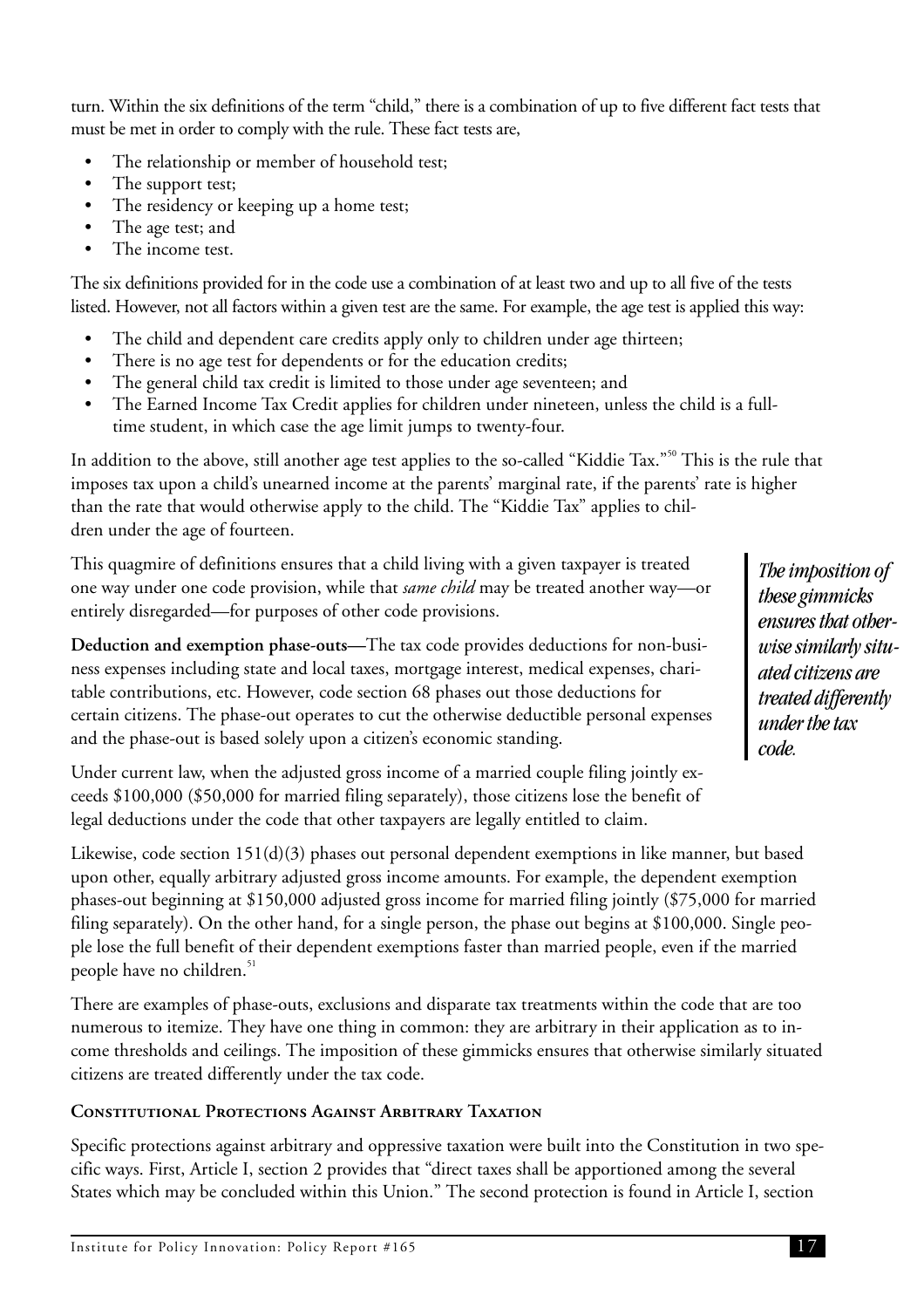8, where Congress is given the power to lay and collect taxes for the purposes prescribed, and further states, "but all duties, imposts and excises shall be uniform throughout the United States." Following this model, we could never have the kind of tax system that operates in America today.

The requirement that direct taxes be apportioned was to accomplish two purposes. First, it took the federal government out of the business of collecting taxes directly from the people. In this way, the federal government would never have direct contact with the masses of citizens and the latter would never be answerable to a remote federal bureaucracy. To collect a direct tax, the federal government had to present a bill to the respective states equal to each state's pro rata share of the total, based upon the population of the state. Each state collected the tax through whatever scheme was permitted under its own laws. The state in turn paid it to the federal government.

Secondly, apportioned taxes could never be arbitrary or based upon some other capricious scheme. As Hamilton wrote in Federalist No. 36,

*Let it be recollected that the proportion of these taxes is not to be left to the discretion of the national legislature, but is to be determined by the numbers of each State, as described in the second section of the first article. An actual census or enumeration of the people must furnish the rule, a circumstance which effectually shuts the door to partiality or oppression. (Emphasis added.)*

On the other hand, indirect taxes, such as excises, etc., must be uniform.<sup>52</sup> In this way, every person pays the same tax, regardless of his social or economic standing. This provision expressly prohibits Congress from using its taxing power as a means to carry out social planning through the vehicle of taxation. That is a key reason Hamilton favored excise taxes over all others as the chief means of raising revenue for the new government. He observed that, "taxes on consumable articles have, upon the whole, better pretensions to equality than any other."<sup>53</sup> Expounding, Hamilton observed that,

*The consequence of the principle laid down is that every class of the community bears its share of the duty in proportion to its consumption; which last is regulated by the comparative wealth of the respective classes, in conjunction with their habits of expense or frugality. The rich and luxurious pay in proportion to their riches and luxury; the poor and parsimonious, in proportion to their poverty and parsimony. 54*

*The fundamental protections against tax tyranny as envisioned by the founders were dissolved with the adoption of the Sixteenth Amendment in 1913.*

The fundamental protections against tax tyranny as envisioned by the founders were dissolved with the adoption of the Sixteenth Amendment in 1913. This amendment allowed Congress for the first time to lay a tax on income "without apportionment among the several states, and without regard to any census or enumeration." Without the Sixteenth Amendment, such a tax was unconstitutional and was so declared by the Supreme Court in the 1895 case of *Pollock v. Farmers' Loan and Trust Co.*, <sup>55</sup> the case that addressed the first permanent income tax passed by Congress in 1894.

The Sixteenth Amendment opened the door to a condition that was feared by several lawmakers during the debates on the first income tax act in 1913. The fear was that the tax would degenerate into the means whereby it could be used in a "spirit of hatred" simply because certain individuals were more financially successful than others. This concern was best expressed by Massachusetts Senator Henry Cabot Lodge, who said,

*It will be an ill day for this country when we raise the cry that success honestly won is to be punished; that money honestly gained is the badge of criminality; and that we are to go to the*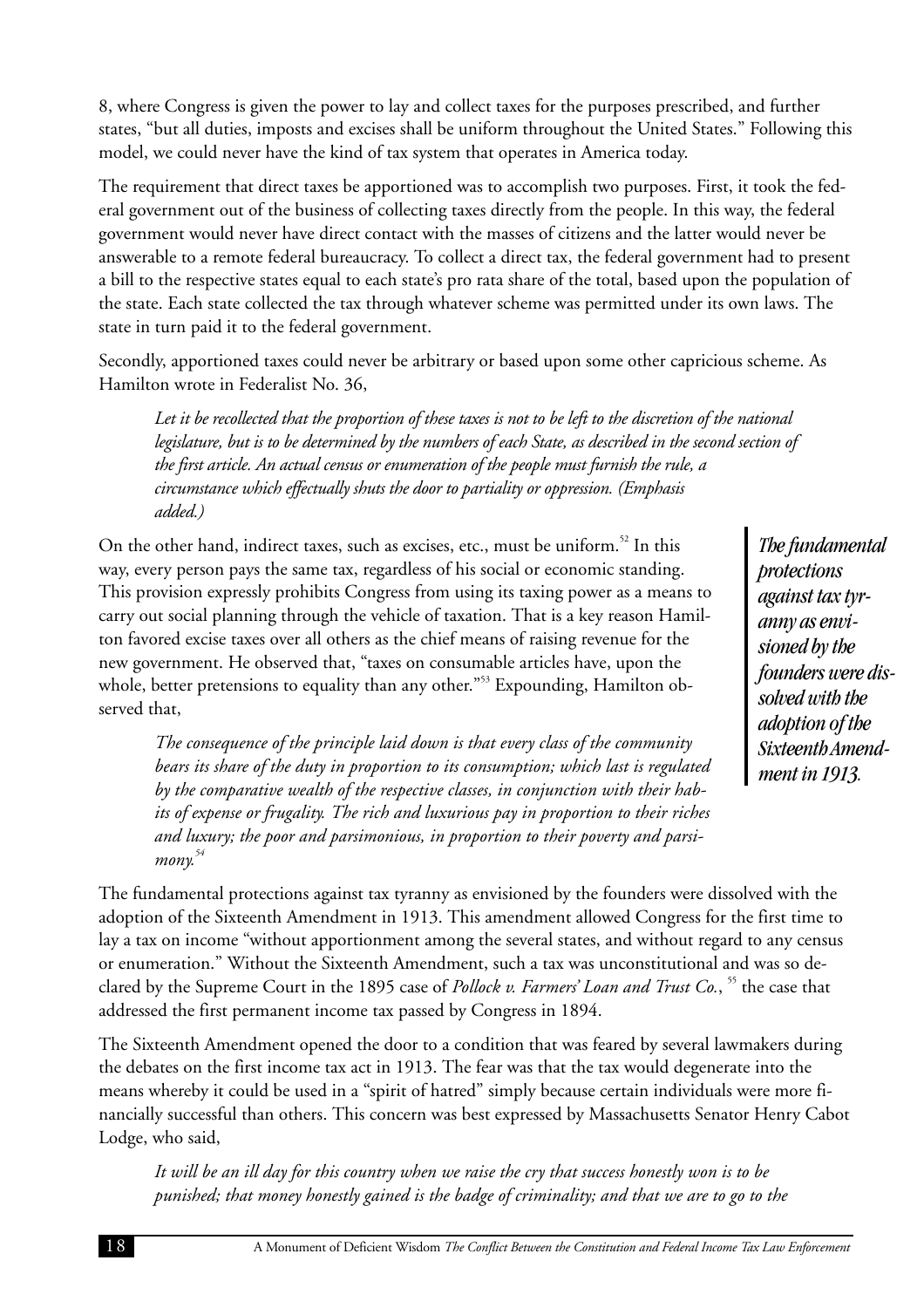<span id="page-23-0"></span>*people of the United States in the search for popularity, and say to them: "Follow us. We will plunder the people who have got the money. You shall spend it, and it will not cost you anything." That is a dangerous cry to raise in any country, for when you unchain that force you cannot tell where it will stop, and in your eagerness to destroy property and rob men of hope and ambition you may bring your boasted civilization down in ruins about you.<sup>56</sup>*

## **The Proscription Against** *Ex Post Facto* **Laws:** *"Security from the mischief of the legislature."*

The first object of government is to protect the life, liberty and property of its citizens. The Constitution is a delegation of power to the federal government for the purpose of ensuring the security of the people. Powers not specifically delegated are reserved to the states or the people respectively, or in some cases, denied altogether. The Founders knew that in order to preserve liberty, not only would the broad powers of the legislature have to be restrained, but there would have to be an independent judiciary to ensure that Congress could not overstep its bounds. As Hamilton stated in Federalist No. 78, "Without this, all the reservations of particular rights or privileges would amount to nothing."

The Founders knew well that the unrestrained power of the legislature was a formula for tyranny. Therefore, in order to preserve the rights of the citizens and insulate them from the mischief of the legislature, several lawmaking powers were outright denied. One such power is the power to pass *ex post facto* legislation. An *ex post facto* law is one made to apply retroactively from the date of its enactment. In fact, the Founders were so concerned with *ex post facto* laws that they precluded both the federal government *and* the state governments from passing such legislation. These proscriptions are found in Article I, section 9, clause 3 and Article I, section 10, clause 1 of the Constitution.

The language of these provisions is quite plain and simple. In the case of Article I section 9, it states, "No bill of attainder or ex post facto law shall be passed." There is no proviso or exception expressed in the rule. It was written to apply to all acts of the federal legislature. The Founders understood that all such laws were prohibited, regardless of their subject. In Federalist No. 44, Madison writes,

*Bills of attainder, ex post facto laws, and laws impairing the obligation of contracts, are contrary to the first principles of the social compact, and to every principle of sound legislation. The two former are expressly prohibited by the declarations pre-fixed to some State Constitutions, and all of them are prohibited by the spirit and scope of these fundamental charters. Our own experience has taught us nevertheless, that additional fences against these dangers ought not to be omitted. Very properly therefore have the Convention added this constitutional bulkwark in favor of personal security and private rights.*

The simple reason for the multiple layers of protection against *ex post facto* laws was so "the tenure of any property at any time held under the principles of the common law, cannot be altered by any act of the future general legislature."<sup>57</sup>

Tax laws are particularly offensive when made to apply retroactively. Under such laws, the citizen is denied the right to plan his personal and business affairs so as to provide for the payment of the tax on time and in the correct amount. Such laws operate to deny the citizen the right to arrange his affairs in such a manner as to legally reduce his tax burden. Moreover, retroactive tax laws unreasonably deny to a person the full use and enjoyment of his property. The power to pass retroactive tax legislation can be

*Retroactive tax laws not only violate the proscription against ex post facto laws, but also violate the Fifth Amendment's due process clause, in that citizens are denied reasonable prior notice.*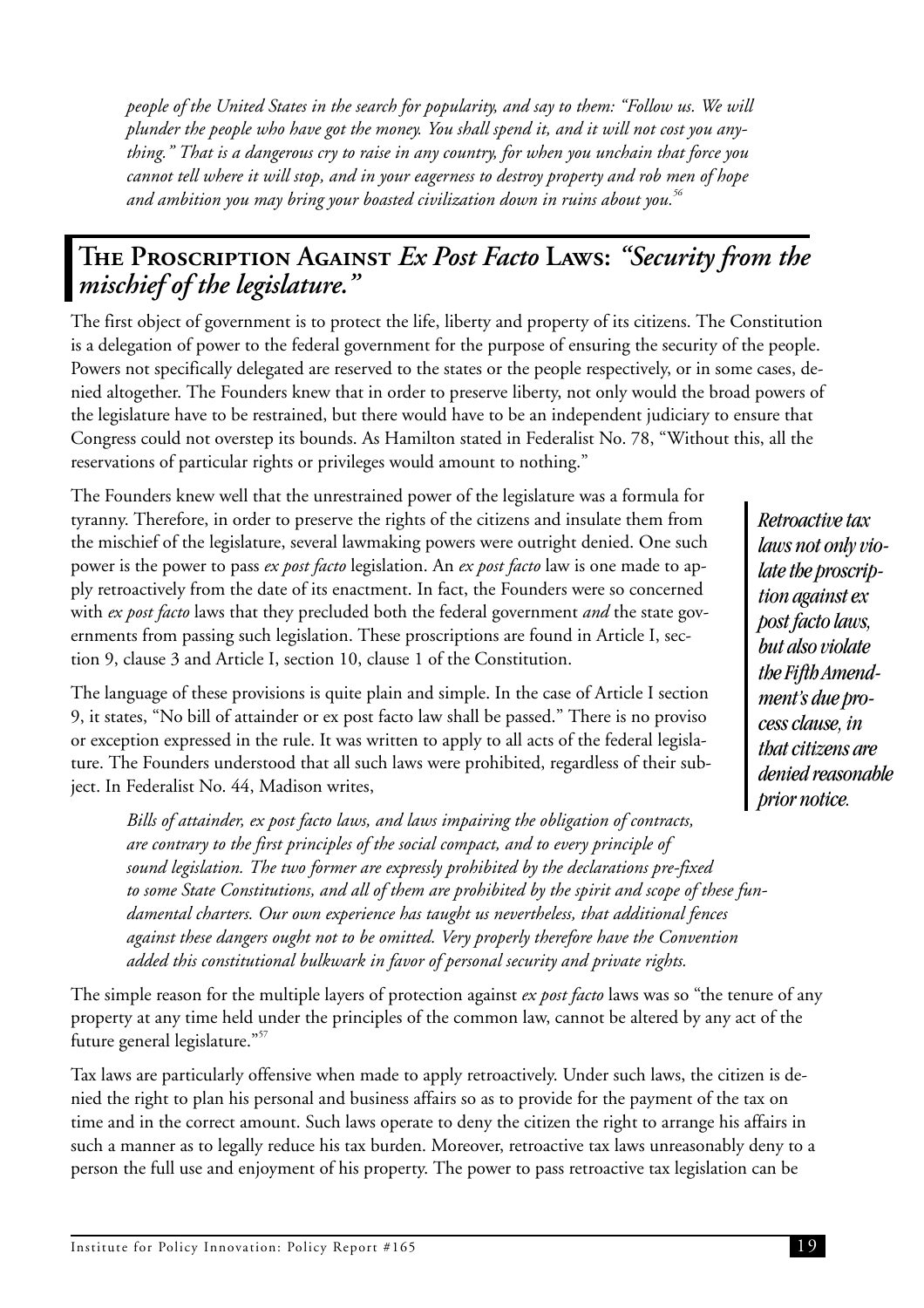particularly oppressive under the current code with its intricate scheme of over 140 civil and criminal penalty provisions.

One example of this is found in the 1993 tax laws promulgated by the Clinton Administration. Section 13208 of the Omnibus Budget Reconciliation Act of 1993,<sup>58</sup> was signed into law by President Clinton on August 10, 1993. The law set the maximum federal estate and gift tax rates at 53 percent and 55 percent—effective January 1, 1993.<sup>59</sup> This represented an *increase* of the 50 percent maximum rate that was in effect on January 1, 1993. Thus, under the law, a person dying after January 1, 1993, but prior to August 10, 1993, would have his estate subjected to an increase in tax liability even after death.

Such legislation is expressly forbidden by the plain language of the Constitution. It has been argued that such legislation not only violates the proscription against *ex post facto* laws, but that retroactive laws actually violate the Fifth Amendment's due process clause, in that citizens are denied reasonable prior notice of the requirements of the law. Unfortunately, the courts do not see it this way. For years, the Supreme Court and others flaunted the Constitution's plain language, thereby authorizing retroactive tax laws.

The latest Supreme Court discussion of the issue came in the case of *United States v. Carlton.*<sup>60</sup> In that

case, the court visited the question of retroactive estate tax laws designed to correct a flaw in legislation passed by an earlier Congress. The government argued that retroactive legislation was "necessary" to preclude the use by taxpayers of what amounted to an unintended loophole that otherwise existed. Carlton argued that the laws were in violation of the Constitution for a number of reasons.

Writing for the court, Justice Blackmun reiterated prior expressions of the Supreme Court in which retroactive tax and other laws were upheld. The effect of these rules is to wholly gut the protections against legislative intrusion as envisioned by the Founders. For example, the *Carlton* court said,

*Provided that the retroactive application of a statute is supported by a legitimate legislative purpose furthered by rational means, judgments about the wisdom of such legislation remain within the exclusive province of the legislative and executive branches.*

The court also stated that *ex post facto* legislation is permitted when the retroactive period is "modest and not excessive.<sup>61</sup> Stated another way, so long as "the retroactive application of the legislation is itself justified by a rational legislative purpose," Congress has the authority to pass retroactive laws virtually at will, provided the retro active period does not reach back "too far."

It is interesting to note that the neither the Constitution itself nor the Founders in any of the historical documents authorize the use of *ex post facto* laws in cases where there is a "rational legislative purpose." More specifically, the Constitution plainly prohibits the passage of any *ex pose facto* law—even if such legislation is retroactive by one day.

Throughout the ages, governments have imposed rapacious violations of liberty in the name of "national need" or "compelling governmental purpose." The clear intention of the Founders, through the plain language of the Constitution, was to eliminate such violations by carefully delimiting legislative power. However, as a result of court decisions such as that discussed above, it seems that citizens are afforded little protection from such legislative intrusions.

*Neither the Constitution itself nor the Founders in any of the historical documents authorize the use of ex post facto laws in cases where there is a "rational legislative purpose."*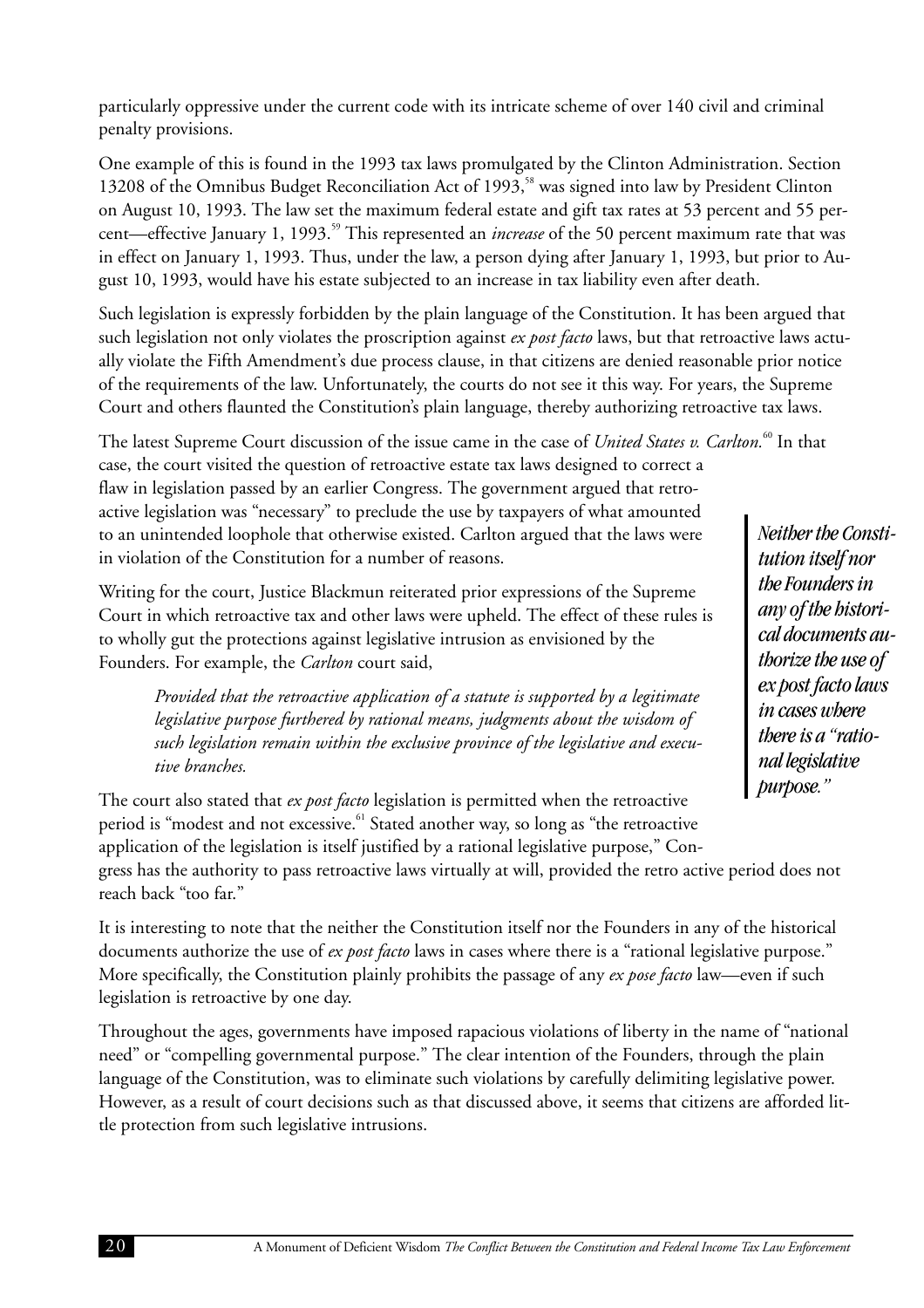### <span id="page-25-0"></span>**Reversing the Foundation of American Jurisprudence:** *"Innocent until proven guilty."*

The idea of placing the burden of proof upon the accuser derives from English common law. The common law was deeply entrenched in the colonies during the time of the founding and continues as the basis of American law. The common law itself derives from the Great Charter of Liberties, *Magna Charta. Magna Charta* was the declaration of the liberties of English freemen signed by King John in 1215 AD. It was extracted from the King at the point of a sword as the price for retaining his throne. *Magna Charta* was reconfirmed numerous times by English monarchs over the ensuing centuries to the point where its principles became engrained in the fabric of English—and by extension, American—jurisprudence.

Chapter 39 of the Great Charter sets forth many of the fundamental rights of citizens in the judicial process. It established the concepts of both due process of law and the burden of proof as we know them today. Chapter 39 (chapter 29 in the 1225 version) reads,

*No freeman shall be seized, or imprisoned, or dispossessed, or outlawed, or in any way destroyed; nor will we condemn him, nor will we commit him to prison, excepting by the legal judgment of his peers, or by the laws of the land.*

By this declaration, citizens were not to be considered guilty at any level in the judicial process until after a trial. In the Notes on the Great Charters, English jurists declared that the protections afforded by *Magna Charta* chapter 39/29 are so important that they alone "would alone have procured for it the title of the Great Charter."<sup>62</sup> In practice, this principle created the axiom of law holding that the accuser, whether in the criminal or civil context, was solely responsible to prove the verity of his claims against the accused before any punishment could apply.

Income tax laws and regulations heap upon the shoulders of citizens innumerable requirements to carry out affirmative duties under the pain of imprisonment, civil penalties, additional tax and interest assessments. Moreover, the code allows the IRS to make determinations with respect to a citizen's filing status, annual income, deductible expenses, dependent exemptions, etc. In all but a few exceptions, the IRS never has to prove that its actions or determinations are correct. The Supreme Court, in the 1933 case of *Welch v. Helvering*<sup>63</sup> declared that the IRS is entitled to the "presumption of correctness" with regard to its determinations. As such, the citizen "has the burden of proving" such actions to be wrong. In a very real way, the consequence of this is that the citizen is essentially guilty until proven innocent, a reversal of the fundamental rule of law regarding the burden of proof. The Supreme Court, in the case of *Bull v. United States,* used this explanation to describe how the litigation process is fundamentally altered in tax cases:

*Thus, the usual procedure for the recovery of debts is reversed in the field of taxation. Payment precedes defense, and the burden of proof, normally on the claimant, is shifted to the taxpayer. The [tax] assessment supersedes the pleading, proof, and judgment necessary in an action at law, and has the force of such a judgment. The ordinary defendant stands in judgment only after a hearing. The taxpayer often is afforded his hearing after judgment and after payment, and his only redress for unjust administrative action is the right to claim restitution.<sup>64</sup>*

The shift in the burden of proof does not apply to the various criminal provisions of the tax code. To place the burden of proof on the accused in a criminal matter is a clear deprivation of due process and flatly unconstitutional. However, the vast majority of the penalty provisions of the tax code are civil in nature and it naturally follows that the overwhelming number of penalty assessments are likewise civil in nature. As a result, the courts seem content to dissolve the historic protection in most civil cases.

*In the mind of the Supreme Court, the government's "imperious need" for money justifies the abandonment of one of the most important elements of American liberty.*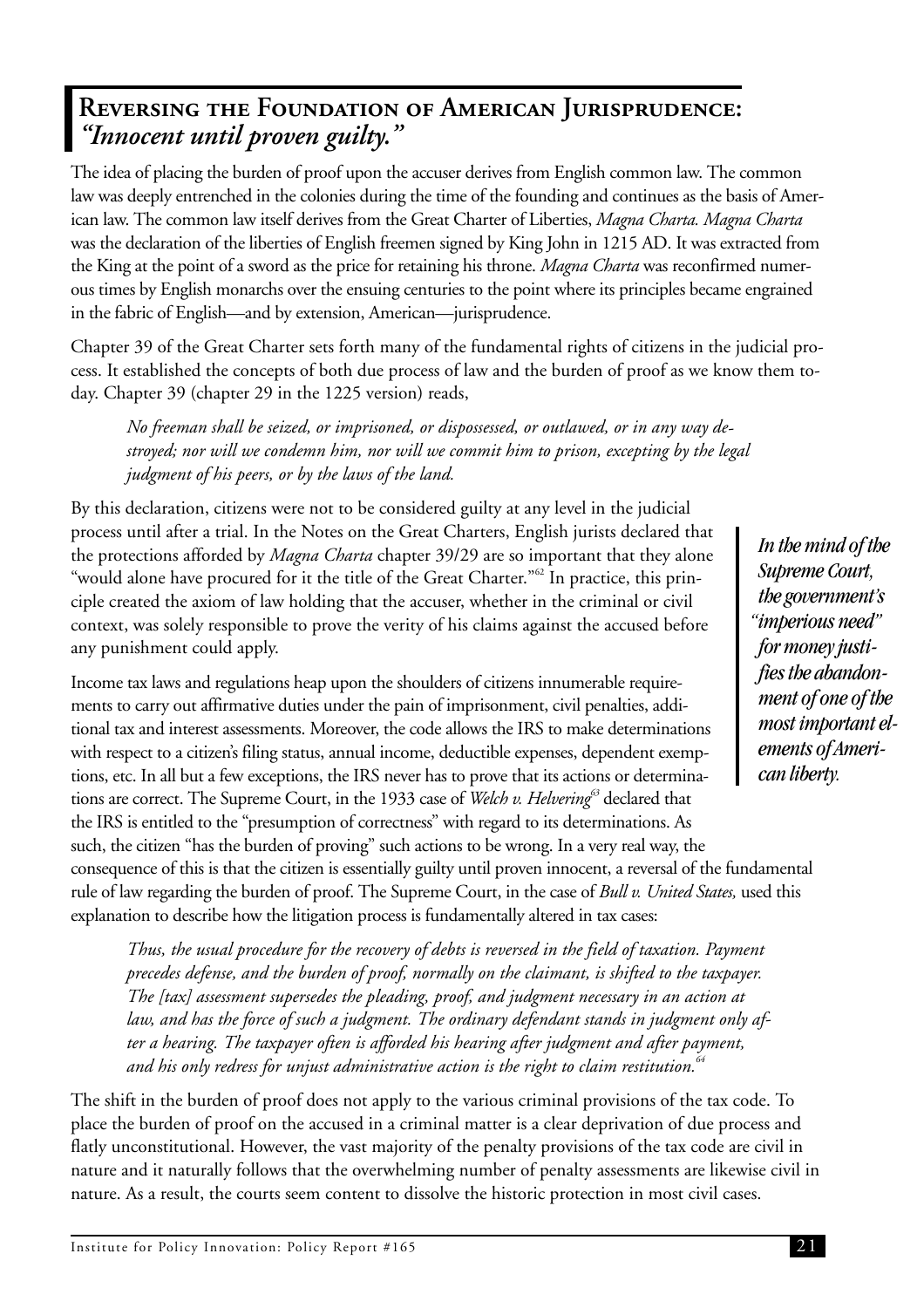But despite the fact that the imposition of civil penalties does not carry the risk of loss of liberty, such imposition, as well as civil collection in general, most certainly does imply the loss of *property,* a condition *Magna Charta* referred to as being "dispossessed." As the evidence presented above clearly shows, the Founders put the importance of property and the protection thereof on par with that of personal liberty. The due process clauses of both the Fifth and Fourteenth Amendments speak clearly to the protection of life, liberty *and* property.

What could justify a departure from the settled principles of due process such that the burden of proof is shifted from the government to the citizen? The answer is found in a statement by the *Bull* court that has become a common thread woven into the fabric of tax litigation for more than six decades. That statement is, "But taxes are the lifeblood of government, and their prompt and certain availability an imperious need."<sup>65</sup> Thus, in the mind of the Supreme Court, the government's "imperious need" for money justifies the abandonment of one of the most important elements of American liberty.

The concept of "need" was reiterated in the case of *Carson v. United States,* where the Fifth Circuit Court of Appeals more pointedly declared that such departure is justified based upon "the government's strong need to accomplish swift collection of revenues and in the need to encourage taxpayer recordkeeping."<sup>66</sup>

This reasoning presents a recurring theme: government's need for money is, by itself, sufficient to override settled constitutional protections. This notion is antithetical to liberty and to the notion of a government with limited, narrowly prescribed powers. If the courts are able to set aside specific constitutional protections on the mere assertion by the government of a "compelling need," all the rights declared sacrosanct in the Constitution are but empty vessels.

This shift in the burden of proof is responsible for innumerable abuses by the IRS. Many of these were brought to light during the 1997 Senate Finance Committee hearings into IRS abuse. Specifically, the practice of placing the burden on taxpayers has the effect of allowing the IRS to issue penalty assessments at will, without regard to the specific facts of a case and in violation of its own stated policy on penalty assessments. A good share of the more than thirty million penalties issued every year are issued through automatic computer assessments. In this way, the IRS does not even make an effort to determine whether the facts of a case justify imposition of the penalty. The taxpayer is left to assert defenses if he is able to navigate the procedural quagmire.

*The extensive focus on the burden of proof issue led Congress to enact code section 7491 as part of the Internal Revenue Restructuring and Reform Act of 1998.*

This is equally true of the millions of computer notices issued by the IRS annually. Many such notices claim to correct errors allegedly made by citizens in their tax returns. And while the law provides a means for a citizen to challenge these notices,  $\sigma$  the burden is on the citizen to correctly respond to the notice in a timely fashion, craft a response sufficient to apprise the IRS of the objection and prosecute the objection through the system while carrying the burden of proving not only that the IRS' determination is incorrect, but what the correct determination should be.

The unfortunate reality is that the vast majority of citizens embrangled with the IRS do not understand their rights or legal remedies under the code. As such, people fail to realize that they are in fact "prosecutors" when it comes to correcting errant IRS action. That is to say, the citizen must instigate appeal actions, both administrative and judicial, in order to challenge a tax audit determination. The citizen must instigate proper challenges to collection actions in order to prevent the loss of property in the collection process. The citizen must instigate administrative or judicial challenges to the IRS' investigative powers in the hope of maintaining any right of privacy. In the context of all such challenges (with rare and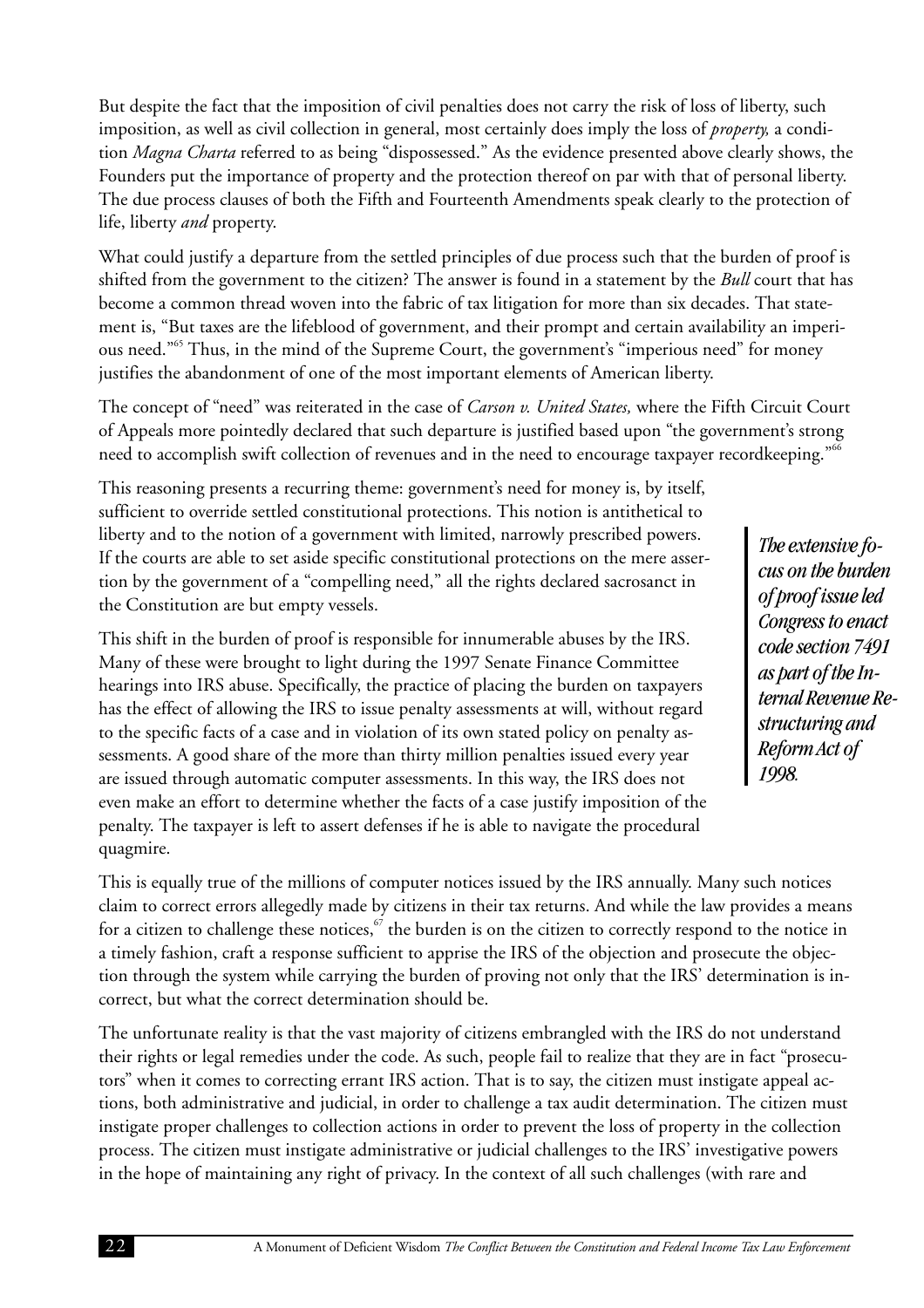<span id="page-27-0"></span>narrow exceptions), the citizen must carry the burden of proving IRS error, with respect to *both* the law and facts of the case.

The extensive focus on the burden of proof issue led Congress to enact code section 7491 as part of the Internal Revenue Restructuring and Reform Act of 1998. This provision received much attention because it purports to shift the burden of proof to the IRS, thereby curing the problems set forth above. On careful inspection, however, it can be said that that law cannot possibly attain that goal.

Section  $7491(a)(1)$  states as follows,

*If, in any court proceeding, a taxpayer introduces credible evidence with respect to any factual issue relevant to ascertaining the liability of the taxpayer for any tax imposed by subtitle A or B, the Secretary shall have the burden of proof with respect to such issue.*

The statute indeed purports to shift the burden to the IRS but only if the citizen first "introduces credible evidence" concerning the issue. In other words, the citizen bears the burden of proof necessary to shift the burden of proof. What constitutes "credible evidence" is undefined by statute and promises to be the subject of ongoing litigation. Thus, the citizen retains the duty to present initial evidence to show the IRS is wrong with regard to a "factual issue."

Even if he is successful in this first task, the burden shifts only in "any court proceeding." The fact is, 97 percent of all IRS actions are carried out, not in a judicial context, but rather, in the *administrative* context. For example, virtually all penalty assessments and computer tax assessments are administrative in nature. The initial determination of tax liability by the IRS is administrative in nature. Likewise, the vast majority of IRS' collection actions are administrative in nature. And while some courts have limited jurisdiction to review collection actions, the taxpayer must instigate the review. Moreover, as the statute declares, the taxpayer bears the initial burden to introduce "credible evidence" with regard to the "factual issues."

*In the final analysis, the burden of proof was in no way shifted to the IRS.*

In the larger sense, as examined in more detail later in this report, federal laws expressly prohibit the courts from taking jurisdiction over the IRS in collection cases. This is because of the Anti-injunction Act, code section 7421. It expressly denies jurisdiction to the federal courts to enjoin or restrain the ascertainment, computation, assessment or collection of any internal revenue tax.

Moreover, subsection (a)(2)(A) of code section 7491 places two serious limitations on the supposed shift. The first is that the citizen must have "complied with the requirements under this title to substantiate any item." This language vitiates all the foregoing language to the extent that such could have been read to shift the burden to the IRS. In countless places in the tax code, the law places the burden on the citizen to "substantiate" a given claim. The substantiation requirement is in practical effect, a burden of proof. Without providing evidence to support one's claim under a particular code section, he has failed to "substantiate" his entitlement to the relief or benefit provided by that section.

Consider further the language of subsection (a)(2)(B). It provides that the burden shifts only if "the taxpayer has maintained all records required under this title and has cooperated with the reasonable requests of the Secretary for witnesses, information, documents and interviews." The terms "reasonable requests" and "cooperated" are undefined. The practical effect of this is for the IRS to assert a laundry list of demands for documents, evidence, exhibits, witnesses, etc., and for the IRS to allege "lack of cooperation" in order to prevent the burden from shifting.<sup>68</sup>

This is standard procedure for the IRS and is precisely what happened in the Tax Court case of *Higbee v. Commissioner,* the first case in which the Tax Court addressed the new burden of proof statute. Higbee asserted that the burden shifted to the IRS under the new law. IRS argued that because Higbee "failed to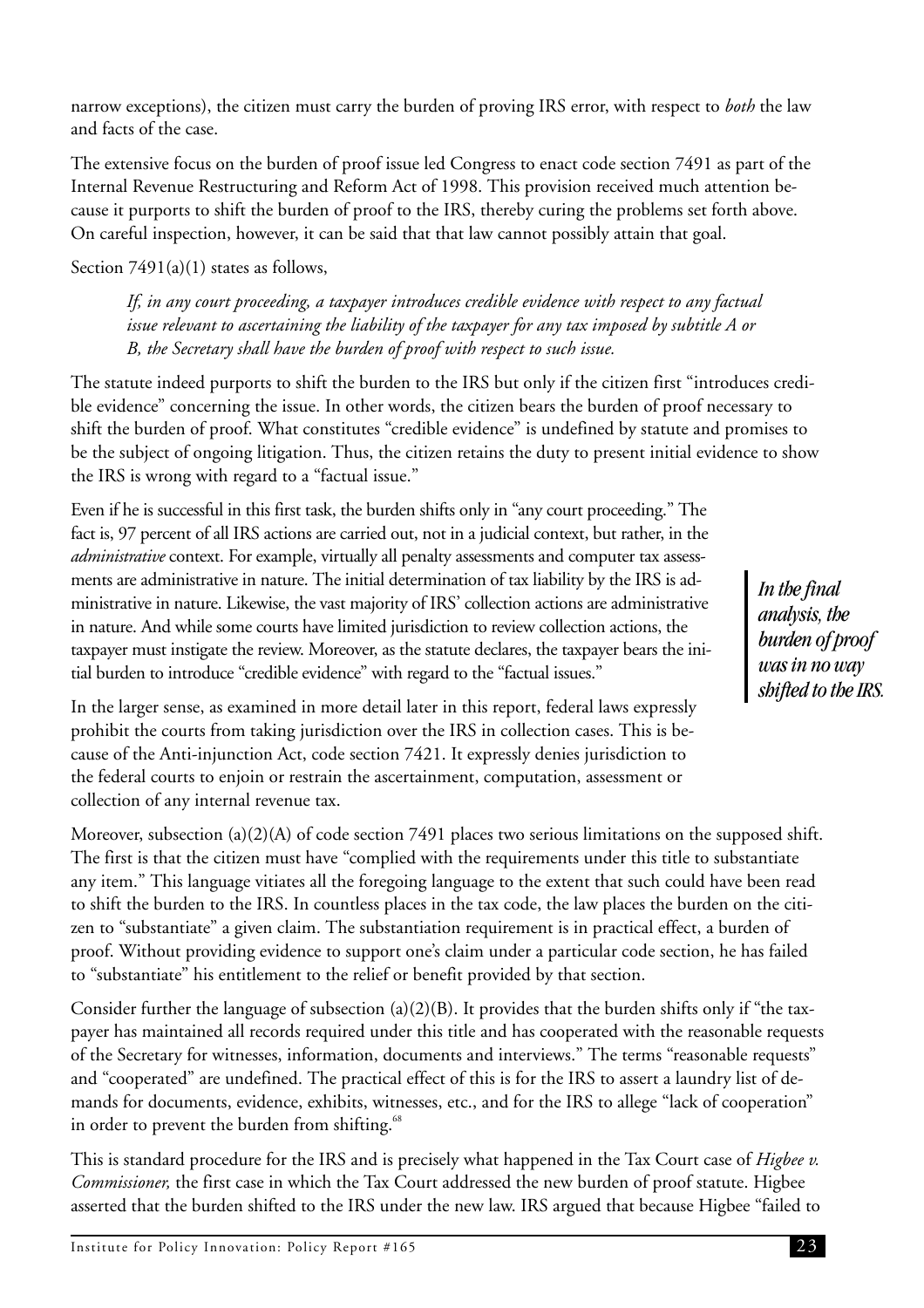meet the requirements of code section 7491(a)(1) and (2)," the taxpayer and not the IRS should retain the burden of proof. As to each of the three issues presented by Higbee, the court ruled against Higbee, claiming,

*Again, we reiterate that petitioners have failed to provide this Court with credible evidence for us to allow petitioners' claims with respect to the disallowed deductions. We therefore reject all of petitioners' contentions as to these issues.<sup>69</sup>*

In the final analysis, the burden of proof was in no way shifted to the IRS.

Two other Restructuring Act amendments are claimed to positively impact the burden of proof for citizens. The first is code section 6751. The second is section 7491(c). Subsection 6751(a) states that with respect to an assessment,

*The Secretary shall include with each notice of penalty under this title information with respect to the name of the penalty, the section of this title under which the penalty is imposed, and a computation of the penalty.*

Code section 7491(c) provides that the "burden of production" is upon the IRS with respect to any penalty assessment that is the subject of a court proceeding.

Neither the language of code section 6751 nor section 7491(c) operates to shift the burden of proof to the IRS. Section 6751 is merely a notification provision. It says nothing whatsoever regarding a burden of proof.

The impact of section 7491(c) is clearly addressed by the *Higbee* Court. Analyzing the statute and the legislative history, *Higbee* concludes,

*Congress' use of the phrase "burden of production" and not the more general phrase "burden of proof" as used in section 7491(a) [discussed in detail above] indicates to us that Congress did not desire that the burden of proof be placed upon the Commissioner with regard to penalties.70*

In the overall scheme of the tax code, these laws do little to place the burden of proof upon the shoulders of the IRS. In sum, both the IRS and taxpayers rest in essentially the same position now as they did before these provisions were enacted.

## **The Precious Right to Trial by Jury:** *"It is not to be supposed that juries would enforce a tax upon an individual which he had never agreed to pay."* **<sup>71</sup>**

Denial of the right to trial by jury was named as one of the "long Train of Abuses and Usurpations" charged against the English Crown and enumerated by Jefferson in the Declaration of Independence. The Founders were well aware of the fact that the precious right to trial by jury was one of surest ways to guard against tyranny. This right was considered an indispensable element of personal liberty, on the same high plain as the need for an independent judiciary.

That the Founders held the right to trial by jury in such high esteem is evidenced by the fact that the right is mentioned three separate times in the Constitution. At Article III, section 2, it pointedly states that "all crimes, except in cases of impeachment, shall be by jury."<sup>72</sup> The Sixth Amendment provides that "In all criminal prosecutions, the accused shall enjoy the right to a speedy and public trial, by an impartial jury of the State and district wherein the crime shall have been committed." The Seventh Amendment states, "In suits at common law, where the value in controversy shall exceed twenty dollars, the

*The natural constitutional order of things suggests that a person who legitimately disputes an IRS claim should have the dispute heard and resolved prior to being required to pay the tax.*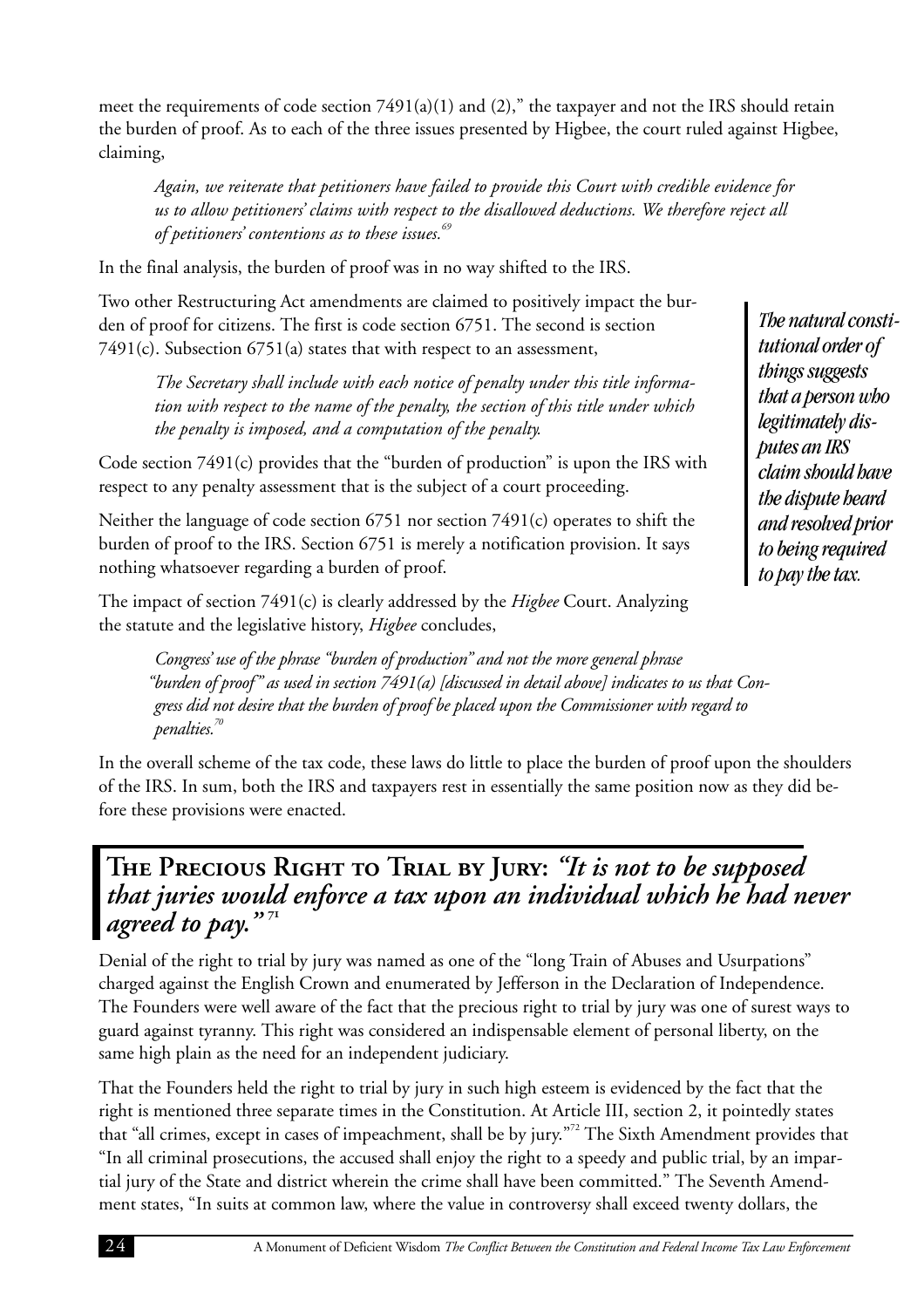right of trial by jury shall be preserved." The first two references plainly apply to criminal cases. The third applies to civil disputes.

Within the Seventh Amendment the Founders fashioned a protection that would assure all citizens of the right to have the facts of a civil case heard and determined by an impartial jury. Yet this right has been effectively eliminated in most tax disputes by the careful crafting of rules and statutes that block the average citizen's access to a jury trial. This occurs as a result of the system Congress established for remedying civil tax disputes.

There are two remedies available to most taxpayers engaged in a dispute with the IRS over tax liability issues. The first is the so-called pre-payment remedy. In this environment, the citizen is entitled to a review of the IRS' determination *prior* to paying the tax. The second remedy is the so-called post-payment remedy. In this environment, the citizen must first pay the tax prior to obtaining judicial review of its propriety.

#### **The Pre-payment remedy**

The natural constitutional order of things suggests that a person who legitimately disputes an IRS claim that he owes additional taxes should have the dispute heard and resolved *prior* to being required to pay the tax. This notion is the essence of the due process requirement, under which a person may not be deprived of "life, liberty or property," without due process of law. However, what we exposed earlier as the government's compelling "need" to collect the revenue has allowed the courts and Congress to substantially alter this basic and fundamental protection.

This is manifest in Congress' creation of the United States Tax Court. The Tax Court is a mutation of the former Board of Tax Appeals, which was fashioned by Congress in 1924 as an administrative tribunal specifically to hear disputes between the IRS and citizens. Because the Board was an administrative tribunal and not a "court" as outlined in Article III of the Constitution, the Board did not have the power to hold jury trials. Such rights exist only in the judicial context. However, in 1969, with the passage of the Tax Reform Act of 1969, the Board of Tax Appeals was transformed from "an independent agency of the Executive Branch" into the United States Tax Court. Specifically, the Board was made "a court of record."<sup>73</sup>

*The courts take the position that litigants before the Tax Court are not entitled to constitutional protections that otherwise exist, such as the right to a jury trial.*

Still, the courts take the position that litigants before the Tax Court are not entitled to constitutional protections that otherwise exist, such as the right to a jury trial. The reasoning that supports this contention is that the Tax Court is an "Article I court," not an Article III court. That is to say, the Tax Court is created through Congress' power "To constitute Tribunals inferior to the supreme Court," under Article I, section 8, clause 9 of the Constitution. The Tax Court itself reasoned that Congress may erect courtlike agencies that are not in fact courts, in which otherwise constitutionally protected rights do not exist. In the case of *Burns, Stix Friedman Co. v. Commissioner,* the Tax Court stated that,

*The fact that the Tax Court has the characteristics of a court and performs its functions in a judicial manner, as we think it does, see Stern v. Commissioner, 215 F.2d 701, 707 (C.A. 3, 1954), and has no legislative, administrative, or advisory powers, does not necessarily mean that it must be established under article III of the Constitution. <sup>74</sup>*

Such a claim seems spurious since the very concept of constitutional government is based upon the separation of powers. The powers of the judiciary cannot be exercised by the executive. Moreover, Article III, section 1 of the Constitution expressly provides that all "judicial power" is vested in the supreme court and "in such inferior Courts as the Congress may, from time to time, ordain and establish." That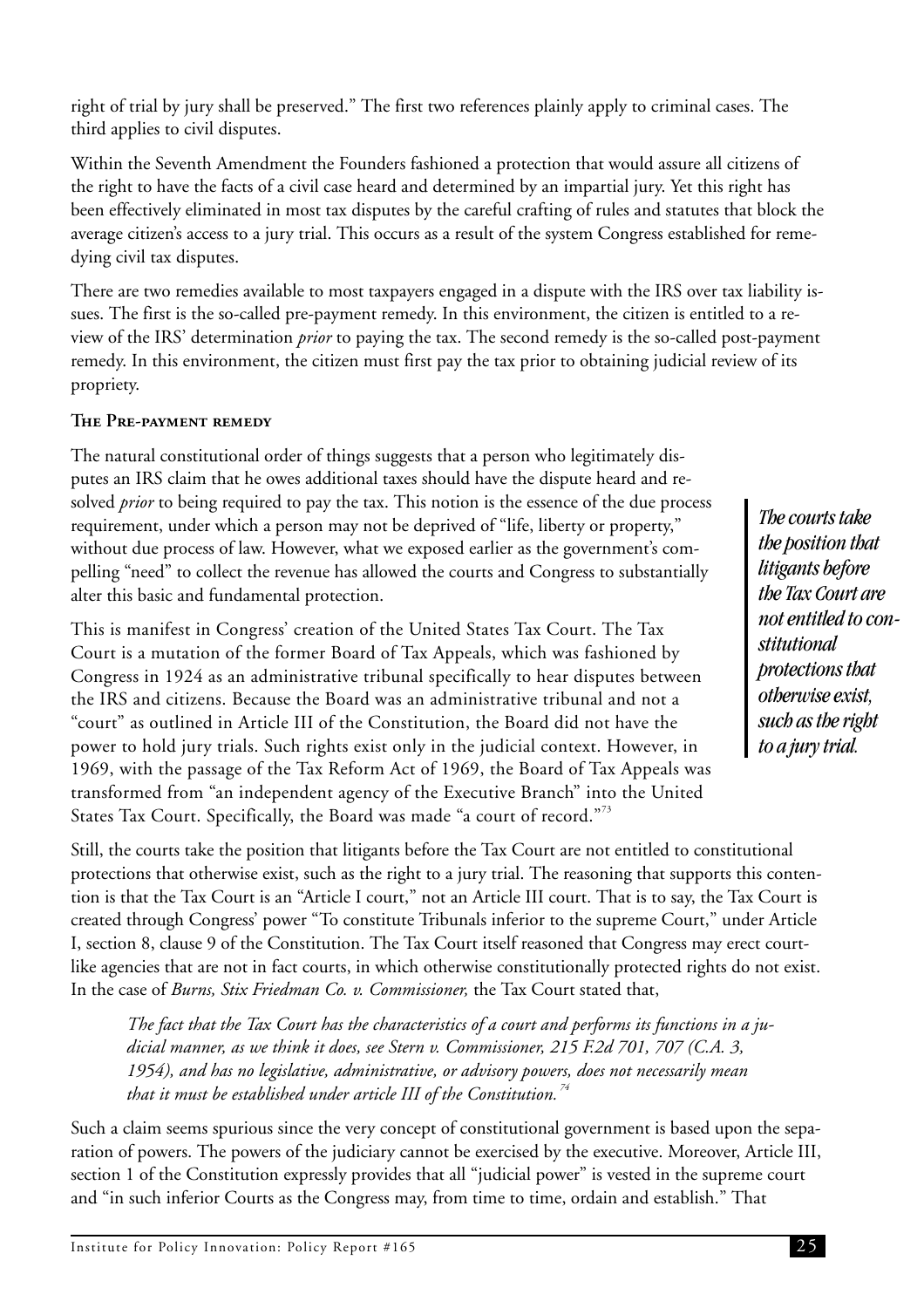<span id="page-30-0"></span>Congress has the authority under Article I to create courts does not authorize the creation of courts that are not "judicial" in nature under Article III. Still, that is precisely the conclusion of the Tax Court in claiming that litigants in the Tax Court need not be vested with the constitutional rights (such as the right to trial by jury) that otherwise apply in Article III courts. The net effect of this is to say that while the Tax Court *looks* like a court, and *acts* like a court, and *talks* like a court, it is in fact *not* a court. Therefore, litigants are not entitled to constitutional protections while appearing before it.

But the Tax Court is the only avenue of litigation available to a citizen who both disagrees with the IRS' tax liability determination and who is unwilling or unable to pay the tax prior to obtaining review of the IRS' actions. Such citizens are effectively dispossessed of otherwise inalienable rights under what has become the pervasive notion that the government's "compelling need" to collect revenue overrides the constitutional protections of the people.

#### **The Post-payment remedy**

If one wishes to enjoy all his constitutional rights in connection with a dispute over the propriety of a tax, including the right to a jury trial on the facts, he must lodge his case in the United States District Court, not the Tax Court. District courts are clear Article III courts and as such, litigants therein are entitled to all constitutional rights. In civil cases, including tax cases, litigants are entitled to have the facts of the case decided by a jury as prescribed in the Seventh Amendment.

However, placing a case under the jurisdiction of a district court carries its own problem unique to tax cases. This problem is often insurmountable and effectively denies most litigants access to the district court. That is exactly why they opt for the Tax Court remedy and are thus dispossessed of the right to a jury trial. The reason is that a person cannot gain access to the district court unless he first pays the disputed tax *in full.* Congress has carefully erected a statutory scheme that effectively forecloses judicial review of IRS' actions until the tax is paid.

As we discuss in more detail later in this report, this scheme is known as the Anti-injunction Act and the Anti-declaratory Judgment Act. Both have a long history as an integral part of tax administration. They are based upon the proposition that the government's need for revenue is paramount to the constitutional rights of the people. This concept was expressed plainly by the Supreme Court in the case of *Phillips v. Commissioner,* where it was held that, "Delay in the judicial determination of property rights is not uncommon where it is essential that governmental needs be immediately satisfied."<sup>75</sup>

*by jury or their right to the peaceful use and enjoyment of their property.*

*Citizens must choose between their right to trial*

As a result, citizens are forced to pay the tax prior to judicial determination. Not only must the citizen pay the tax, but the related penalties and interest must be paid in full before the federal district courts have any authority to hear the citizen's complaint. Only then is the matter presented to the courts in the context of a claim for refund, fashioned under code section 7422. Even at that, the citizen cannot file a *suit* for refund until he has first filed an administrative *claim* for refund with the IRS.

All during this time, the citizen is deprived of the use and enjoyment of his property. This is true even in cases where the IRS' determination is contrary to law. The 1960 Supreme Court case of *Flora v. United States* affirmed this long-standing rule, stating,

*The Government has a substantial interest in protecting the public purse, an interest which would be substantially impaired if a taxpayer could sue in a District Court without paying his tax in full.<sup>76</sup>*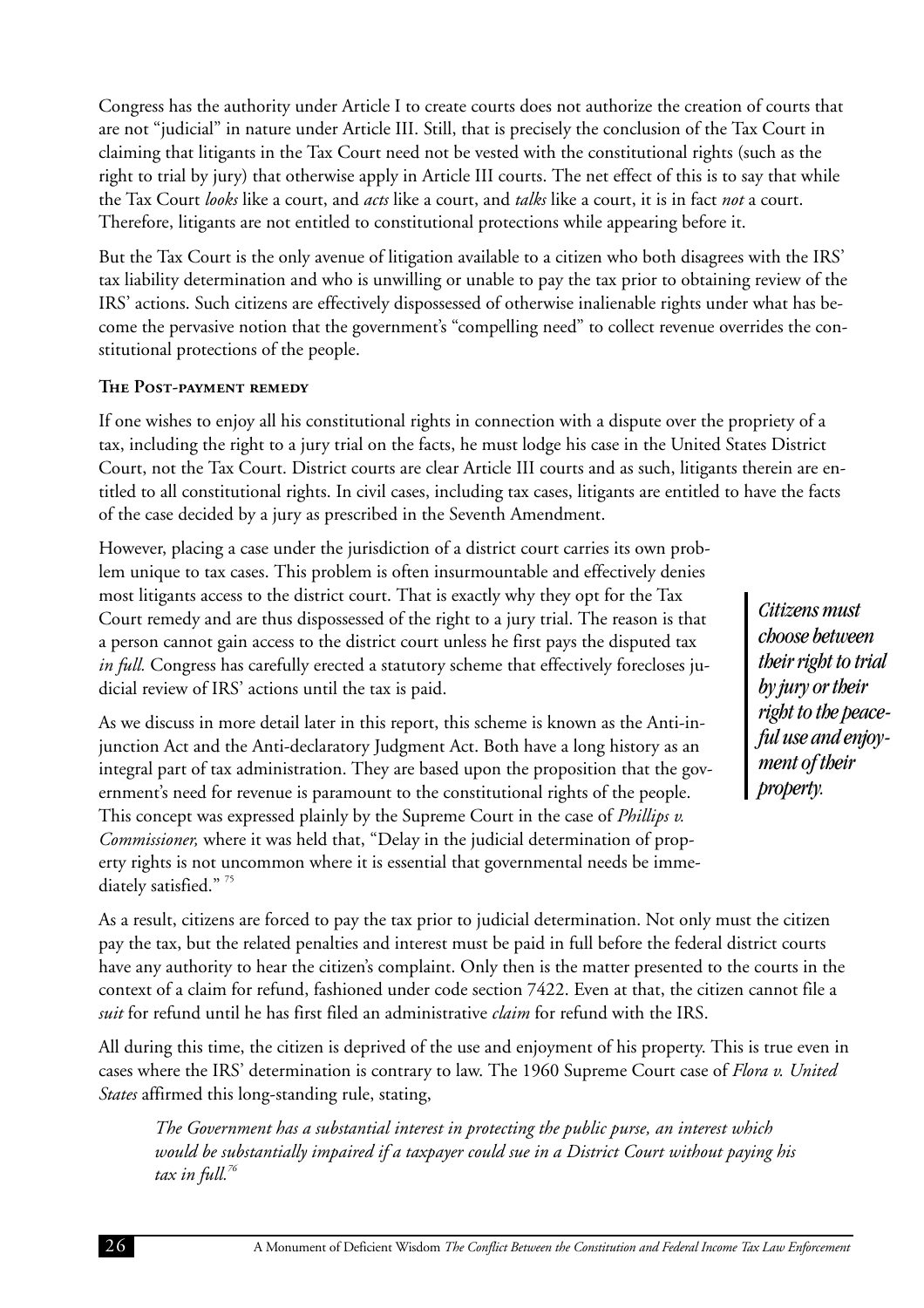<span id="page-31-0"></span>In the name of satisfying the government's compelling need for money, Congress and the courts have placed citizens on the horns of a dilemma. They must choose between their right to trial by jury or their right to the peaceful use and enjoyment of their property. On the one hand, citizens must pay the disputed tax—including additions—in full then follow the time-consuming administrative procedures before filing a suit in the district court. Only then can they enjoy their constitutional right to a trial by jury. On the other hand, those who cannot pay the tax by reason of hardship or otherwise, must effectively waive their right to a jury trial by opting for a review before the Tax Court, which is nothing more than an administrative tribunal wherein typical constitutional protections *do not apply.*

This scheme is specifically designed and intended to remove the constitutional barriers of due process and jury determinations that the Founders expressly erected to protect citizens from government intrusion.

### **Eroding the Right to Due Process of Law:** *"The IRS can do anything it wants."*

Drawing upon its historic origins in *Magna Charta,* the idea of due process of law was a concept with which the Founders were well versed. As a fundamental principle of American law, the Founders ensured this important protection by declaring in the Fifth Amendment that no person shall "be deprived of life, liberty, or property, without due process of law." A similar provision, pointed expressly at the States, is found in the Fourteenth Amendment.

Due process is a necessary ingredient in the recipe for liberty. It holds governmental enforcement action at bay until after a citizen has been adjudged liable at law or guilty of a crime. The very notion of due process necessarily implies that such judgment can occur only in the ordinary course of established judicial process. Early Supreme Court decisions established plain rules to define what constitutes due process. They can be summarized with this simple declaration: due process requires that a notice be issued to the citizen and a hearing be held *prior* to executing any enforcement action. The Supreme Court stated it this way:

*An elementary and fundamental requirement of due process in any proceeding which is to be accorded finality is notice reasonably calculated, under all the circumstances, to apprise interested parties of the pendency of the action and afford them an opportunity to present their objections.<sup>77</sup>*

*The courts have somehow come to the conclusion that property rights are not on the same level as other rights.*

Unfortunately, as shown from the above discussions, "any proceeding" seems to mean any proceeding *except* a tax proceeding. Despite the fact that tax assessments are final in nature and affords the IRS the opportunity to resort to all its enforcement tools to collect the assessment, the accepted notion of due process does not apply to tax assessments. The case of *Phillips v. Commissioner* asserts that summary enforcement proceedings in tax cases, as contrasted with normal civil proceedings in which a hearing is offered in the first instance, are perfectly acceptable. The Court held that,

*Where only property rights are involved, mere postponement of the judicial enquiry is not a denial of due process, if the opportunity given for the ultimate judicial determination of the liability is adequate.<sup>78</sup>*

The courts have somehow come to the conclusion that property rights are not on the same level as other rights. How such a conclusion could be reached, given the plain language of both the Fifth and Fourteenth Amendments and the historical context of each, is beyond comprehension. Yet, the distinction is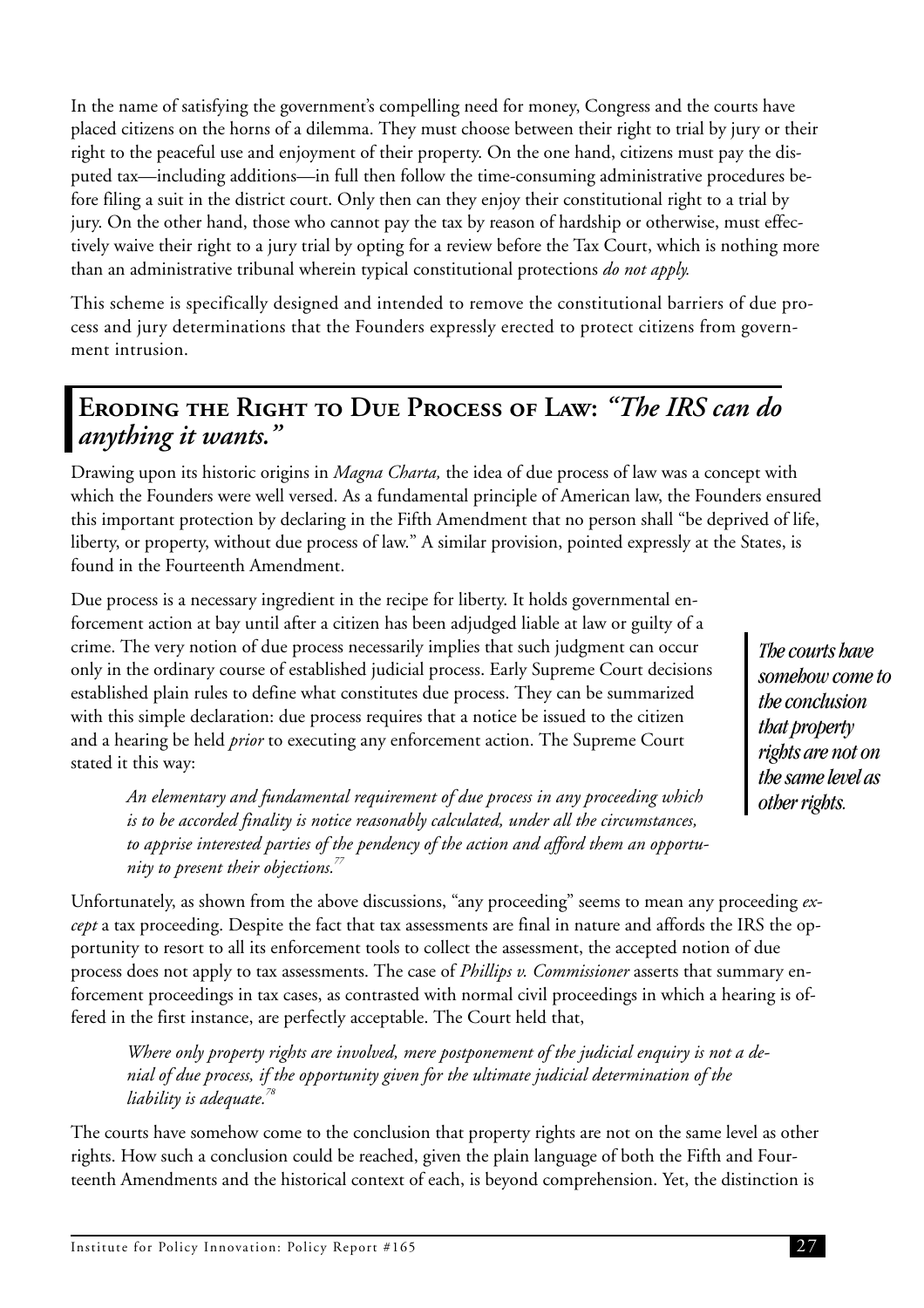<span id="page-32-0"></span>based upon the now familiar theme: governmental need. The high court in *Phillips* minced no words on the matter, declaring that "property rights must yield provisionally to governmental need."<sup>79</sup>

In keeping with that philosophy, Congress erected substantial barriers to traditional due process that apply only in tax cases. These barriers have led to the belief, common among citizens, that "the IRS can do anything it wants." The first barrier is tax code section 7421, the Anti-injunction Act. The second and companion barrier is the Anti-declaratory judgment act, found in Title 28 United States Code, section 2201. Together, these statutes effectively deprive federal courts of general jurisdiction to enjoin or restrain the assessment or collection of taxes. Stated another way, the courts cannot stop IRS enforcement action outside the narrow scope of available statutory remedies. While there are limited exceptions to this harsh rule, the factual applications are rare and unusual to the point where courts almost universally dismiss judicial challenges to IRS enforcement actions.<sup>80</sup>

The chief statutory remedy within the tax code is the co-called deficiency procedures, established under sections 6212 and 6213. These rules provide that when the IRS makes a final administrative determination regarding tax liability, the agency must issue a notice of deficiency. The notice of deficiency provides the citizen with the opportunity to petition the Tax Court for review prior to assessment of the tax. However, as described in detail above, the Tax Court option effectively locks a taxpayer out of the constitutional rights he otherwise might enjoy. On the other hand, failure to petition the Tax Court leads to a summary assessment of the tax, which in turn triggers the application of IRS' full collection arsenal. This includes wage and bank levies, property seizures and tax liens. If the Tax Court option is not invoked, the taxpayer may seek judicial review in an Article III court, but only *after* paying the disputed tax in its entirety and then filing an administrative claim for refund with the IRS.

The key to these procedures is that the responsibility lies solely with the citizen to take action. He must file court documents, invoke statutory remedies, etc., *prior* to being deprived of his property. Should he fail to take such action, either through ignorance or otherwise, or take action in an improper or untimely manner, the assessment becomes final. It is then subject to enforcement action. Given the structure of these procedures, the IRS—though it is the claimant in the traditional legal sense of the word—never has to darken the door of a courtroom to establish the verity of its claim or distrain collection.

That this summary assessment process is prone to excessive abuse and error is undeniable. For example, in its 1996 Annual Report to Congress, the Taxpayer Advocate placed erroneous audit results (and concomitant enforcement actions) as number one on the list of the ten major reasons why taxpayers turned to the Taxpayer Advocate for assistance.<sup>81</sup> In 1999, the Taxpayer Advocate scored this issue number twelve on the list of the twenty "most serious problems facing taxpayers."<sup>82</sup> And in 2000, the issue was ranked number eighteen on the same list.<sup>83</sup>

Lack of due process was one of the major complaints against the IRS heard by Congress in the 1997 abuse hearings. As a result, Congress enacted what it calls "collection due process" protections—code sections 6320 and 6330. These statutes afford the citizen the right to a "collection due process hearing" prior to the IRS undertaking collection enforcement action. Section 6330(b) affords the citizen the right to a "fair" hearing before collection begins and section  $6330(c)(2)$  states that citizen may present at the hearing "any relevant issue relating to the unpaid tax or the proposed levy." In the event of an adverse determination, the citizen has the right to seek judicial review of the issues presented. $84$ 

While the collection due process statutes are a step above the process that existed prior to enactment, they fall well short of the constitutional model for several key reasons. First, the onus is on the citizen at

*The IRS plays the role of judge, jury and executioner in connection with the tax liability in question*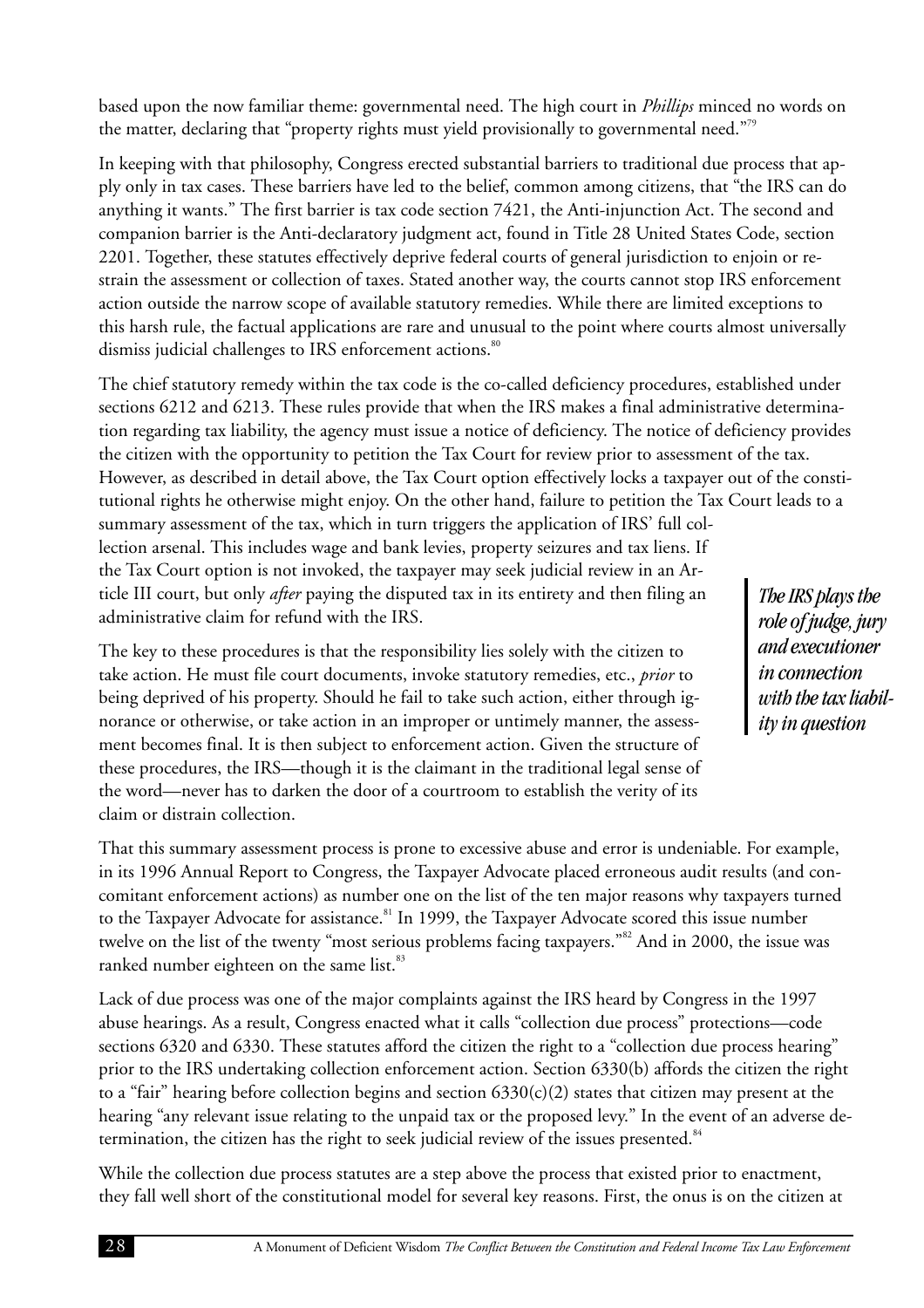<span id="page-33-0"></span>every level to invoke the protections, such as they exist. Section 6330 requires the IRS to give notice to the citizen of his right "to request a hearing." Thereafter, the duty rests entirely with the citizen to follow all necessary procedures to timely and correctly invoke the hearing provisions. The burden of proof as to all factual and legal matters rests squarely with the citizen. Because the collection due process hearing is purely administrative in nature, the provisions of code section 7491 do not apply. The only exception is that the IRS must ascertain that all administrative procedures required under the code were followed.

The judicial review provided for under section 6330(d) does not give the citizen more latitude to invoke the judicial process than existed prior to the enactment of code section 6330. If the Tax Court is the court where jurisdiction of the case would normally lie, the judicial review must be sought in the Tax Court unless the tax is first paid in full. In this way, a citizen is no more entitled to a jury trial then he would have been had Tax Court review been sought in the first instance.

The most important problem with the collection due process procedures is that the hearing is held before the IRS rather than an arm of an independent judiciary. And while the IRS insists that the process—handled by the Appeals Office—is "fair," the fact is the IRS plays the role of judge, jury and executioner in connection with the tax liability in question. In reality, the one fear that haunted the Founders the most is present in the case of the IRS. That is, all three powers of government—legislative, executive and judicial—are vested in the hands of a single authority.

In the final analysis, the process of assessment and collection retain the character of summary proceedings in which the normal judicial protections are bypassed to accommodate the government's overriding need to swiftly collect its revenue. Without having introduced into the equation the artificial consideration of government's "compelling need," there is no way our current system of assessment and collection would pass constitutional muster.

## **Fourth Amendment Right Against Unreasonable Searches:** *"The worst instrument of arbitrary power."*

The bitter experiences the colonists had with the King's general warrants and arbitrary property seizures were directly responsible for the birth of the Fourth Amendment. In addition, the use of writs of assistance occasioned every imaginable privacy violation. A writ of assistance is a general order issuing from the Crown to the sheriff requiring him to be in the aid of the King's tax collectors or other agents. The Founders recognized that the right to be secure in their homes and possessions was a fundamental right with a rich history in English common law. The most famous English case is that of *Entrick v. Carring*ton and Three Other King's Messengers,<sup>85</sup> a case our own Supreme Court hailed as "one of the landmarks of English liberty."<sup>86</sup>

Entrick was an associate of John Wilkes, whose pamphlets attacked not only government policy but the King himself. To suppress Wilkes, the King's agents raided homes and other places in search of evidence of Wilkes' writings and materials for use by the Crown in the seditious libel and treason trials that were so prevalent at the time. Entrick commenced a civil action for trespass against the King's agents for entering his home in November, 1762, and breaking open his desks, boxes, etc., and searching and examining his papers. In condemning the raids, English Lord Camden declared that the use of such raids was "subversive of all the comforts of society" and the conduct associated with them was "contrary to the genius of the law of England."<sup>87</sup>

*Where the Internal Revenue Service is concerned, however, there seems to be no zone of privacy the law respects.*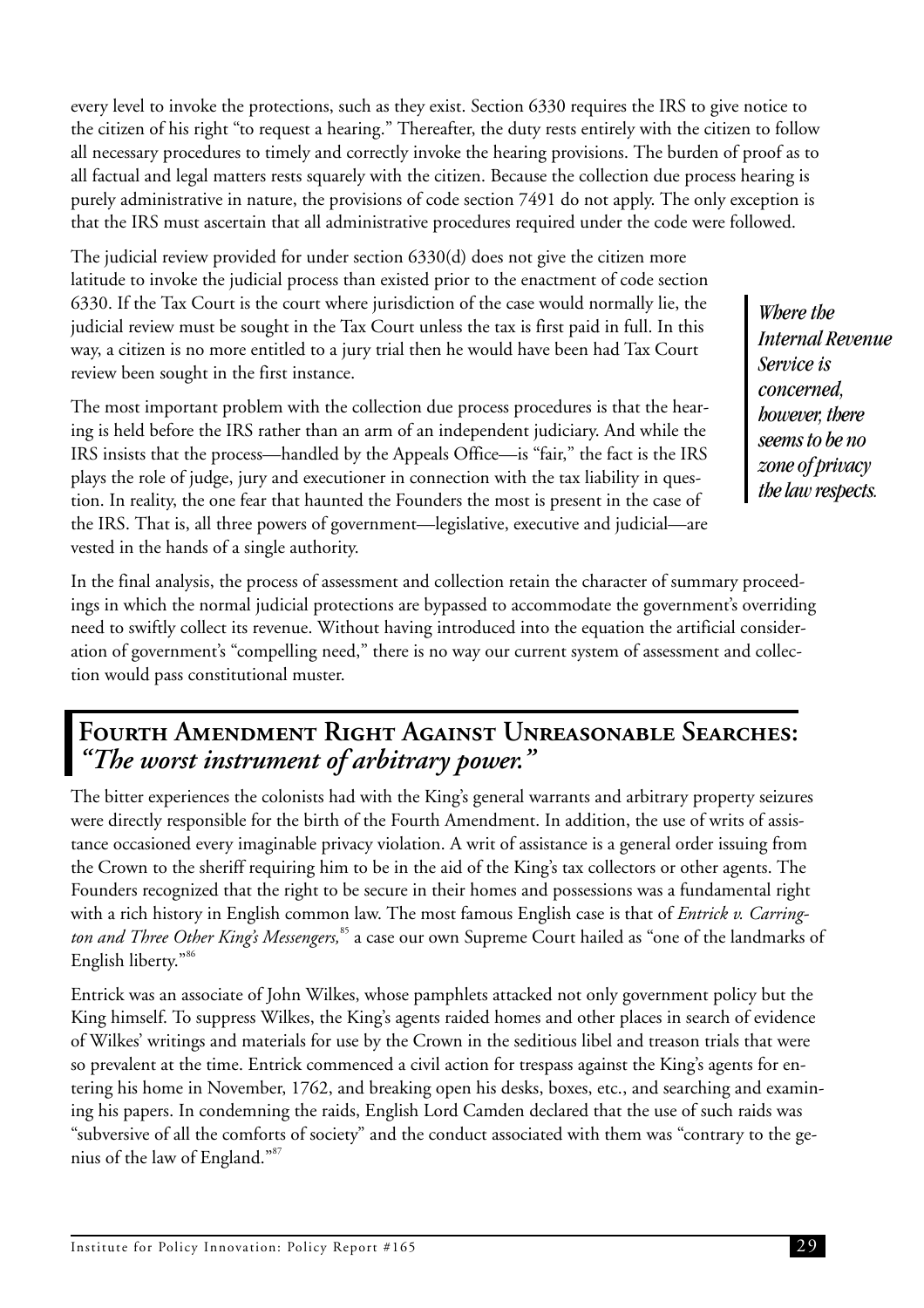In the colonies, the experience with general warrants and writs of assistance had less to do with seditious libel and more to do with smuggling. The King's agents used the arbitrary and invasive process as a means of enforcing England's sweeping revenue laws and to seize both prohibited and untaxed goods. James Otis held the office of advocate-general of the colony of Massachusetts at the time George III assumed the Crown. In that position, Otis was required to defend the use of writs of assistance before the courts in Massachusetts that they may be reinstated as binding upon the colony. He refused, resigned his position and represented the people in opposition to the use of such writs. He described the practice as "the worst instrument of arbitrary power, the most destructive of English liberty and the fundamental principles of law, that ever was found in an English law book" since they placed "the liberty of every man in the hands of every petty officer."<sup>88</sup>

The Fourth Amendment was written to end this practice in the United States. The amendment reads,

*The right of the people to be secure in their persons, houses, papers, and effects, against unreasonable searches and seizures, shall not be violated, and no warrants shall issue but upon probable cause, supported by oath or affirmation, and particularly describing the place to be searched, and the persons or things to be seized.*

That the Fourth Amendment protects a person's property is without question. This premise was quickly established and followed in early cases, such as the landmark case of *Boyd v. United States*.<sup>89</sup> But the protections of the amendment are not limited only to property interests. They extend to the individual and his general expectation of privacy in the conduct of his affairs. As the Supreme Court said in *Katz v. United States,* the amendment "protects people, not places."<sup>90</sup> Thus, where the individual has an expectation of privacy and that expectation is reasonable, this "zone of privacy" precludes governmental intrusion.

Where the Internal Revenue Service is concerned, however, there seems to be no zone of privacy the law respects, at least insofar as the civil enforcement of the tax code is concerned. In granting the IRS broad civil and criminal investigatory powers under code sections 7601 and 7602, Congress gave the IRS what amounts to the power to issue English-style writs of assistance.

*The IRS is free to summons any person and all records to aid an investigation or examination of a person's tax return and potential criminal liability.*

Code section 7601(a) reads,

*(a) General rule. The Secretary shall, to the extent he deems it practicable, cause officers or employees of the Treasury Department to proceed, from time to time, through each internal revenue district and inquire after and concerning all persons therein who may be liable to pay any internal revenue tax, and all persons owning or having the care and management of any objects with respect to which any tax is imposed.*

Under this language, the IRS is set free to literally "canvass and to inquire"<sup>91</sup> throughout the "district," (read—the countryside) in search of persons who may have violated the taxing statutes at some level. Pay particular attention to the fact that the statute establishes no requirement that the IRS possess or have knowledge of any tangible evidence of any tax law violations, nor must the IRS even so much as *suspect* a person of such violations. Rather, the agency is authorized to conduct such fishing expeditions as IRS alone "deems it practicable" to enforce the laws.

Code section 7602 reads,

*(a) Authority to summon, etc. For the purpose of ascertaining the correctness of any return, making a return where none has been made, determining the liability of any person for any internal revenue tax or the liability at law or in equity of any transferee or fiduciary of any*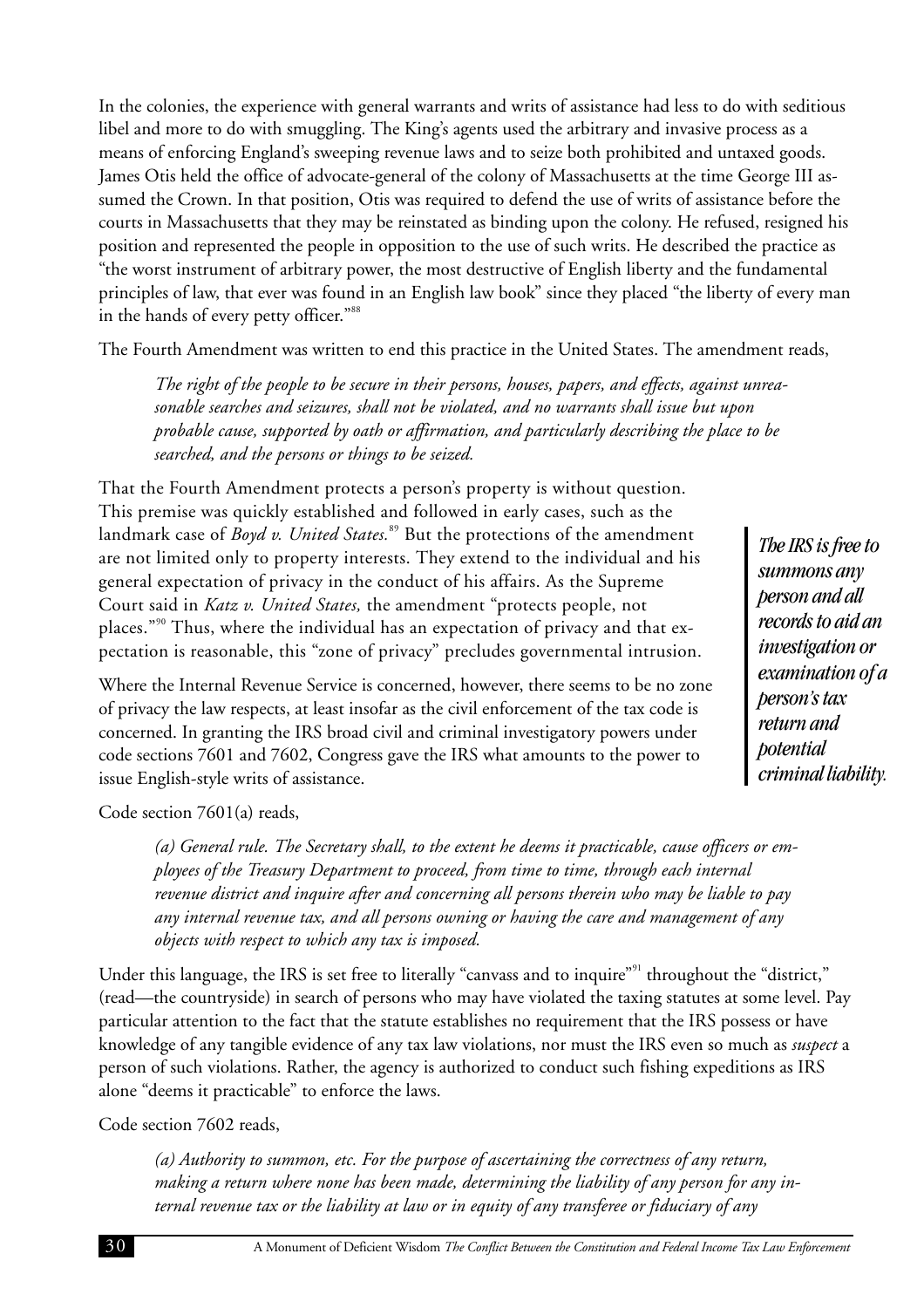<span id="page-35-0"></span>*person in respect of any internal revenue tax, or collecting any such liability, the Secretary is authorized—*

*(1) To examine any books, papers, records, or other data which may be relevant or material to such inquiry;*

*(2) To summon the person liable for tax or required to perform the act, or any officer or employee of such person, or any person having possession, custody, or care of books of account containing entries relating to the business of the person liable for tax or required to perform the act, or any other person the Secretary may deem proper, to appear before the Secretary at a time and place named in the summons and to produce such books, papers, records, or other data, and to give such testimony, under oath, as may be relevant or material to such inquiry; and*

*(3) To take such testimony of the person concerned, under oath, as may be relevant or material to such inquiry.*

*(b) Purpose may include inquiry into offense. The purposes for which the Secretary may take any action described in paragraph (1), (2), or (3) of subsection (a) include the purpose of inquiring into any offense connected with the administration or enforcement of the internal revenue laws.*

Under code section 7602, the IRS is free to summons *any* person and *all* records to aid an investigation or examination of a person's tax return and potential criminal liability. Under this authority, the IRS can and routinely does gain access to bank records, employment records, mortgage and credit card records, insurance records, records concerning personal and business relationships of every description, records of auto loans, records concerning investments and brokerage accounts, records concerning real estate transactions, phone records, records of correspondence, business contracts, internal memoranda, travel agency and airline records, records sought by a foreign country pursuant to a tax treaty, even records from one's accountant and attorney, to the extent that they relate to the tax liability of the individual under investigation. In addition to documents, the summons authority allows agents of the IRS to elicit testimony under oath from any witness, including the taxpayer whose affairs are subject to the investigation and to provide handwriting exemplars. One summons went so far as to direct a taxpayer to be fingerprinted at a local police station.<sup>92</sup>

*Not even the legal privilege that normally protects the confidential communications between an attorney and his client can stand against an IRS summons seeking records.*

Not even the legal privilege that normally protects the confidential communications between an attorney and his client can stand against an IRS summons seeking records created in connection with the accounting aspects of his client's tax affairs. What is more, code section 7525, added by the IRS Restructuring Act, does not create a new right to an accountant/client privilege that can be used to shield his client's tax and accounting records from the IRS.<sup>93</sup>

In short, if there is a transaction or event that occurred in the life of a taxpayer, the IRS can gain access to the information using its summons power under code section 7602. And while it is true that the summons is not self-enforcing, the taxpayer bears the burden to invoke procedures under the code in an effort to block the IRS' access to the documents or testimony it seeks. As in all such areas of tax law, the burden of proof is on the citizen and unless the citizen is aware of the cumbersome procedures under the code, the IRS never needs judicial approval to gain access to a limitless range of otherwise private records and testimony.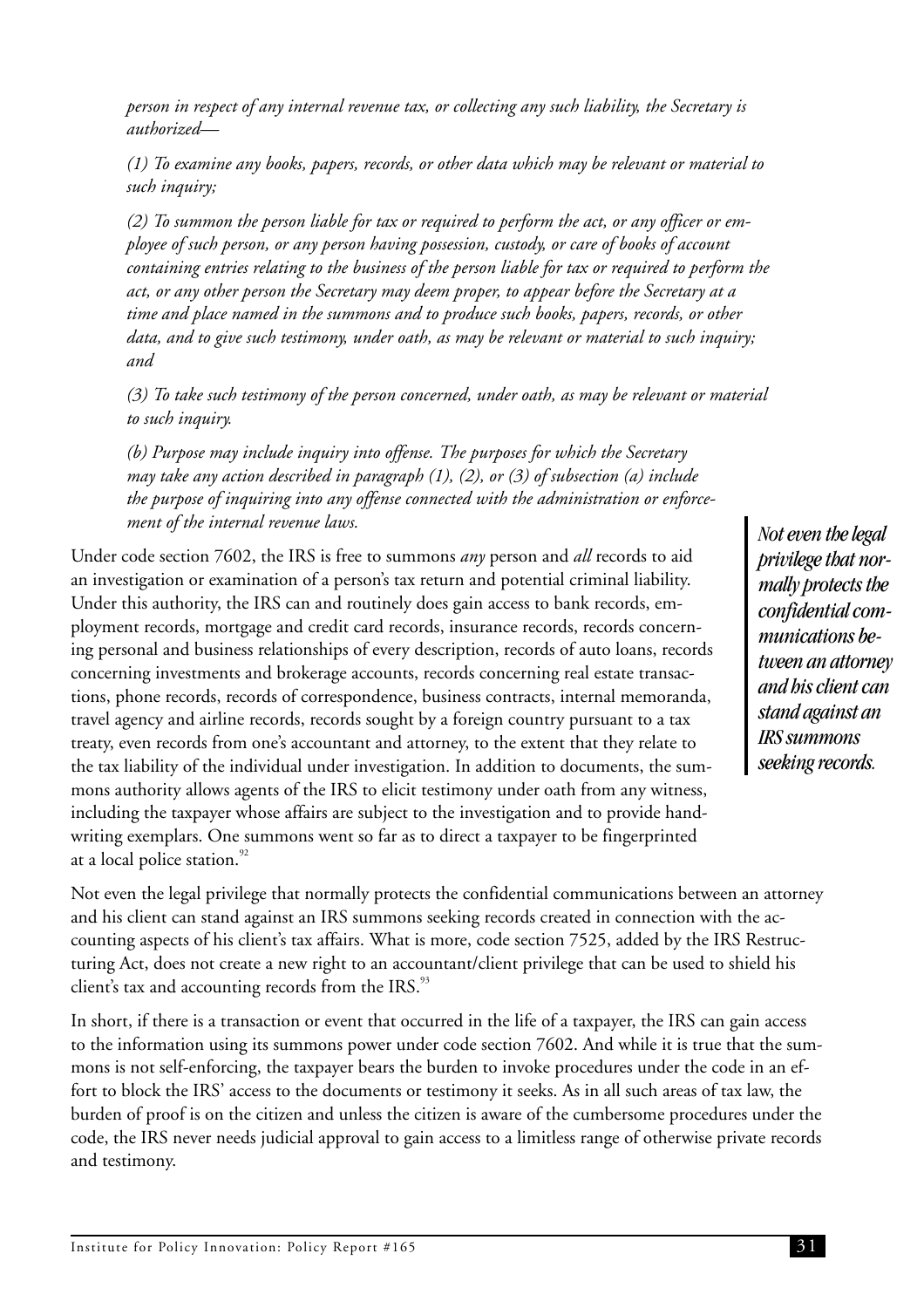One might naturally raise the question why the Fourth Amendment's otherwise stringent probable cause requirement does not limit the IRS' access to these records. The answer is quite simple, at least insofar as the Supreme Court is concerned. The Supreme Court has taken the rather expedient position that the probable cause does not apply in the issuance or enforcement of an IRS summons. The Supreme Court determined that not only is there no probable cause standard that applies to summons, but that Congress intended no judicial interference with the IRS' investigative process. In the case of *United States v. Powell,* the high court stated,

*For us to import a probable cause standard to be enforced by the courts would substantially overshoot the goal which the legislators sought to attain. There is no intimation in the legislative history that Congress intended the courts to oversee the Commissioner's determinations to investigate.<sup>94</sup>*

Even more ominous is the Court's declaration that the IRS has "a power of inquisition, if one chooses to call it that, which is not derived from the judicial function."<sup>95</sup> Such a power, of course, is precisely the kind of arbitrary authority the colonists abhorred and which Otis so righteously protested by resigning his post in colonial Massachusetts.

Even stranger is the manner in which the *Powell* court arrived at its conclusion. Rather than examine the plain language of the Constitution and the rich history of the Fourth Amendment, the Court merely examined the legislative history of the code sections in question. Finding that Congress intended no probable cause consideration in the issuance of summons, the Supreme Court refused to impose one.

One might also question why the "zone of privacy" contemplated by the Fourth Amendment does not extend in a more general sense to private records held by third parties. Here too, the Supreme Court answered the question in simple and abrupt terms. In the case of *United States v. Miller,* the court determined that a person essentially waives his right of privacy with respect to any matter shared with a third party. For example, when a person voluntarily opts to do business with a bank, "The depositor takes the risk, in revealing his affairs to another, that the information will be conveyed by that person to the Government."<sup>96</sup>

*Since the Tax Reform Act of 1986, there has been an explosion in the requirements for submitting information returns.*

The lack of any probable cause safeguard, the view that one has no reasonable expectation of privacy in his affairs with a third party, and the Supreme Court's unwillingness to hold the IRS to any standard of reasonableness in connection with its "inquisitions," has understandably led to the agency's belief that it is entitled to any and all information whatsoever. This is best illustrated by a 1994 agency announcement concerning its plans to obtain "on-line" access to the nation's *private* databases, including,

*commercial sources, state and local agencies, construction contract information, license information from state and local agencies, currency and banking reports (CBRS), data regarding assets and financial transactions from state and local agencies, and information on significant financial transactions from reviews of periodicals and newspapers and other media sources.<sup>97</sup>*

The same notice goes on to describe exactly who would be the target of the proposed invasion. The people covered under the aggressive electronic surveillance system are described as,

*any individual who has business and/or financial activities. These may be grouped by industry, occupation, or financial transactions included in commercial databases, or in information provided by state and local licensing agencies.*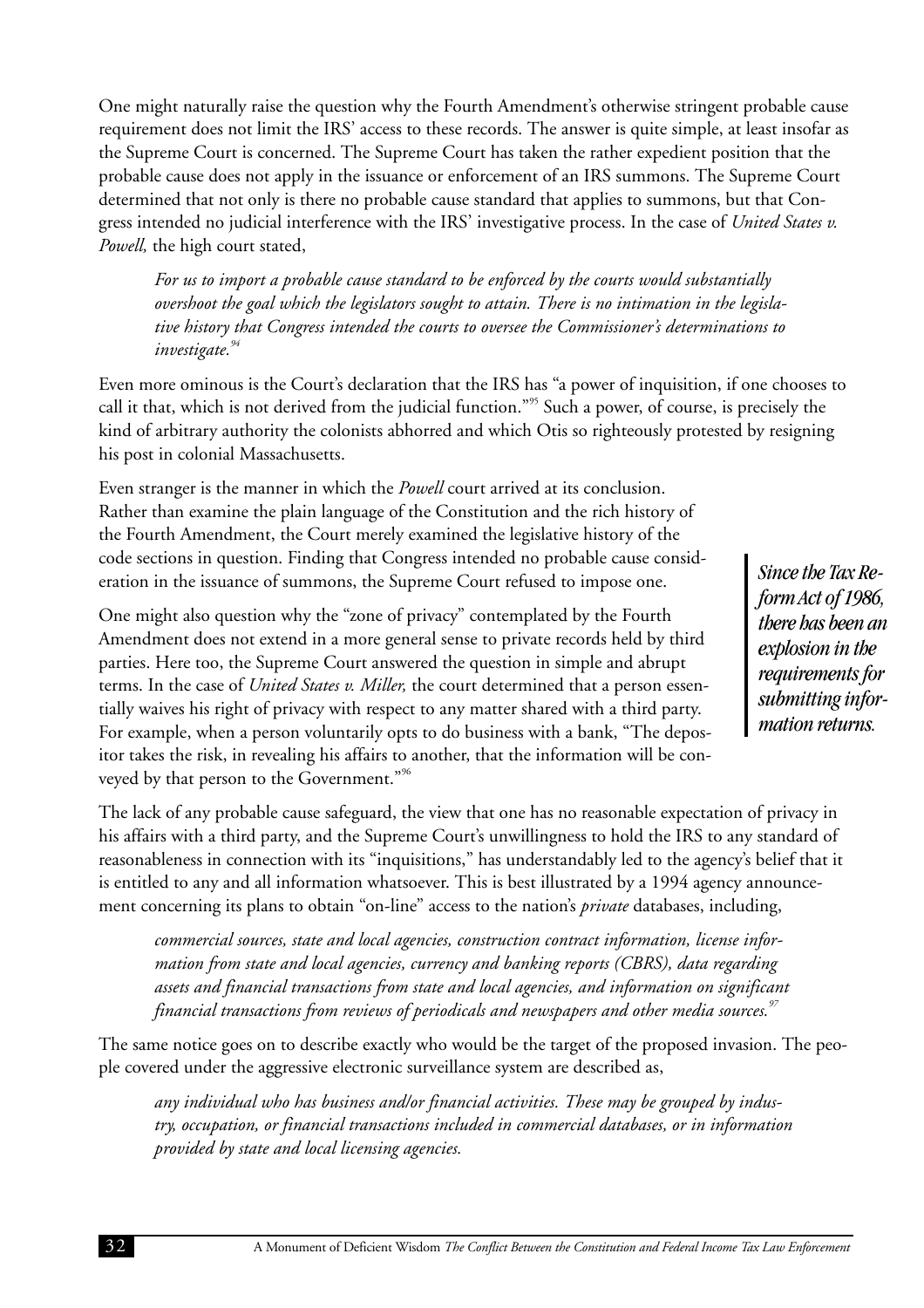There is no description more broad or all encompassing than "any individual who has business and/or financial activities." This is, in practical effect, no limitation whatsoever, since every American, including a growing number of minor children, engage in "business and/or financial activities" at some level.

This lust for information is grounded in what the agency refers to as holes in the "information reporting safety net." The idea is that the more the agency knows, the more likely it is that individuals will "voluntarily" report all their income and pay all taxes owed. If a particular transaction falls through that safety net, the IRS immediately believes this to be a source of tax cheating. The first order of business in plugging the holes is to mandate information reporting on every transaction.

Since the Tax Reform Act of 1986, there has been an explosion in the requirements for submitting information returns. These are documents that report to the IRS the nature and scope of a transaction that one individual or business has with another. At last count, more than 1.3 *billion* information returns are filed with the IRS annually. These documents are in addition to the more than 225 million business and personal income tax returns.

The information reporting rules cover real estate transactions, stocks and securities, interest payments, and a myriad of others. Even payments to baby sitters must be reported to enjoy the childcare credit available under code section 21. $^{98}$  As of 1986, cash transactions in excess of \$10,000 must be reported to the IRS on Form 8300. The report must be filed by the person who received the cash in the course of his business. The law is said to be designed to track down those engaged in tax evasion by using cash to hide their activities from the IRS. Ironically, the penalty for merely not filing the form can be as serious as the tax evasion penalty itself.<sup>95</sup>

To assimilate this mountain of data the agency collects each year, the IRS determined to brand all citizens with a particular number by which a citizen's business and other financial affairs can be tracked. The Social Security Number (SSN) has become the preferred tool for this task.

What began as a seemingly innocuous requirement during the 1960s has grown to a heavy burden with pernicious implications. It began inauspiciously in the early 1960s when the IRS began implementing rudimentary computer technology. For obvious reasons, it was necessary to organize computer files by number rather than name. Since most working Americans already had a peculiar number assigned to them by the Social Security Administration, the IRS adopted it as the "taxpayer identification number." Citizens began filing income tax returns and businesses filed Forms W-2 and 1099 using the SSN as the identifying link between the named individual and the reported data.

By the late 1970s, however, the IRS became convinced that tax evasion through the use of improper dependent exemptions was on the rise. IRS studies purported that between 1965 and 1979, the revenue lost from such exemptions grew from \$1.9 billion to \$8.2 billion.<sup>100</sup> As a result of the claimed loss of revenue, the IRS began pressuring Congress as early as 1976 for authority to require SSNs for dependent exemptions. However, that proposal "was not pursued at that time because of anticipated concerns of Congress and taxpayers."<sup>101</sup>

Over time, the environment changed substantially. By the mid-1980s, Congress was more willing to overlook the privacy and religious concerns of the public so long as it could show that increased revenue would flow to the Treasury. In 1986, the Treasury prepared a report to Congress projecting lost revenue of \$4.3 billion in 1987 and \$22 billion for years 1987 through 1991, due to illegitimate exemptions. IRS' legislative proposal implored Congress to mandate that citizens have SSNs for minor children in order to claim them as dependent exemptions. This proposal was adopted in modified form as part of the Tax Reform Act of 1986 in the form of code section 6109(e).

*In its report, the GAO referred to the SSN (Social Security Number) as a "national identifier."*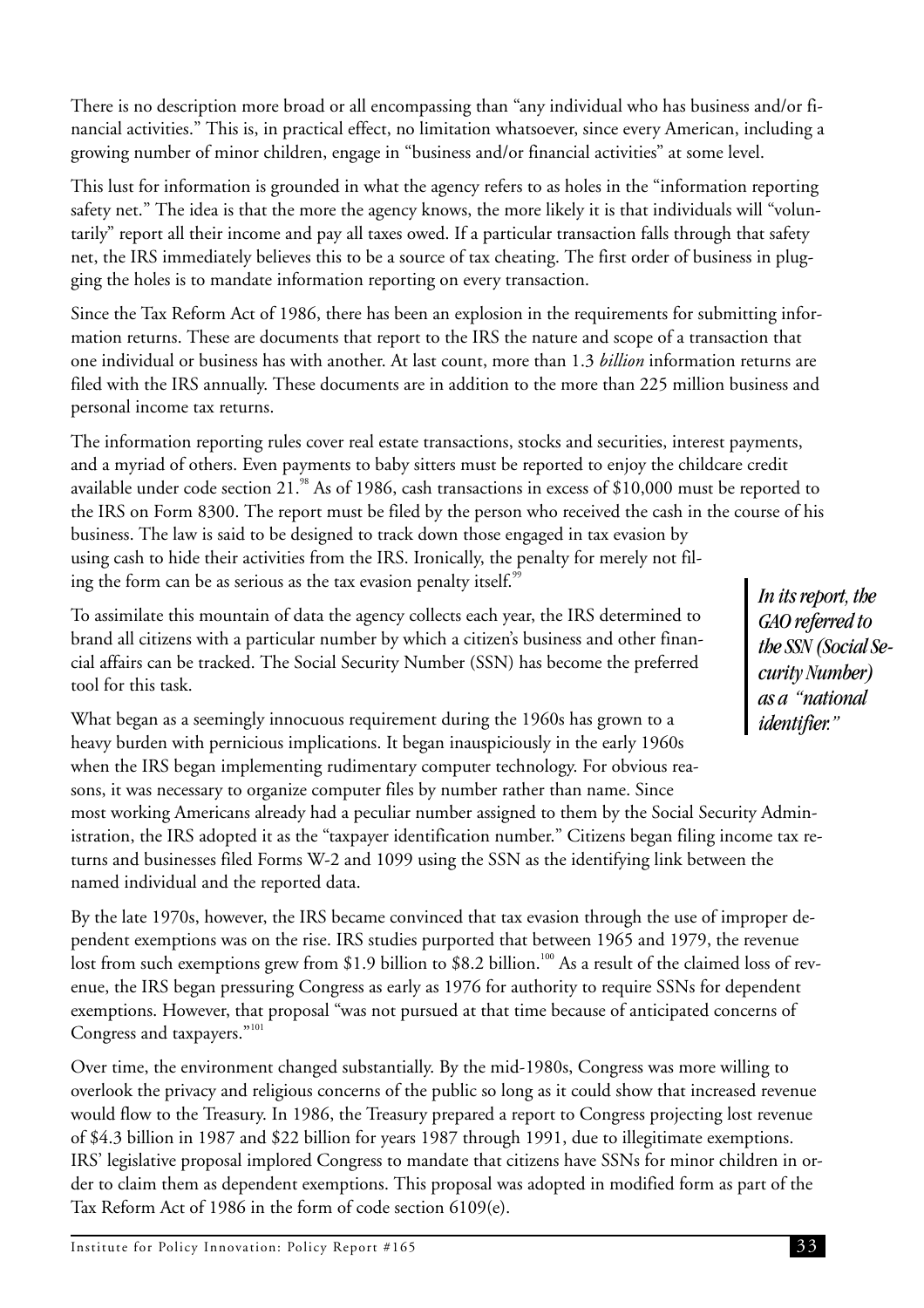At the time adopted, the requirement applied to dependent children ages five or older. Shortly thereafter, the IRS surveyed those still lacking SSNs for their dependents. What the agency discovered provided the impetus to push for even stricter requirements. The survey found that,

*Of the parents who did not have SSNs for their children in May of 1987, 62 percent had no concerns about getting those SSNs. This figure rose to 66 percent in October and by January 1988 to 73 percent. In January 1988, only 11 percent of those who did not already have SSNs for their children (or 1.2 percent of the total population) were concerned about becoming a 'numbered society' and only about 8 percent of these individuals (0.9 percent of the total population) had privacy worries.<sup>102</sup>*

Steeled by the notion that precious few citizens cared about the implications of branding their minor children with SSNs, the requirement was soon made to apply to children aged two years or more. It then dropped to one-year olds. And the culmination came on December 8, 1994, when President Clinton signed the Uruguay Round Agreements Act, implementing the much-debated General Agreement on Tariffs and Trade (GATT).<sup>103</sup>

Because GATT consisted of fifteen *hundred* pages of legislation pointed primarily at trade policy, the public's attention never focused upon the few provisions dealing with domestic tax issues. One such provision is found in section 742(b) of the GATT legislation. It set forth a requirement that children—*at birth—*have Social Security Numbers if they are to be claimed as dependent exemptions. The requirement applies to all tax returns beginning in 1996.

Concerns about the growing use of the SSN by the IRS and others prompted a study by the United States General Accounting Office on the pervasiveness of the number. In its report, the GAO referred to the SSN as a "national identifier."<sup>104</sup> The GAO noted that the SSN has evolved into widespread use because "Congress recognized the universal nature of the SSN and subsequently enacted laws requiring SSN uses for some purposes not related to Social Security." The GAO declared at page four of its report,

*Simply stated, the uniqueness and broad applicability of the SSN have made it the identifier of choice for government agencies and private businesses, both for compliance with federal requirements and for the agencies' and businesses' own purposes.*

In litigation that has followed the imposition of the SSN requirement on minor children at birth, courts have refused to recognize any privacy, Fourth Amendment or other constitutional violations inherent in this mandate since it is a tool of the IRS to collect money. As such, the Social Security Number has indeed become a universal identifier for all citizens imposed in the name of administrating this current income tax code and raising revenue.<sup>105</sup>

In 1765, British courts expressed outrage that the King's agents would enter a man's home then break open his "drawers, boxes, etc.," for the purpose of gathering evidence for use in legal proceedings. Our own Supreme Court, in the remarkable *Boyd* decision, was equally outraged that our own national legislature would erect a statutory tax collection scheme that in essence, accomplished the same thing. The *Boyd* Court noted,

*It is true that certain aggravating incidents of actual search and seizure, such as forcible entry into a man's house and searching among his papers, are wanting, and to this extent the proceeding under the act of 1874 is a mitigation of that which was authorized by the former acts; but it accomplishes the substantial object of those acts in forcing from a party evidence against himself.106*

Modern technology has rendered the need to "break into a man's drawers, boxes, etc.," nearly unnecessary. The statutory scheme erected by Congress and the use of technology to track personal and business transactions give the IRS the tools to accomplish what amounts to the same act without the necessity of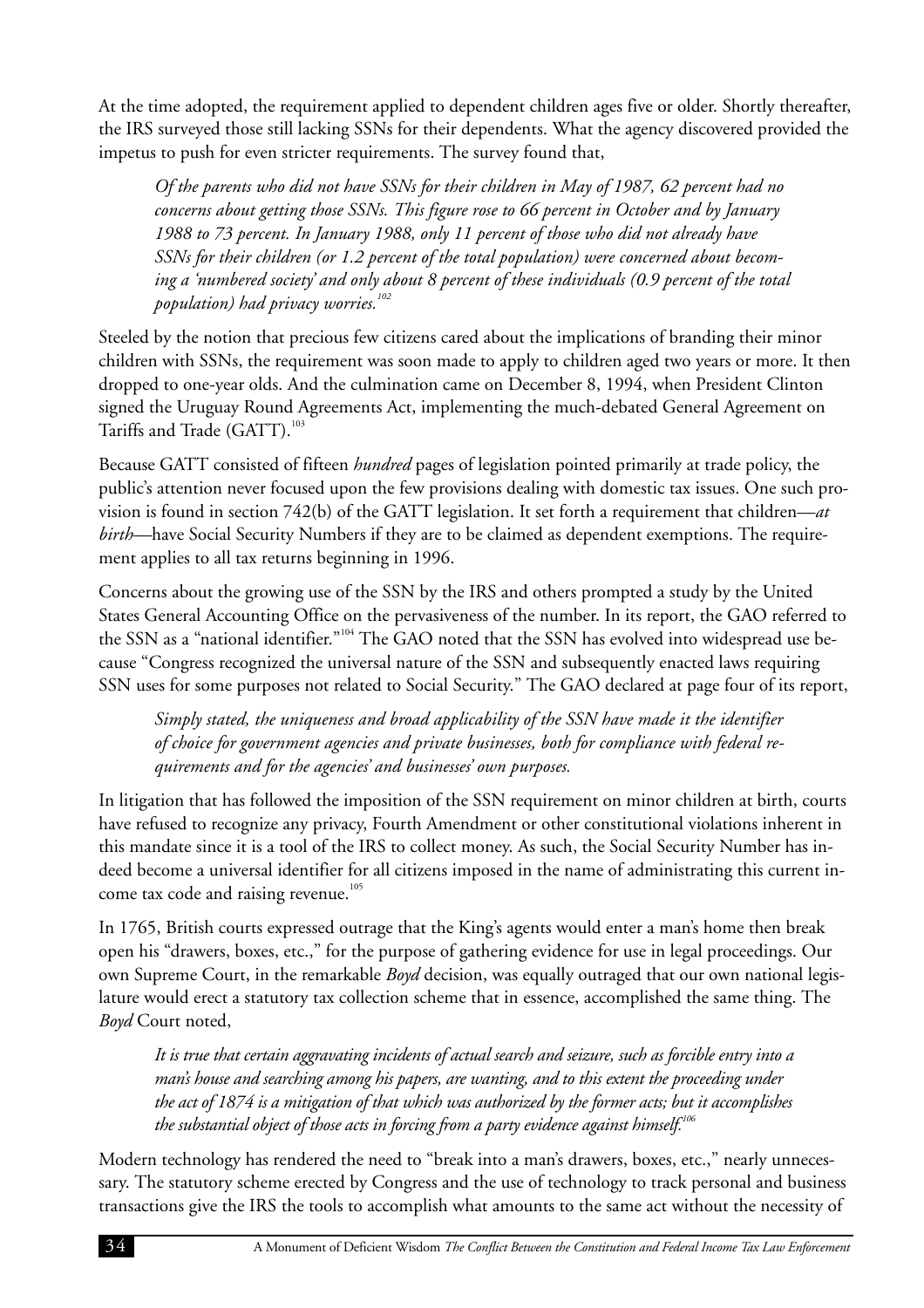soiling the hands of the investigators in the process. But the mere fact that searches are accomplished through electronic means renders them no less a search, given that a search in this sense is the act of gathering evidence. As the *Boyd* Court observed,

*The principles laid down in this opinion affect the very essence of constitutional liberty and security. They reach further than the concrete form of the case then before the court, [referring to the Entrick case] with its adventitious circumstances; they apply to all invasions on the part of the government and its employees of the sanctity of a man's home and the privacies of life. It is not the breaking of his doors, and the rummaging of his drawers, that constitutes the essence of the offense; but it is the invasion of his indefeasible right of personal security, personal liberty and private property, where that right has never been forfeited by his conviction of some public offense,—it is the invasion of this sacred right which underlies and constitutes the essence of Lord CAMDEN's judgment.<sup>107</sup>*

*The current income tax system simply could not function if the full scope of protections intended by the Fifth Amendment were upheld in tax cases.*

The reality is that any income tax system cannot operate without the IRS' ability to invade each citizen's "right of personal security, personal liberty and private property" at will. The Founders were well aware of this fact. That is why they expressly rejected direct taxes as the chief means of raising revenue since the very nature of direct taxes requires that the federal government have personal contact with each citizen such as outlined in this treatise. On the other hand, indirect or excise taxes are generally free of such wholesale invasions of liberty and therefore, were adopted as the primary means of funding the new government.

## **Fifth Amendment Right Against Self-incrimination:** *"The law obligeth no man to accuse himself."*

If the colonists' experience with writs of assistance and general warrants was chiefly responsible for the birth of the Fourth Amendment, their knowledge of the infamous Court of Star Chamber and its use of the oath *ex officio* was responsible for the Fifth Amendment. Formalized in 1487, Star Chamber allowed the king to dispense with all the normal protections of common law in the trials of criminal offenses. There were no grand jury indictments, the accused were often denied counsel and had no right to call witnesses on their own behalf or to confront the witnesses against them. Judges tried the case, determined the law and facts and passed judgment. The principle pre-trial procedure, used to obtain confessions, was torture. "Justice" was swift and outcomes sure in any Star Chamber proceeding.

A key element of Star Chamber proceedings was the oath *ex officio.* This was an oath administrated by Star Chamber prosecutors "by reason of their office." Defendants were required to take an oath to tell the truth then submit to all manner of interrogation regarding any subject whatsoever. Thus, the character of Star Chamber proceedings followed that of the Roman process of *inquisition,* rather than the traditional English process of *accusation.* The oath *ex officio* played an important role in the inquisitional process. It allowed the fiat of prosecutors to bend the proceeding in any direction they chose, dragging the accused behind them, generally using the defendant's own testimony (usually gleaned through torture) as the basis of the inquiry.

In what Blackstone referred to as the "obnoxious jurisdiction" of Star Chamber, defendants found themselves on the horns of a most menacing trilemma: they could, a) take the oath and incriminate themselves in a proceeding the outcome of which was predetermined, b) lie after taking the oath and face perjury charges, the results of which were likewise predetermined, or c) refuse the oath, remain silent as to all inquires—and be tortured.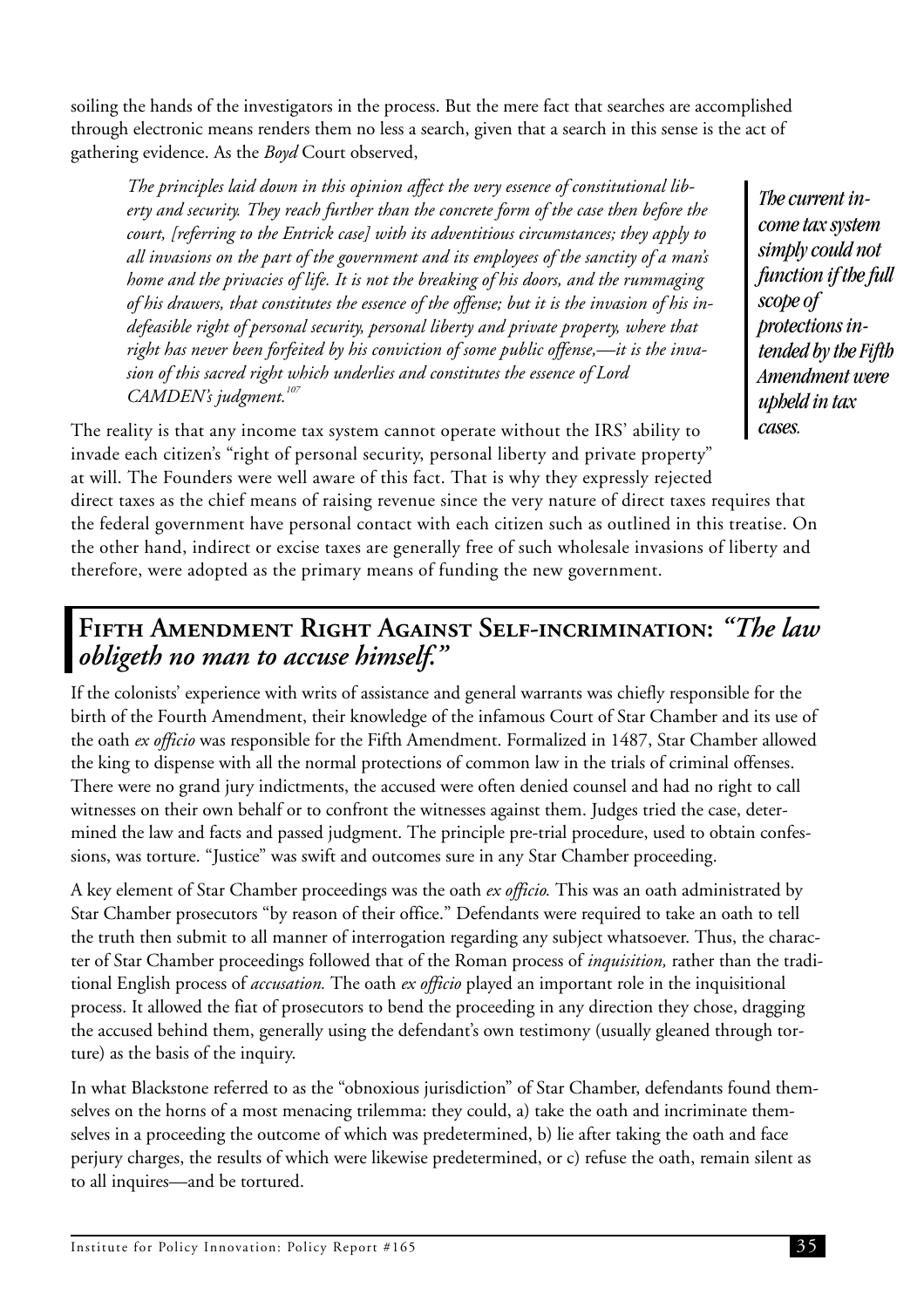The process of inquisition is abhorrent to that of a free society. The Founders knew this and expressly rejected all elements of it by adopting the Fifth Amendment, the protections of which half the colonies already expressed in their own constitutions. The Fifth Amendment's guarantee that no person "shall be compelled in any criminal case to be a witness against himself" is based upon the ideal, articulated by Lord Camden in the *Entrick* case, that,

*It is very certain that the law obligeth no man to accuse himself, because the necessary means of compelling self-accusation, falling upon the innocent as well as the guilty, would be both cruel and unjust; and it would seem that the search for evidence is disallowed upon the same principle. Then, too, the innocent would be confounded with the guilty.<sup>108</sup>*

Over the hundreds of years of litigation surrounding the self-incrimination protection, the courts have expressed over a dozen reasons why the policy is sound and necessary in a free society. Of those, three stand out. The first, stated by Lord Camden, is that the policy is to stand as shield behind which the innocent citizen may find protection from over-zealous executive officers.

The second, expressed by the Supreme Court in *Tehan v. United States,* is to preserve the "integrity of a judicial system in which even the guilty are not to be convicted unless the prosecution shoulder the entire load." Going on, the court noted that the values set forth in the Fifth Amendment, like those of the Fourth, "reflect the concern of our society for the right of each citizen to be let alone."<sup>109</sup> In this sense, the Fifth Amendment is an indispensable component to maintaining an accusatorial rather than an inquisitorial system of justice.

The third is to provide to every individual an impenetrable sanctuary of personal privacy where he may be secure in his liberties. In advancing this premise, the *Boyd* court observed that "the Fourth and Fifth Amendments run almost into each other."<sup>110</sup> Numerous courts restated this premise with equal fortitude. For example, in *Murphy v. Waterfront Commission,* the Supreme Court described the right as reflecting "our respect for the inviolability of the human personality and of the right of each individual to a private enclave where he may lead a private life."<sup>111</sup>

And while the Fifth Amendment speaks to self-incrimination in a criminal case, the courts have historically afforded the amendment liberal and broad construction, as well they should, extending its protections beyond the criminal process. The general rule is that Fifth Amendment applies in any situation where answers to questions

*The invasion of the citizen's Fifth Amendment sphere is occasioned by the need to raise revenue.*

may provide a link in the chain of evidence which may tend to incriminate the citizen. This is true whether the process be that of grand jury investigation, civil cases where there is a risk of penalties, even administrative and legislative hearings.<sup>112</sup> The caveat is that the risk of incrimination must be real and not imagined.

Against this historical backdrop, as well as the intended inviolable nature and broad scope of the Fifth Amendment, one reaches the inescapable conclusion that the current income tax system simply could not function if the full scope of protections intended by the Fifth Amendment were upheld in tax cases. Not surprisingly, such protections are not upheld. Let us examine a few key areas in which courts find it expedient to depart from the plain language of the amendment.

#### **The Fifth Amendment and the Tax Return**

The individual tax return is required to be signed under penalty of perjury. A return not signed under penalty of perjury is not considered a proper return. This fact sets before the citizen realities which, taken as whole, force him to effectively abandon his rights under the Fifth Amendment, thereby incriminating himself—or face criminal prosecution.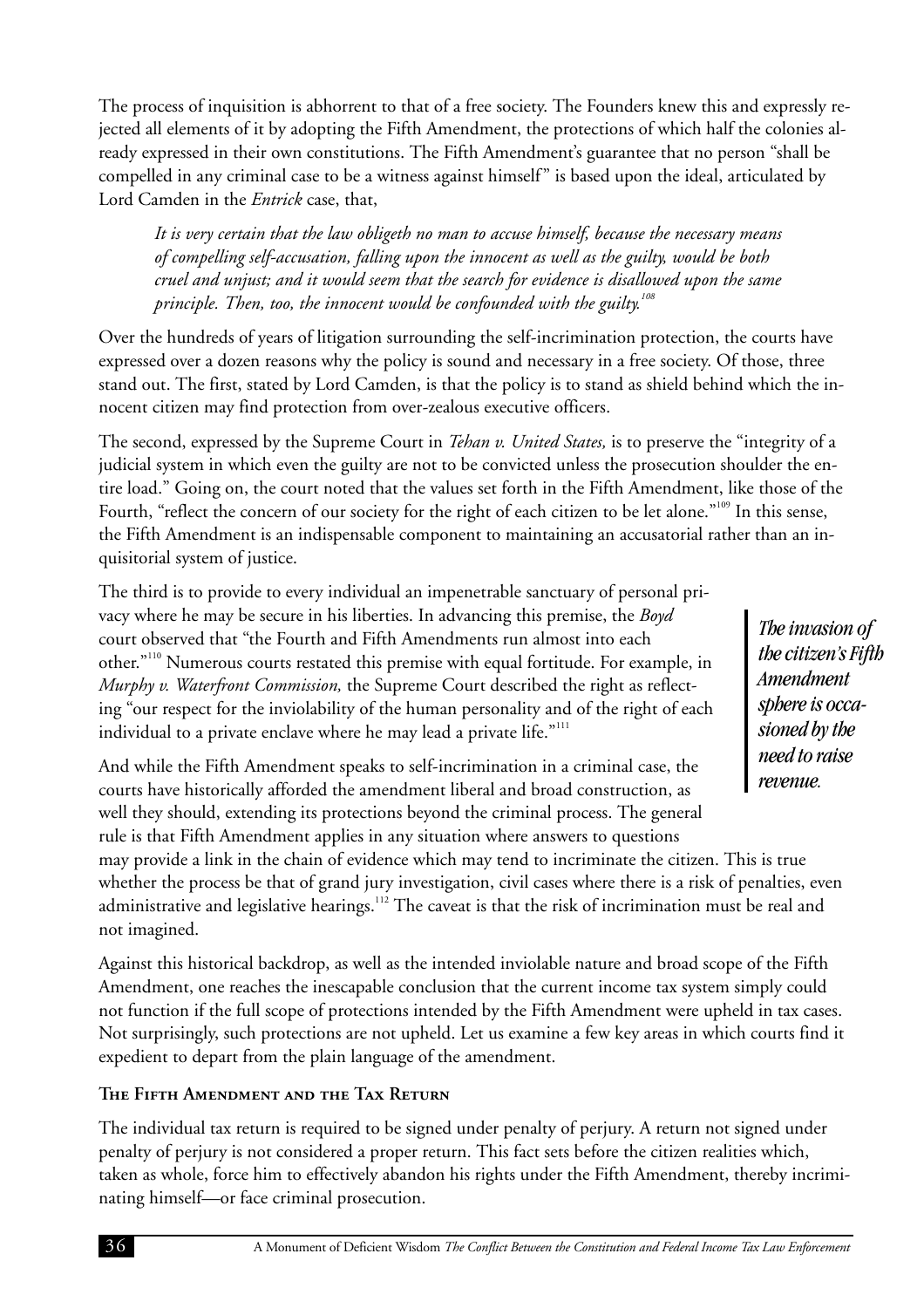<span id="page-41-0"></span>We start with the basic premise that when a citizen fills out a tax return, he has the same posture as that of a witness in a civil case. In such a situation, a witness may not refuse to testify on ground of the Fifth Amendment, that is, he cannot make a blanket objection to every question. He can, however, interpose specific objections to specific questions if the answers may tend to incriminate him. However, by answering the question, the witness waives his rights under the Fifth Amendment. All disclosures can therefore be used against the citizen in any civil or criminal proceeding. $113$ 

On the other hand, the law provides criminal penalties for willful failure to file the return. Section 7203 provides a misdemeanor offense for failure to file, carrying a penalty of up to \$25,000 (\$100,000 in the case of a corporation) and one year in prison, together with the costs of prosecution. Thus, one clearly cannot simply refuse to file a return on the ground of the Fifth Amendment. But the act of claiming the Fifth Amendment on the return does not shield the taxpayer from criminal prosecution either. The courts have systematically stated that a return that does not contain information from which a tax can be computed is not a return within the meaning of the law. Thus, for decades, citizens have been prosecuted and convicted for failure to file where their only crime was to plead the Fifth Amendment on the return itsel $f<sup>114</sup>$ 

Thus, here is the dilemma: A person wishing to preserve the privacy of his financial affairs from IRS inquisition must assert the Fifth Amendment on the tax return. But by doing so, he opens himself up to prosecution under code section 7203 for willful failure to file the return.<sup>115</sup> On the other hand, providing the information on the return operates as a waiver of the Fifth Amendment right. As a result, the IRS—and all other government agencies—can use the information against the citizen in subsequent tax *and* nontax civil and criminal law enforcement veins.<sup>116</sup>

How is it that the IRS can force the citizen to choose between waiving his constitutional rights or being prosecuted under section 7203? The answer is found in the language of the Ninth Circuit case of *United States v. Carlson.* In expounding upon a position initially advanced by the Supreme Court in *United States v. Sullivan* (though not so clearly stated), the *Carlson* court took the position that "the requirement of filing an annual income tax return is primarily designed to facilitate revenue collection, not criminal prosecution."<sup>117</sup>

Even more directly, *Carlson* stated that the taxpayer's Fifth Amendment rights must be supplanted to "the character and urgency of the opposing revenue interests." That is to say, the invasion of the citizen's Fifth Amendment sphere is occasioned by the need to raise revenue.

Going further, contemporary decisions such as *Carlson* take the position that the questions on the tax return are "neutral on their face" or "innocuous" in nature. Because of that, the citizen faces no "real or substantial" risk of self-incrimination, provided he merely tell the truth.

But are the inquiries of a tax return innocuous? One who is familiar with the intricacies of the tax code could hardly so conclude. The simple fact that the law ascribes civil and criminal liability to the answers renders the questions *per se* deleterious. The sheer breadth, scope, complexity and ambiguity of the code render it impossible upon any reasonable examination to claim that the answers to the questions in a tax return, including all its "accompanying forms and schedules," are innocuous. All such answers have both criminal and civil implications with which the taxpayer is, in most cases, wholly unaware.

The confusing and convoluted nature of the tax code necessarily exposes otherwise honest citizens to intensive scrutiny, civil penalties and criminal prosecution. Egregious examples are found in the cases of *United States v. Critzer* and *United States v. Garber.*<sup>118</sup> Both Critzer and Garber were prosecuted in

*Designed to ferret out unreported income from even the most common citizens, the economic reality audit resembles a seventeenth century Star Chamber inquisition aided by the oath ex officio.*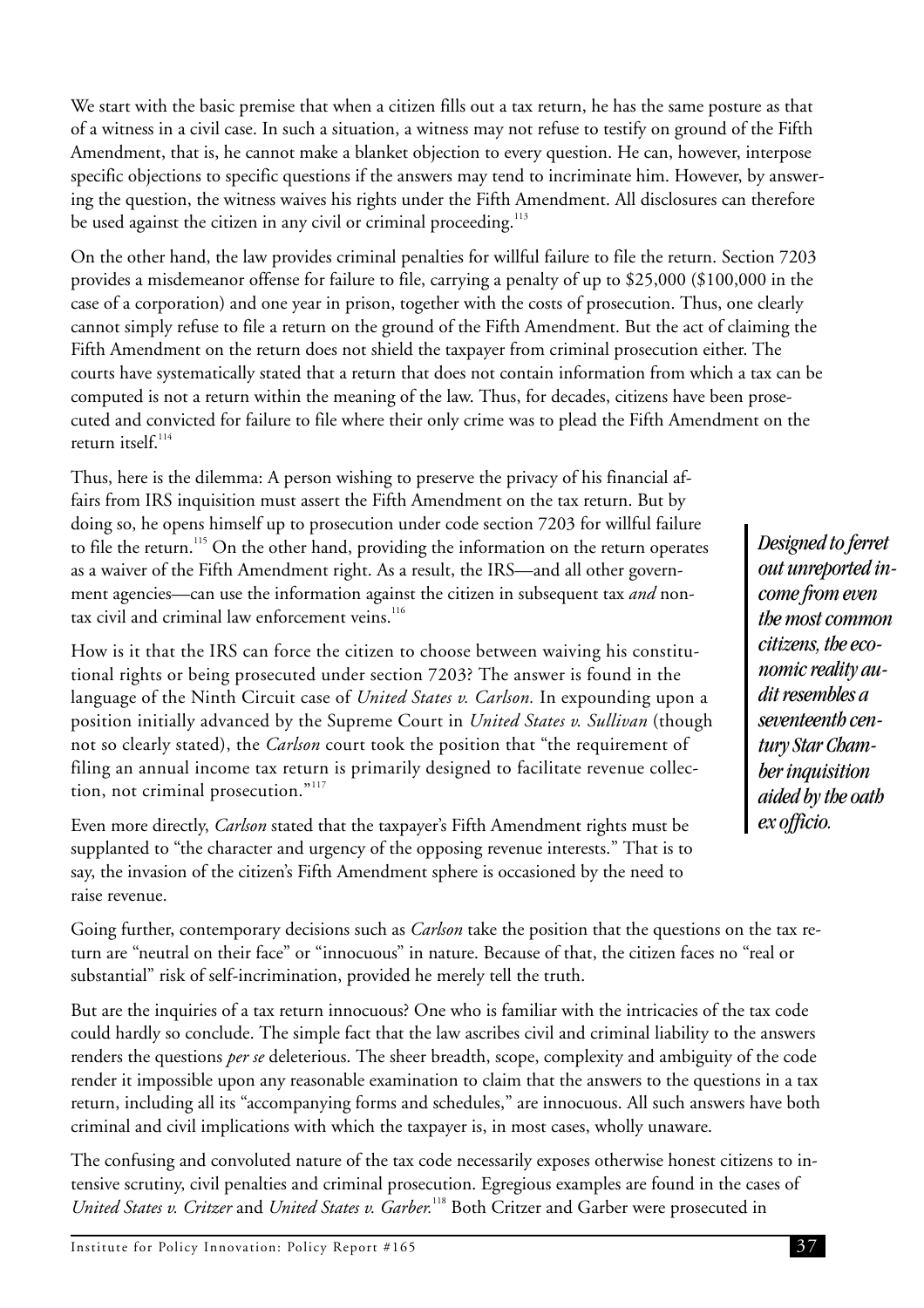<span id="page-42-0"></span>situations where the law was so confusing that even the qualified experts disagreed as to the correct tax treatment of the items in question. But even if these citizens had not been prosecuted, their treatment of the transactions in question opened them up for assessment of additional taxes, civil penalties and interest, all grounded upon the citizens' own statements as set forth in the tax returns they were compelled by law to file.

And what of the inquiries of tax examiners? Are they also innocuous? That cannot be so since the IRS takes the official position that tax cheating occurs across the board, especially in the area of underreporting income. In testimony before the National Commission on Restructuring the Internal Revenue Service, Lynda D. Willis, the GAO's director of tax policy and administration, described the results of IRS research on the source of the growing tax gap.<sup>119</sup> She stated,

*At present, the largest component of the US income tax gap arises from individuals not fully reporting their income, particularly income that is not subject to tax withholding. This knowledge has helped IRS to train its auditors to better detect unreported income.…IRS' estimate attributes about three-fourths of the gross income tax gap to individuals and one-fourth to corporations. For 1992, the individual tax gap primarily arose from individuals not fully reporting their income on filed tax returns. <sup>120</sup>*

Willis identified sixteen different income categories in which IRS believes cheating occurs. The categories include everything from wages to farm income to sole proprietors to taxable Social Security benefits. In sum, the IRS believes cheating occurs in every income category. And while certainly some categories are considered more egregious than others, not one category of income earner is believed to be reporting all taxable income.

Willis referred to the fact the IRS put its auditors through additional training to "better detect unreported income." That training was incorporated into a program known as the "economic reality audit." Designed to ferret out unreported income from even the most common citizen, the economic reality audit resembles a seventeenth century Star Chamber inquisition aided by the oath *ex officio.*<sup>121</sup> The only difference is the IRS has not yet resorted to physical torture to extract useful information.

IRS manuals define the economic reality audit as one "whereby the financial status of an individual taxpayer, as measured by his/her standard of living and operating in the community, is evaluated in relation to information reported on the return."<sup>122</sup> The IRS describes the objectives of economic reality audits as follows:

*Evaluate the whole taxpayer (including consideration of related tax entities) from an economic reality point of view instead of only focusing the audit on some narrow aspect of tax consequence.…Perform investigative audits instead of verification audits." <sup>123</sup>*

Agents are expected to "create an economic profile of the taxpayer." Through the use of the "profile," the agency sets out to determine the extent to which a citizen is likely hiding income. To build the "profile," the agent is to evaluate up to forty-seven different elements of a person's lifestyle. They include:

- Neighborhood
- Home
- Age and number of dependents
- Investment Income
- Number of years in business
- Recreation Vehicles
- Automobiles
- Changes of address
- College Tuition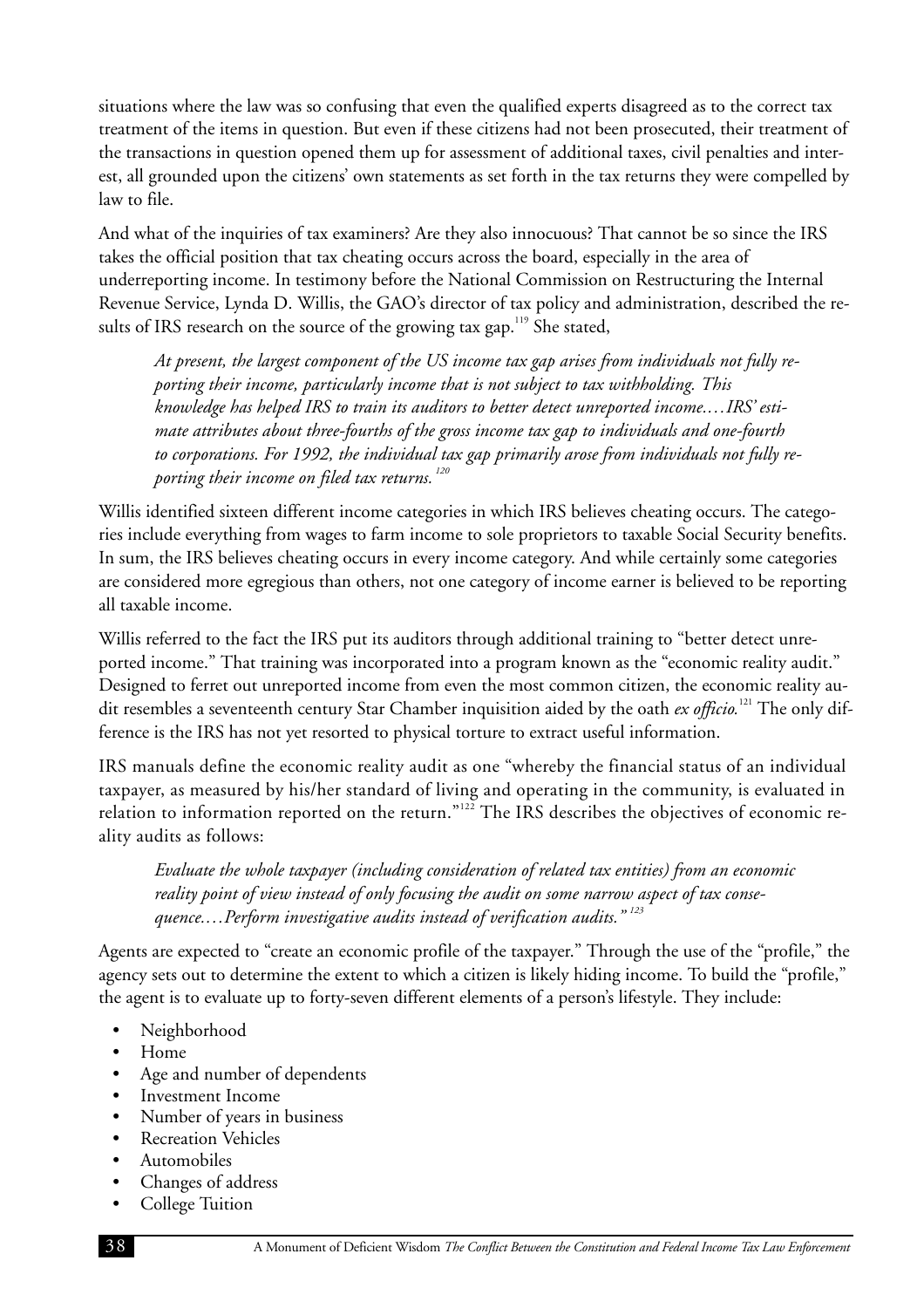- Trips
- Club Memberships
- Hobbies
- Weddings of Children
- Legal actions
- Level of Sophistication
- Cultural Background
- Education and Work Experience
- Type of Business
- Insurance coverage/what covered
- Marital history
- Gambling
- Personal Property
- Loan Information. $124$

Another aspect of the economic reality puzzle is one's personal living expenses. Agents are instructed to have citizens itemize all personal living expenses paid during the audit years.<sup>125</sup> These are but a few of the items a citizen may be called upon to document:

- Food, consumed at home and away from home
- Alcoholic beverages
- All housing expenses
- All utility expenses
- Expenses for household operations
- Housekeeping supplies
- House furnishings and equipment
- Apparel and services
- Entertainment
- Personal care
- Reading
- **Education**
- Tobacco and smoking supplies, and so on.

And while it might seem that questions relative to what one spends on bath soap and beer are innocuous, the fact is, personal living expenses such as these are the key to the entire audit. Since such items do not appear on a tax return, the IRS must get the data from the citizen in order to have any idea whether he is living beyond his apparent means. IRS explains its reasoning as follows:

*Most taxpayers will not intentionally deposit skimmed funds, but will use the cash to increase their standard of living. This will include day-to-day cash expenditures for payment of living expenses, down payments and/or purchases of assets and other investments. …The more information an examiner can develop, the larger the understatement [of tax]. The development of the personal living expenses can be extremely critical in this process.<sup>126</sup>*

From just a cursory review of this highly invasive audit process, it should be apparent to even the most casual observer that no information the IRS seeks, regardless of how innocent or disconnected to the tax return it may seem, is innocuous. The fact is, ignorance of the tax code renders the average taxpayer incapable of determining whether the requested information is innocuous.

Even if one continues to insist that tax return information is innocuous vis-à-vis the IRS, the fact is, the IRS is not the only government agency privy to the records and tax law enforcement is not the only use for which tax records are employed. The fact is, code section 6103 permits the IRS to disclose tax return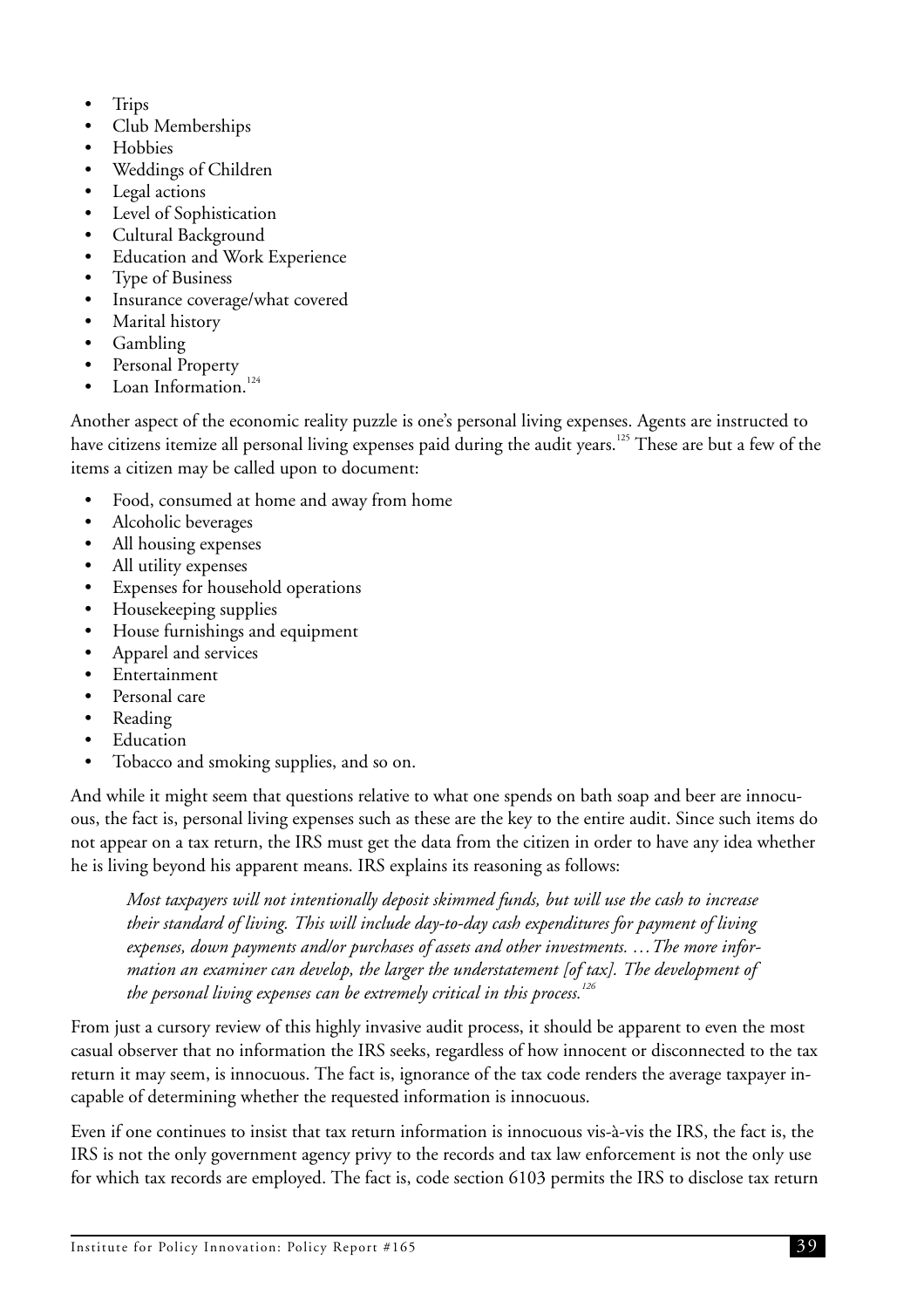information to any federal, state or local government agency for use in connection with the administration of its laws, whether or not related to tax.

For example, code section 6103(i)(1) allows IRS to disclose otherwise confidential tax records to any federal agency for the following reasons:

- preparation for any judicial or administrative proceeding pertaining to the enforcement of a specifically designated Federal criminal statute (not involving tax administration) to which the United States or such agency is or may be a party;
- any investigation which may result in such a proceeding, or
- any Federal grand jury proceeding pertaining to enforcement of such a criminal statute to which the United States or such agency is or may be a party.

Section 6103 also permits disclosure of otherwise confidential tax information to any state or local government agency for its use in connection with tax or non-tax law enforcement investigations or operations. This includes state welfare agencies, child support enforcement programs and state criminal investigations of every description.

According to the General Accounting Office's survey of federal, state and local government agencies and their access to confidential tax records, "there were 37 federal and 215 state and local agencies that received, or maintained records containing taxpayer information under the provisions of code section 6103." Of these requests for records, 31 percent of the time the requested information was used by federal or state agencies in connection with non-tax related criminal investigations.<sup>127</sup>

Code section  $6103(k)(4)$  goes even further to authorize the release of otherwise confidential tax information to "a competent authority of a foreign government" for the purposes of facilitating the enforcement of any tax treaty the United States has with such government.

There are so many non-tax uses to which private and otherwise confidential tax information is put, that it is impossible to say that even the most honest and accurate answers—for tax purposes—are not highly deleterious for purposes of some other federal, state, local, or even *foreign government* investigation.

#### **The Fifth Amendment and Private Personal Records**

Since the infancy of our nation, the Supreme Court recognized the sanctity of private records. It repeatedly held that the Fifth Amendment prevents government officials from forcing one to disclose private records. This protection was pointedly and unequivocally upheld by the Supreme Court in the 1886 *Boyd* decision. From that point, *Boyd* was a fixed star guiding future courts in the resolution of similar disputes. The courts respected the "zone of privacy" erected by the Fifth Amendment, recognizing that an individual is absolutely protected—both from compelled testimony *and* from the compulsory production of his private papers.

This view was articulated by Justice Brennen in *Fisher v. United States,* as follows:

*The common-law and constitutional extension of the privilege to testimonial materials, such as books and papers, was inevitable. An individual's books and papers are generally little more than an extension of his person. They reveal no less than he could reveal upon being questioned directly. Many of the matters within an individual's knowledge may as easily be retained within his head as set down on a scrap of paper. I perceive no principle which does not permit compelling one to disclose the contents of one's mind but does permit compelling the disclosure of the contents of that scrap of paper by compelling its production.<sup>128</sup>*

*Code 6103(i)(1) allows IRS to disclose otherwise confidential tax records to any federal, state or local government agency, whether or not related to tax.*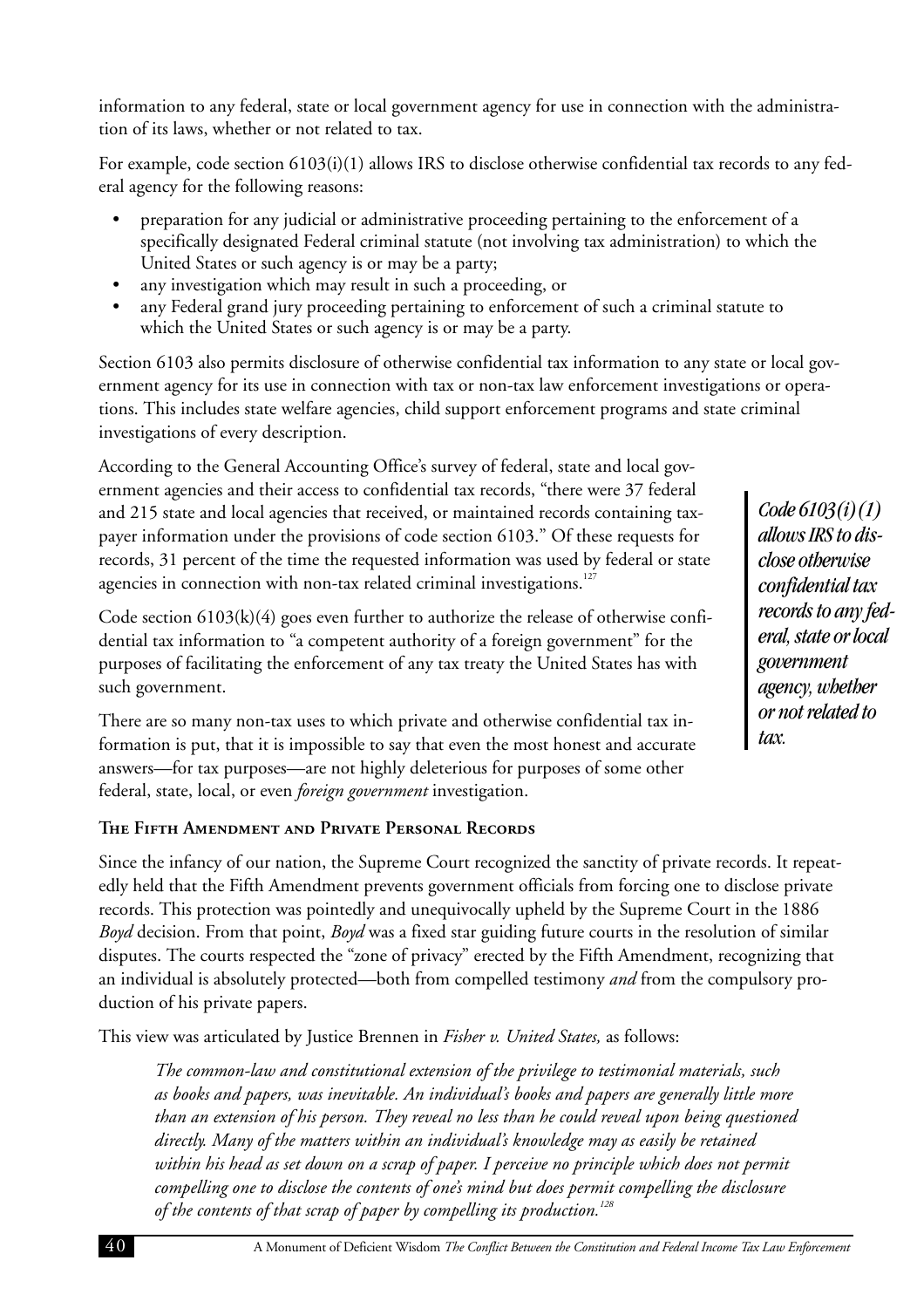*Boyd* stood as stalwart constitutional law for nearly one hundred years. However, in 1976, the *Fisher* court sent the Fifth Amendment into a tailspin. The language of Justice Brennen quoted above is not the opinion of the full court in *Fisher.* Rather, it is Brennen's separate opinion, written to challenge the *Fisher* court's rationale.

*Fisher* involved an IRS summons issued in connection with a joint IRS criminal and civil investigation. The summons was issued to Fisher, an attorney for the citizen under investigation. The summons demanded that Fisher relinquish the documents in his possession that his client transferred to him prior to the issuance of the summons. The documents were accountant workpapers prepared based upon the client's personal records of income and expenses. The client retrieved the records from the accountant and delivered them to Fisher, the attorney.

The Supreme Court determined that Fisher had an obligation to release the documents. The rationale was that the documents were in Fisher's possession, not the client's. The summons, directed to Fisher, required the client to do nothing. As a result, Fisher's act of relinquishing the documents was not a violation of the client's Fifth Amendment rights since the client was under no compulsion by virtue of the summons.

But the specific rationale that disturbed Brennen was the court's following statement:

*Furthermore, as far as this record demonstrates, the preparation of all of the papers sought in these cases was wholly voluntary, and they cannot be said to contain compelled testimonial evidence, either of the taxpayer's or of anyone else. The taxpayer cannot avoid compliance with the subpoena merely by asserting that the item of evidence which he is required to produce contains incriminating writing, whether his own or that of someone else.<sup>129</sup>*

Brennen's concern over this language proved prophetic. In his separate opinion, Brennen wrote,

*This implication that the privilege might not protect against compelled production of tax records that are his "private papers" is so contrary to settled constitutional jurisprudence that this and other like implications throughout the opinion prompt me to conjecture that once again the Court is laying the groundwork for future decisions that will tell us that the question here formally reserved was actually answered against the availability of the privilege.<sup>130</sup>*

Bennen foretold of a day when the Supreme Court might find that the Fifth Amendment would not protect one from the forced disclosure of his own private papers. Bennen spoke of the *Fisher* opinion as constituting a "serious crippling of the protection secured by the privilege against compelled production of one's private books and papers."<sup>131</sup> Bennen's fear would be realized just eight years later.

In 1984, the Supreme Court decided the case of *United States v. Doe.*<sup>132</sup> *Doe* involved grand jury subpoenas demanding the personal records of the citizen under investigation. He objected to their production, arguing his Fifth Amendment right against self-incrimination. The Supreme Court ruled that the citizen's private papers were *not* protected from compelled disclosure.

In pointing to the language of *Fisher*—the very language Bennen believed occasioned a "serious crippling" of the Fifth Amendment—Justice Powell, writing for the *Doe* court, stated,

*This reasoning applies with equal force here. Respondent does not contend that he prepared the documents involuntarily or that the subpoena would force him to restate, repeat, or affirm the truth of their contents. The fact that the records are in respondent's possession is irrelevant to the determination of whether the creation of the records was compelled. We therefore hold that the contents of those records are not privileged.<sup>133</sup>*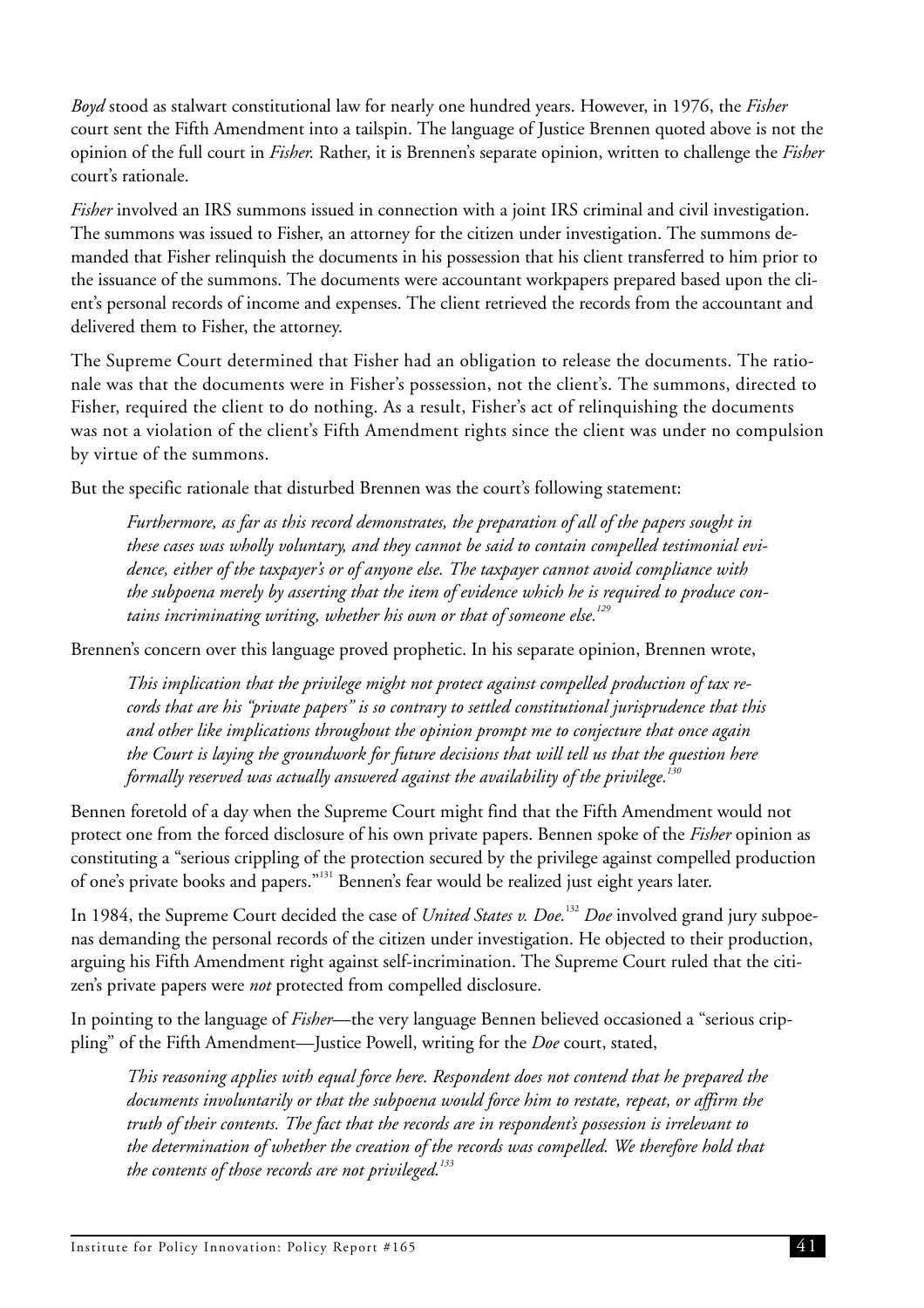<span id="page-46-0"></span>The court's reasoning can be summarized quite simply: because one voluntarily creates the written document—though that document be a mere reflection of his most private affairs—he has no Fifth Amendment right to a "zone of privacy" with regard to those records. Rather, he loses that right because he was not compelled to create the documents in the first place.

Justice O'Conner's concurring opinion is, by her own words, even more "explicit." She writes,

*I write separately, however, just to make explicit what is implicit in the analysis of that opinion: that the Fifth Amendment provides absolutely no protection for the contents of private papers of any kind. The notion that the Fifth Amendment protects the privacy of papers originated in Boyd v. United States, but our decision in Fisher v. United States, sounded the death knell for Boyd.<sup>134</sup>*

In the interests of facilitating government's unfettered access to one's private papers, the Supreme Court eviscerated one of the most important of all our personal liberties. In the process, it overturned more than three hundred years of "settled constitutional jurisprudence" grounded in the desire to ensure an individual's "zone of privacy" even from the tyrannical King of England. What is worse is the sophomoric logic the court used to arrive at its determination. That is, the simple act of moving one's personal thoughts from his head to paper through the act of writing somehow constitutes a waiver of the right of privacy with regard to the data.

#### **The Fifth Amendment and Income Tax Enforcement**

It is undeniable that the protections of the Fifth Amendment have been, in the words of Justice Brennen, "seriously crippled" by decisions of the Supreme Court. The extent to which the legal dross has denigrated the Constitution and confused the question is disturbing. We see just how far we have come by examining two recent decisions reviewing the way in which federal judges applied the Fifth Amendment to IRS summonses in light of *Doe, Fisher* and their progeny.

The first case is *United States v. Troescher.*<sup>135</sup> IRS served a summons upon Troescher demanding that he produce records reflecting his income. Troescher appeared before the agent and asserted his Fifth Amendment right with respect to both the questions and the records. The IRS petitioned the district court for an order requiring Troescher to disgorge. In evaluating Troescher's Fifth Amendment claim, the court required him to submit a statement to the court under seal explaining more specifically how he might be incriminated by the disclosures. Troescher revealed that he failed to file tax returns for the periods covered by the summons. His self-incrimination concern grew from the criminal sanctions in the tax code.

Upon reviewing Troescher's statement, the court determined that Troescher was "faced with substantial hazards of self-incrimination that are real and appreciable not merely imaginary and unsubstantial." This finding should have been sufficient to hold that Troescher's Fifth Amendment right acted as a bar to any order requiring him to comply with the summons. However, the court did not stop there in its analysis. It went on to say that, "the Fifth Amendment just does not apply when the taxpayer fears prosecution for a tax crime."<sup>136</sup>

Based upon the published precedents, the district court was persuaded that there exists a "tax crimes exception" to the Fifth Amendment. That is, while the amendment's protections apply absolutely to bank robbers, murderers or rapists, it has no application whatsoever to tax crimes. This, of course, is not a correct statement of the law but Troescher was required to appeal the court's order to the Ninth Circuit to correct it.

*The Supreme Court eviscerated one of the most important of all our personal liberties. In the process it overturned more than three hundred years of "settled constitutional jurisprudence."*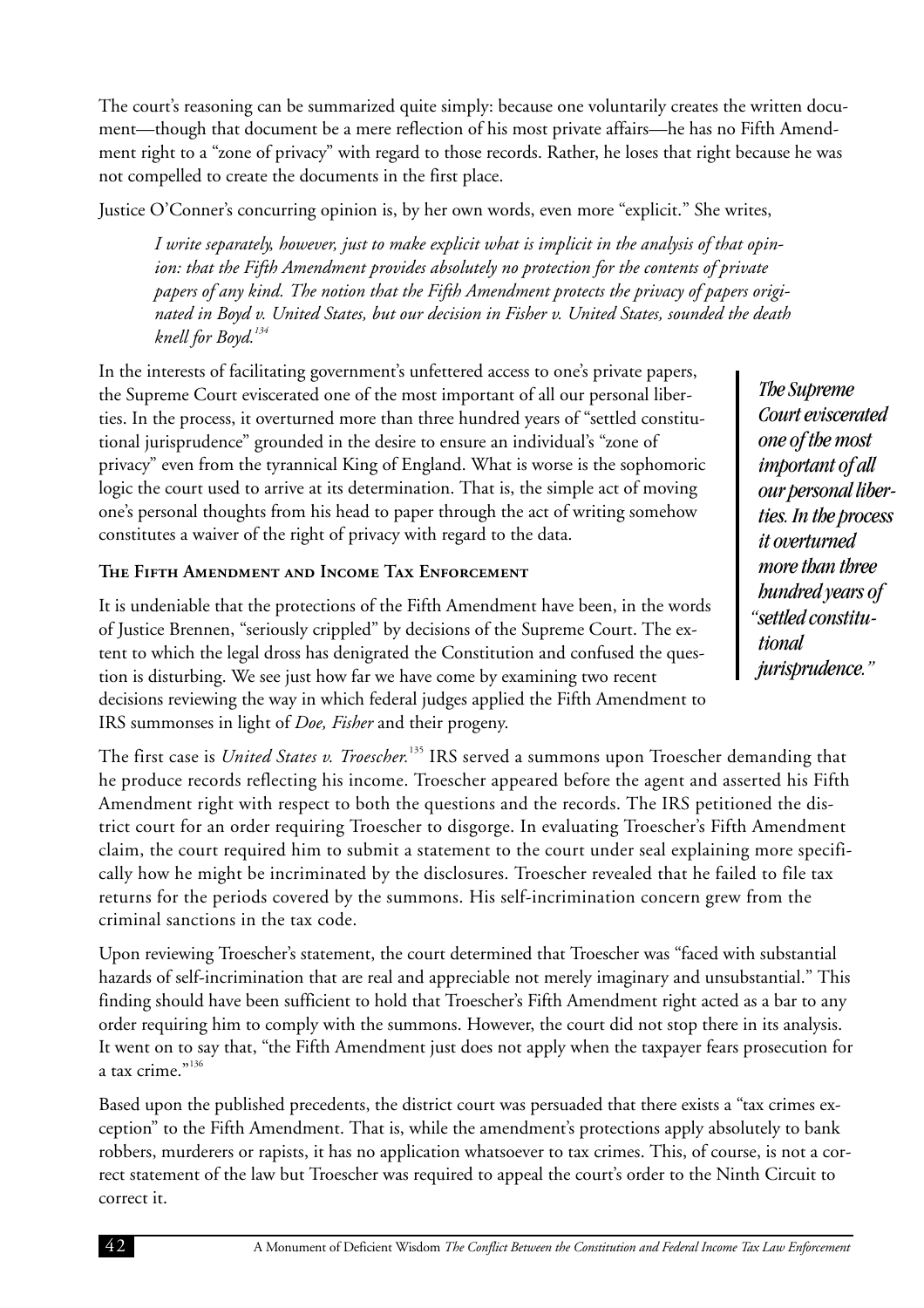The second case is *United States v. Grable*.<sup>137</sup> This case likewise involved an IRS summons issued to a taxpayer seeking personal records. After refusing to produce the records, the United States sought an order from the district court holding Grable in contempt. Grable asserted his Fifth Amendment rights in the face of the IRS' demand. Unlike the court in *Troescher,* however, the district court in *Grable* did not undertake a review of Grable's Fifth Amendment claim. The court disposed of the claim much more unceremoniously. The court merely advised Grable that "no Fifth Amendment privilege applies to an order from the IRS to provide tax information."

The transcript reveals the following dialog between Grable and the judge:

*[Grable] inquired: "Do I understand that I do not have a fifth amendment right at all in this case?" The district court replied: "Yes, sir, that is basically what I am saying." Moments later, the court elaborated: "There is no fifth amendment right not to share information with the Internal Revenue Service, period. That is the law." <sup>138</sup>*

At the conclusion of the hearing, the court found Grable in contempt and ordered him into custody. The court then denied his motion for a stay of the contempt order pending appeal. As a result, Grable was jailed on February 8, 1996, and remained in custody until the Sixth Circuit reversed the district court on October 17, 1996, more than eight months later.

*For all practical purposes, the IRS and the courts have resurrected the dreaded oath ex officio, at least in tax cases.*

It seems clear that our constitutional compass is skewed to the point where otherwise learned federal judges can no longer navigate the Fifth Amendment's course where the IRS is concerned. It is also clear, that for all practical purposes, the IRS and the courts have resurrected the dreaded oath *ex officio,* at least in tax cases. The requirement that the tax return be signed under penalty of perjury, the legal rulings declaring that the claim of the Fifth Amendment on the face of the return is tantamount of not filing, the fact that answering questions in the return operates as a waiver of one's Fifth Amendment rights, and the IRS' purported power to delve into every aspect of one's private life, all work to the conclusion that the hated *inquisition* is the accepted procedural model in tax cases.

### **The First Amendment right to the free exercise of one's religion:** *"Congress shall make no law…"*

The United States was established as a direct result of religious oppression in Europe in general and England in particular. State churches showed no tolerance for religious views that opposed those of the establishment. In England, the Court of High Commission punished ecclesiastical violations as arbitrarily and ruthlessly as Star Chamber punished secular offenses.

As a result, in the late 1600s and throughout the 1700s, religious sects of every description emigrated to the New World. The Congregationalists, Quakers, Presbyterians, the Catholics of England and Ireland, the Huguenots of France, German Lutherans, Calvinists and others, moved in growing numbers from the oppression in Europe to the culture of freedom in the colonies. One might say that the thirst for religious liberty is the pang that brought forth freedom on the American continent.

Our Founders were intent upon preserving religious liberty as the cornerstone of the Republic. Jefferson's famous oath, that he had "sworn on the altar of God eternal enmity against every form of tyranny over the mind of man," was shared—at least in spirit—by the Founders virtually across the board. The absolute right to freedom of religion was considered by Jefferson and others as a "natural right" and was expressed in those terms in the Virginia Statute of Religious Freedom. Penned by Jefferson, the act was adopted by the Virginia Legislature in 1786 and was the benchmark by which the First Amendment was measured.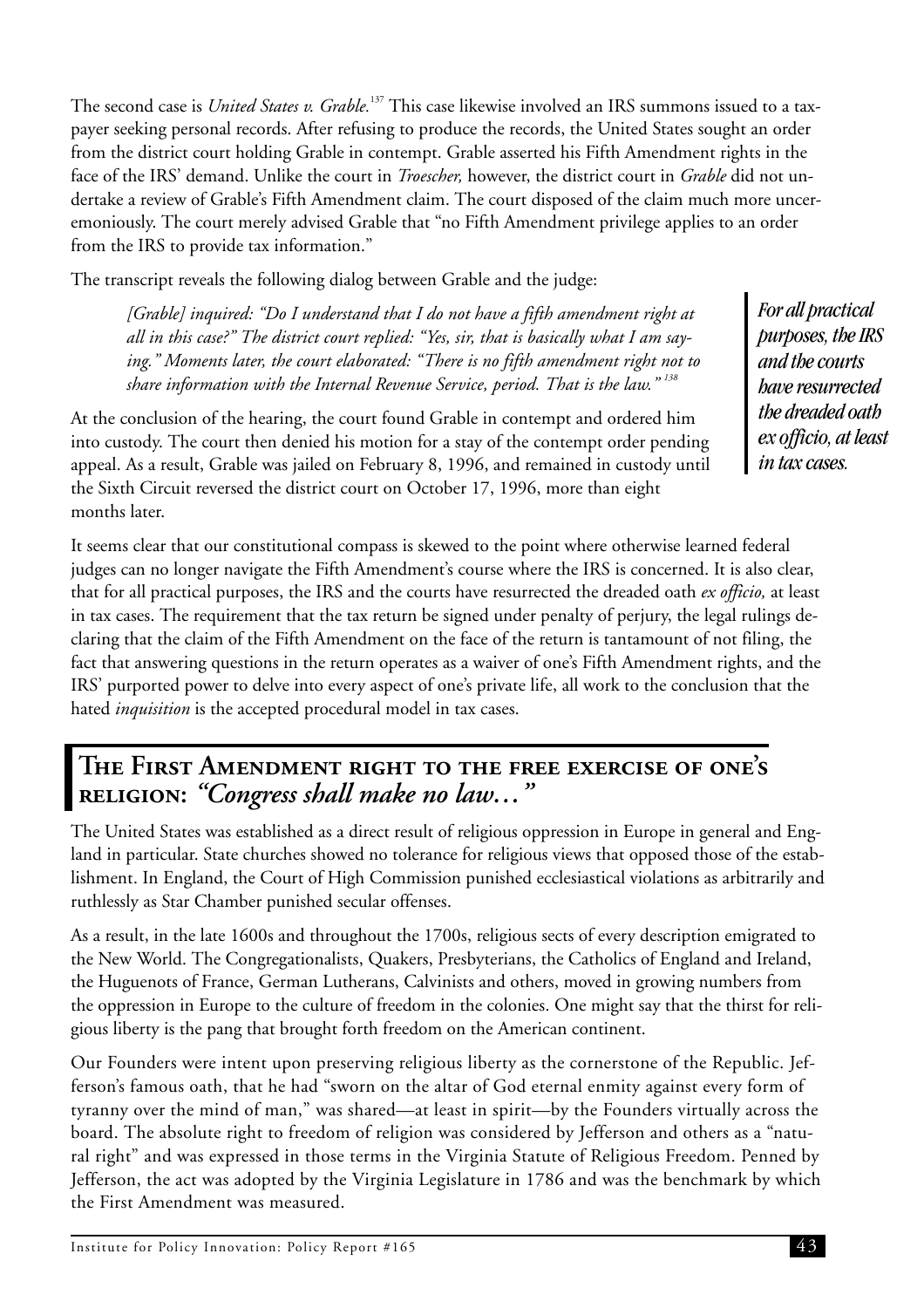<span id="page-48-0"></span>The essence of the statute reads,

*Be it therefore enacted by the General Assembly, That no man shall be compelled to frequent or support any religious worship, place or ministry whatsoever, nor shall be enforced, restrained, molested, or burdened in his body or goods, nor shall otherwise suffer on account of his religious opinions or belief; but that all men shall be free to profess, and by argument to maintain, their opinions in matters of religion, and that the same shall in nowise diminish, enlarge, or effect their civil capacities.*

Recognizing that subsequent legislatures could alter or abolish legislation enacted in a former session, Jefferson saw fit to preempt any future act that might dilute the above language. The statute concludes by saying,

*yet we are free to declare, and do declare, that the rights hereby asserted are of the natural rights of mankind, and that if any act shall hereafter be passed to repeal the present or to narrow its operation, such an act will be an infringement of natural right.*

Just as Jefferson's work was the very foundation upon which America built its intellectual case against England in the court of world opinion, so was it also the foundation of the First Amendment.

The First Amendment language applicable to this discussion provides that "Congress shall make no law respecting an establishment of religion, or prohibiting the free exercise thereof." This language is a plain and unequivocal injunction against Congress. It deprives the body of any jurisdiction whatsoever in matters of religion, regardless of the purposes of the legislation or the perceived "need for" or "compelling interest" in any level of regulation. Nevertheless, it should come as no surprise that both Congress and the courts have found ways to chip away at that clear dictate. And however much the courts have chipped away at this liberty over the years, the Supreme Court essentially extinguished it in 1982—at least insofar as tax matters are concerned.

This occurred in the case of *United States v. Lee*.<sup>139</sup> Lee was a member of the Old Order Amish. He was also a self-employed carpenter and employed others in his business. As a member of the Amish faith, Lee opposed on religious grounds any form of public insurance, including old age and survivor benefits as provided through the Social Security program. Lee's religious beliefs dictate not only that he not receive benefits under the program, but that he not make contributions to it either.

In fact, as a self-employed person, Lee was exempt under long-established federal law from paying Social Security taxes on his own income.<sup>140</sup> However, this case went beyond merely the taxes on Lee's own income. As an employer, he was otherwise required to withhold Social Security taxes from the wages of his employees and to pay the employer's matching share of the tax. Lee did not do this and the IRS assessed the taxes against him. Lee challenged the assessment in the federal courts. Eventually, he found himself before the Supreme Court where he posed a simple question: does not the First Amendment's free exercise clause prevent the federal government from imposing burdens upon Lee that offend his religious principles?

To answer the question, the court first examined the friction between Lee's religious principles and the tax in question. It found, given the nature of the Amish faith and the nature of the tax, that,

*both payment and receipt of social security benefits is forbidden by the Amish faith. Because the payment of the taxes or receipt of benefits violates Amish religious beliefs, compulsory participation in the social security system interferes with their free exercise rights.<sup>141</sup>*

One would think that such a finding would resolve the issue in Lee's favor. In fact, the lower court that reviewed the case prior to the Supreme Court found the statutes in question unconstitutional as applied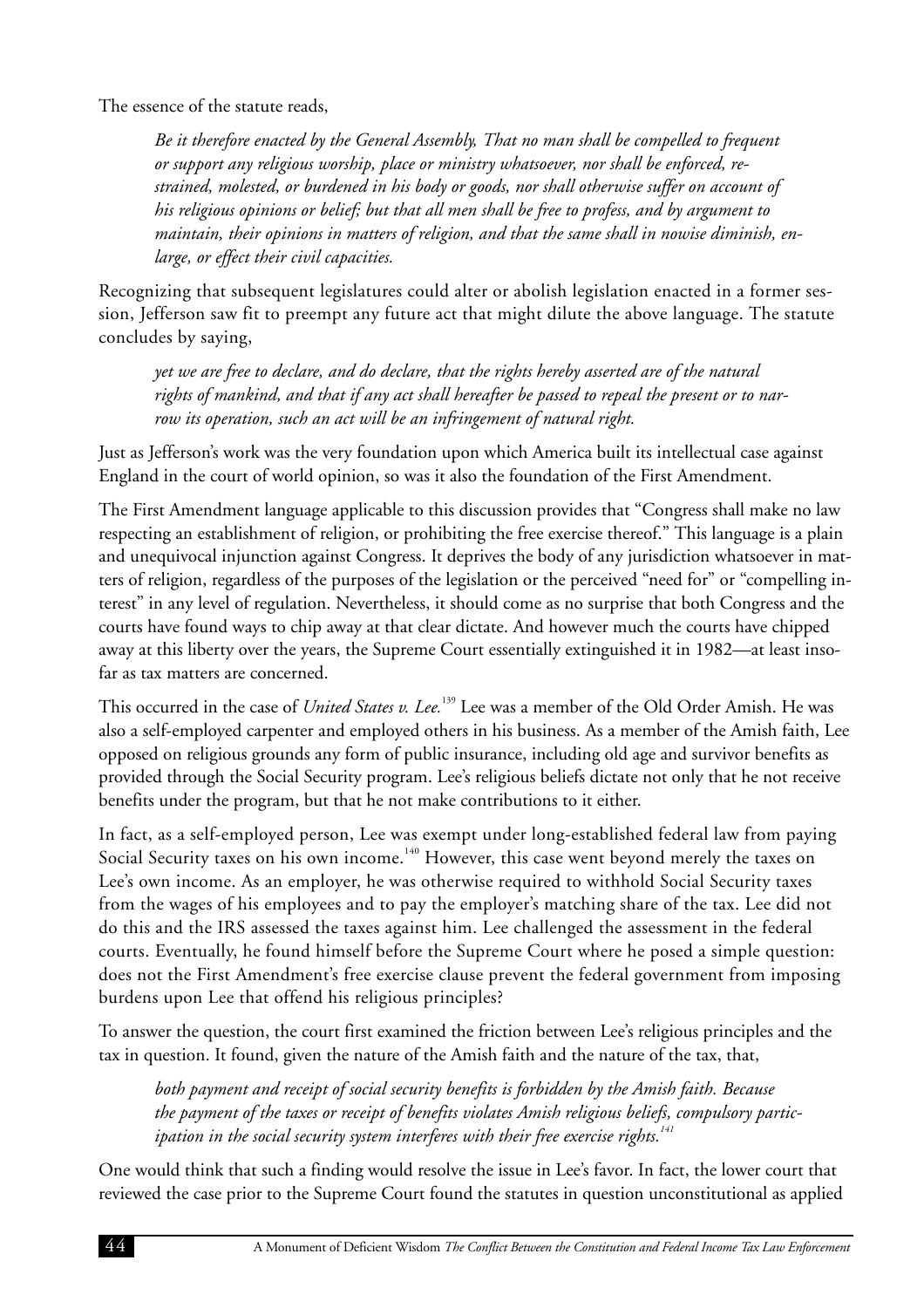<span id="page-49-0"></span>to Lee. But the Supreme Court went on to say that, "The conclusion that there is a conflict between the Amish faith and the obligations imposed by the social security system is only the beginning, however, and not the end of the inquiry." The Supreme Court posited the proposition that religious liberty could be restricted where the restriction is "essential to accomplish an overriding governmental interest."<sup>142</sup>

The court then addressed the nature of the Social Security system, pointing out that the benefits program "is by far the largest domestic governmental program in the United States today, distributing approximately \$11 billion monthly to 36 million Americans." Upon this observation, the court then declared what the "overriding governmental interest" was that had to be balanced against Lee's undeniable First Amendment right. The court stated,

*The design of the [social security] system requires support by mandatory contributions from covered employers and employees. This mandatory participation is indispensable to the fiscal vitality of the social security system. <sup>143</sup>*

The essence of the Court's opinion is quite simple: the federal government needs the money to operate the social security system. And because the government needs the money, Lee's First Amendment rights must be sacrificed on that altar of need. But this is not the most disturbing aspect of the *Lee* opinion. What is most disturbing is that it betrays a fundamental misunderstanding by the court of the nature of the Bills of Rights in general and the proscriptions of the First Amendment in particular. And to make matters worse, the *Lee* decision was unanimous.

The court further stated that, "Religious beliefs can be accommodated, but there is a point at which accommodation would radically restrict the operating latitude of the legislature.<sup>"144</sup> To put it more simply, so long as individual rights do not get in the way of the will of the legislature, those rights will be "accommodated." However, at such time as individual rights do stand in opposition to what the legislature might envision, those rights cannot be allowed to stand. In Lee's case, his right to the free exercise of his religion could not be "accommodated" because that right may restrict Congress' ability to raise money.

Through this holding, the Supreme Court has turned the First Amendment on its head. The court essentially granted Congress the authority to do anything it wants as long it can show that it "needs the money." Whereas the First Amendment pointedly declares that "Congress shall make no law," the Supreme Court modified that to read, "Congress shall make no law, unless such law supports an overriding governmental need."

Does anybody reasonably believe that the Founders intended such a reading of the First Amendment? In light of the language of the Virginia Statute of Religious Freedom, can anyone reasonably say that Jefferson would have supported language that comes anywhere close to what the court endorsed in the *Lee* decision?

The First Amendment sets up no "balancing test" (as the courts are wont to say) between the rights of citizens on the one hand and governmental need on the other hand. The reason is quite simple and has been amply documented throughout this treatise. Any time governmental interests come into friction with individual liberties, individual liberties are cast asunder and the power of government grows. The "balancing test" that courts are fond of employing is nothing more than a means of declaring that the

*The Supreme Court essentially granted Congress the authority to do anything it wants as long as it can show that it "needs the money."*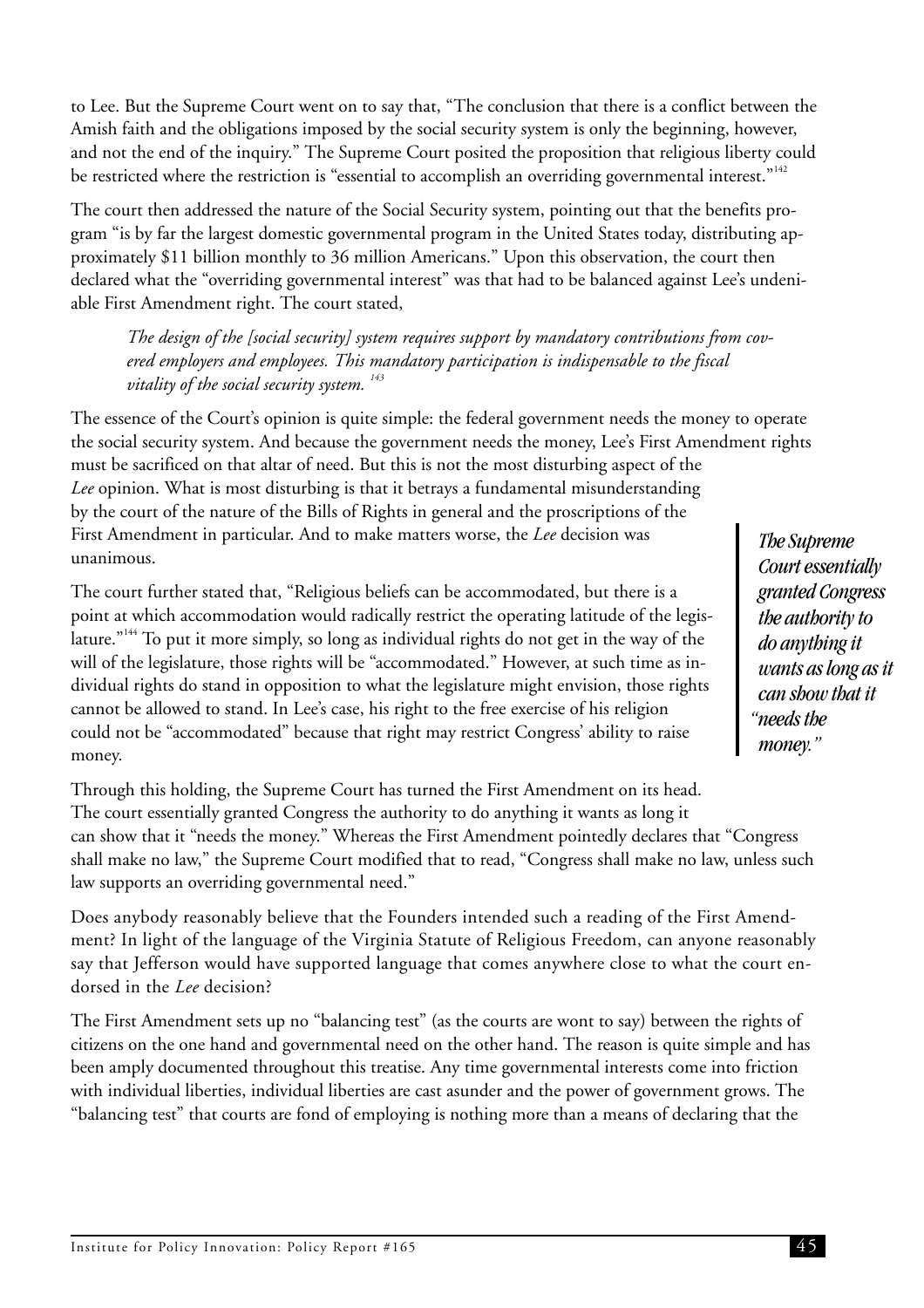plain language of the Bill of Rights does not mean what it says. On this account, Irving Brant, constitutional historian and the author of the six-volume biography of James Madison, writes,

*What the framers should have done, perhaps, was add a second section to the First Amendment, saying: "The preceding section means what it says." But that might require a third section with the same wording, and perhaps a fourth and a fifth, to prove that "no" means "no." <sup>145</sup>*

Jefferson's vision for limiting governmental power vis-à-vis religion was sweeping and absolute. Consider again the language from the Virginia statute, declaring that no person shall be "enforced, restrained, molested, or burdened in his body or goods" with regard to his religious beliefs. This language leaves little room for government to supplant one's religious freedoms in the interest of preserving the "fiscal vitality" of a government program.

*There is no longer any semblance of either order or stability to our tax system.*

## **Conclusion**

Madison concluded Federalist No. 62 by saying, "No government, any more than an individual, will long be respected without being truly respectable; nor be truly respectable without possessing a certain portion of order and stability."

There is no longer any semblance of either order or stability to our tax system. In the interest of collecting revenue, the Supreme Court has allowed Congress to encroach and vitiate virtually all the individual liberties the Constitution and Bill of Rights guarantee. This treatise clearly documents that otherwise inviolable constitutional rights have been set aside on the claim that an "overriding governmental need," that is, the need for the money, is paramount to the sustenance of personal liberty. This alone is a violation of the plain language of the Constitution.

Article VI of the Constitution sets forth what is known as the document's "supremacy clause." It states,

*This Constitution, and the Laws of the United States which shall be made in Pursuance thereof; and all Treaties made, or which shall be made, under the Authority of the United States, shall be the supreme Law of the Land; and the Judges in every State shall be bound thereby, any Thing in the Constitution or Laws or any State to the Contrary notwithstanding.*

The courts were established to be the guardians of liberty. They were made wholly independent of the executive and legislative branches, expressly so that the will of the legislature and executive departments might never supplant individual liberties. The Founders were well aware of the innumerable instances in English history where kings pressured, threatened and cajoled judges to ensure the convictions of those who spoke out against the authority of the crown. The Founders were determined to structure a government in which such acts would not recur. Indeed, in Federalist No. 78, Hamilton referred to the judicial branch as the "citadel of the public justice and the public security."

In this regard, the judiciary is to compare the language of a statute with that of the Constitution, then determine whether the former comports with the latter. If so, the statute is legitimate and enforceable. If not, the statute is void under the terms of Article VI. In Federalist No. 78, Hamilton described the process in this fashion:

*The interpretation of the laws is the proper and peculiar province of the courts. A Constitution, is, in fact, and must be regarded by the judges, as a fundamental law. It therefore belongs to them to ascertain its meaning, as well as the meaning of any particular act proceeding from the legislative body [Congress]. If there should happen to be an irreconcilable variance between the two, that which has the superior obligation and validity ought, of course, to be preferred;*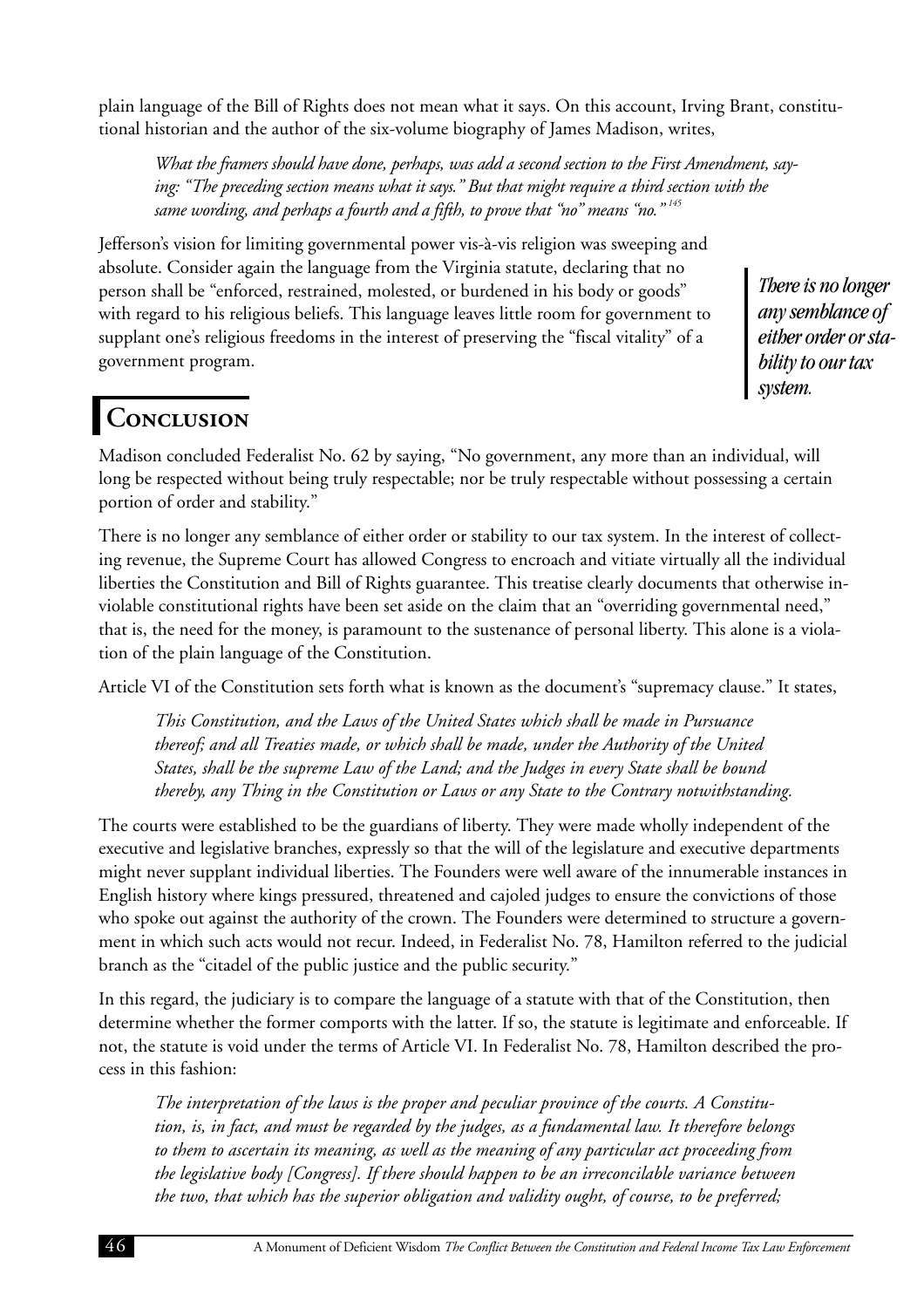#### *or, in other words, the Constitution ought to be preferred to the statute, the intention of the people to the intention of their agents [representatives].*

Because the courts have abdicated their duty to stand as the "citadel of security" against the legislature and the executive, our constitutional liberties have eroded substantially while at the same time, the power and reach of the federal government has been extended to all areas of our private lives. Nowhere is this more true that in area of tax law enforcement. Whereas the Constitution plainly limits the power of government, virtually all such limitations have been declared invalid as they relate to the IRS under the unconstitutional notion of an "overriding governmental need."

There is no clearer example of this than in the *Lee* case. The Supreme Court held that Lee must be forced to participate in the social security program despite its finding that forced participation expressly violated his First Amendment rights. The court rationalized the direct infringement, claiming the government's "overriding interest" in collecting taxes permitted the violation. In no uncertain terms, the Supreme Court said that because "we need the money" it is permissible to violate the Constitutional rights of a citizen in order to collect it.

Note how far this logic is removed from the model set forth by Hamilton in Federalist No. 78. Please recall his admonition regarding the Constitution and the so-called "operating latitude of the legislature." To repeat, Hamilton said, "If there should happen to be an irreconcilable variance between the two, that which has the superior obligation and validity ought, of course, to be preferred; or, in other words, the Constitution ought to be preferred to the statute."

Throughout their text, the Constitution and Bill of Rights place express restrictions upon government's ability to legislate. Without such restrictions, the federal government is no different than the Tudor and Stewart tyrannies that offended every element of English liberty for centuries. The Constitution's restrictions directly and simply forbid the invasion of individual rights by government eager to pass laws that infringe upon liberty. Yet the Supreme Court in *Lee* effectively held that the limitations are placed upon the individual, not upon government.

Nowhere in the Constitution does it say that one's liberty is dependent upon a "balancing" test. Nor does it say that Congress should "accommodate" individual rights, but only if they do not interfere with its own right to legislate. The hard reality is that there are *no excepting words* where our precious individual liberties are concerned.

When it comes to the rights of the average citizen, the courts have abandoned a strict reading of the plain language of the Constitution in favor of judicial creativity designed specifically to achieve the predetermined goal of propagating the current tax system. Strict adherence to the letter of the document was insisted upon by Hamilton. He spoke plainly on the subject, saying,

*If we set out with justice, moderation, liberality, and a scrupulous regard to the Constitution, the government will acquire a spirit and tone productive of permanent blessings to the community. If, on the contrary, the public counsels are guided by humor, passion, and prejudice; or from resentment to individuals, or a dread of partial inconveniences, the Constitution is slighted, or explained away, upon every frivolous pretext, the future spirit of government will be feeble, distracted and arbitrary. The rights of the subjects will be the sport of every party vicissitude. There will be no settled rule of conduct, but everything will fluctuate with the alternate prevalency of contending factions.<sup>146</sup>*

Hamilton's message is simple. Continuity of the moral fabric of society is dependent upon legal absolutes, especially where citizens' rights are concerned. If the government is free to "explain away" the

*The courts have abandoned a strict reading of the plain language of the Constitution in order to propagate the current tax system.*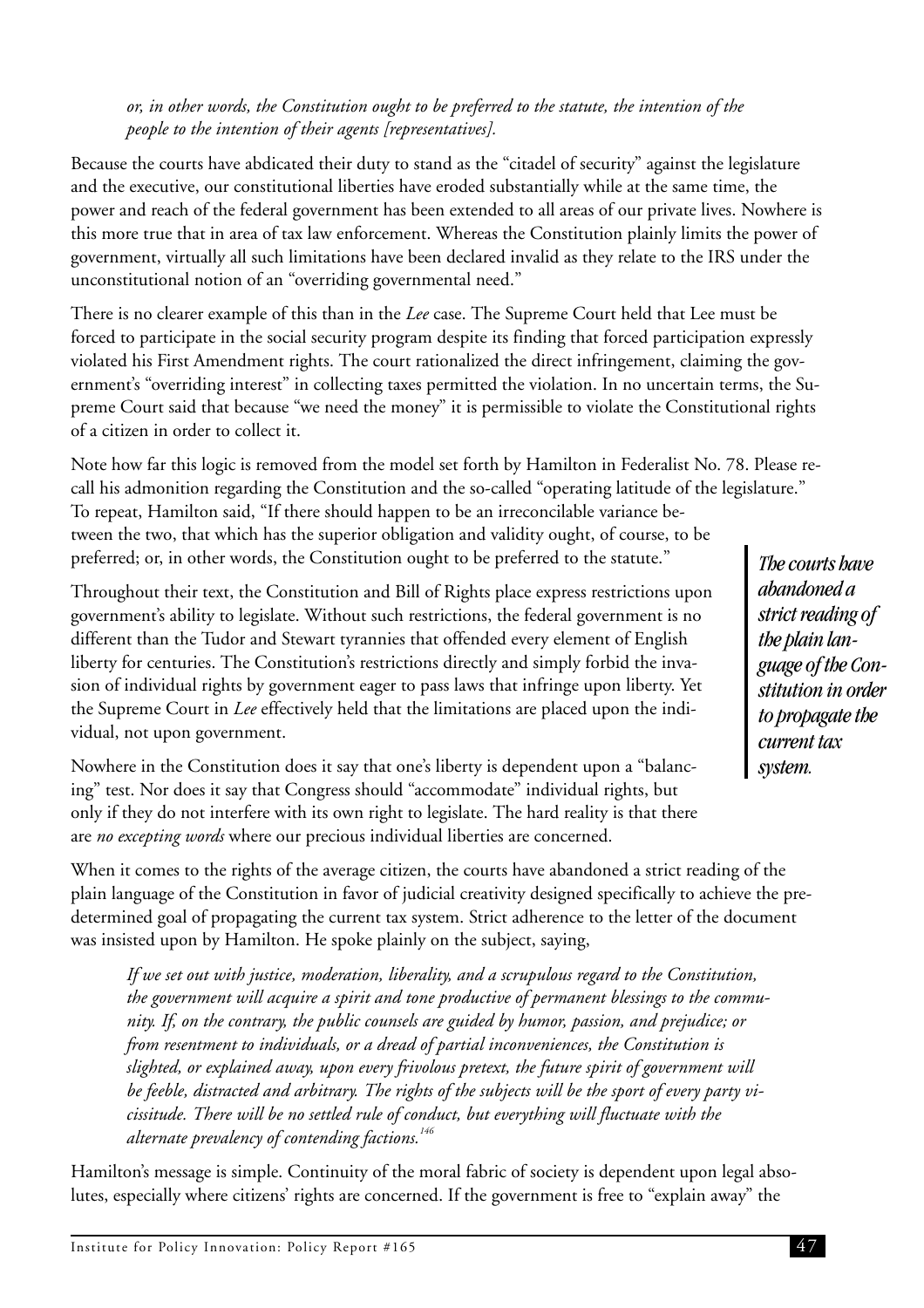<span id="page-52-0"></span>protections of the Constitution, in the end, there will be no Constitution. If the rights of the citizens are made the "sport" of every governmental opinion change, in the end, citizens will have no rights.

Arguing the "overriding" need for revenue as its justification, the courts have caused our priceless Constitutional system of law and limited government to deteriorate. What system of taxation is so important that we should sacrifice our precious liberty to save it?

The foregoing examination should plainly illustrate that the income tax, as a direct tax, is a frontal assault upon the most fundamental of our constitutional liberties. It should be abundantly clear why the Founders rejected direct taxation such as an income tax in favor of indirect taxes as the chief means of raising revenue. The enforcement of a system of direct taxation necessarily requires the systematic invasion of individual liberties and destruction of constitutional restrictions on the power of government. Otherwise, a direct tax is simply unenforceable. It is for that reason that an income tax of any kind is wholly antithetical to liberty. The above history should clearly show that liberty and an income tax cannot co-exist in the same society. One must necessarily drive out the other. The question for policy makers is simple: which is the American

*What system of taxation is so important that we should sacrifice our precious liberty to save it?*

people more willing to learn to live without?

### ENDNOTES

- 1. *McCulloch v. Maryland,* 17 U.S. 316 (1819).
- 2. James Madison, *The Federalist,* No. 62.
- 3. Internal Revenue Service, "Annual Report of the Commissioner on Tax Law Complexity," June 5, 2000, 6.
- 4. Internal Revenue Service, "Statement of Charles O. Rossotti, Commissioner of IRS," Before the Subcommittee on Oversight, House Committee on Ways and Means, June 29, 2000, 4–5.
- 5. The IRS is only now beginning to acknowledge that the code's penalty system is itself overly complex and burdensome. See Department of the Treasury, Office of Tax Policy, "Report to Congress on Penalty and Interest Provisions of the Internal Revenue Code," October, 1999.
- 6. Shirley Peterson, Testimony to House Government Operations Committee, June 3, 1992, 2.
- 7. Internal Revenue Service, "National Taxpayer Advocate's FY 2000 Annual Report to Congress," IRS Publication 2104, December, 2000, 6.
- 8. General Accounting Office, "Small Business: Taxpayers Face Many Requirements," Statement of Margaret T. Wrightson, Associate Director, Tax Policy and Administration Issues, General Government Division, GAO/T-GGD-99–76, April 12, 1999, 4.
- 9. General Accounting Office, "Tax Administration: IRS' 1999 Tax Filing Season," GAO/GGD-00–37, December, 1999, 23.
- 10. Charles O. Rossotti, "Comments on Customer Service Employee Feedback Report," Internal Revenue Service, May 25, 2000; emphasis added.
- 11. General Accounting Office, "Tax System Burden: Tax Compliance Burden Faced by Business Taxpayers," GAO/T-GGD-95–42, December 9, 1994, 3.
- 12. General Accounting Office, "Tax Administration: Recurring Tax Issues Tracked by IRS' Office of Appeals," GAO/GGD-93–101, May, 1993.
- 13. General Accounting Office, "Tax Administration: IRS Faces Several Challenges as It Attempts to Better Service Small Businesses," GAO/GGD-00–166, August, 2000, 6–7.
- 14. *Money,* March, 1992, 90.
- 15. U.S. 385 (1926).
- 16. Senator Henry Bellmon, Testimony before Senate Finance Committee, Record of H.R. 13270, October 2, 1969, Vol. 5, pp. 4675–76; emphasis added.
- 17. Internal Revenue Service, "Annual Report of the Commissioner on Tax Law Complexity," 6.
- 18. The Executive Office of the President of the United States, *A Vision of Change for America,* February 17, 1993, 65–6.
- 19. U.S. Constitution, Article I, Section 8, clause 1.
- 20. Karl Marx, *The Communist Manifesto,* 1848; emphasis added.
- 21. Ibid.
- 22. Clarence B. Carson, "The General Welfare," appearing in *The Foundations of American Constitutional Government,* Foundation for Economic Education, 1996, 189.
- 23. James Madison, *The Federalist* No. 41.
- 24. Richard B. Morris, *The Basic Ideas of Alexander Hamilton,* Pocket Books, 1957, 220.
- 25. Ibid, 221; emphasis added.
- 26. *Writings of Thomas Jefferson,* Library Edition, 1904, 147; emphasis added.
- 27. Carson, "The General Welfare," 195.
- 28. U.S. 1 (1933).
- 29. Ibid, 61.
- 30. Ibid, 76.
- 31. Richard E. Ellis, "The Political Economy of Thomas Jefferson," appearing in *Thomas Jefferson, The Man, His World, His Influence,* Lally Meymouth, editor, G.P. Putnam's Sons, 1973, 94.
- 32. John Locke, "An Essay Concerning the True Original Extent and End of Civil Government," Great Books of the Western World, Britannica, Vol. 35, 29.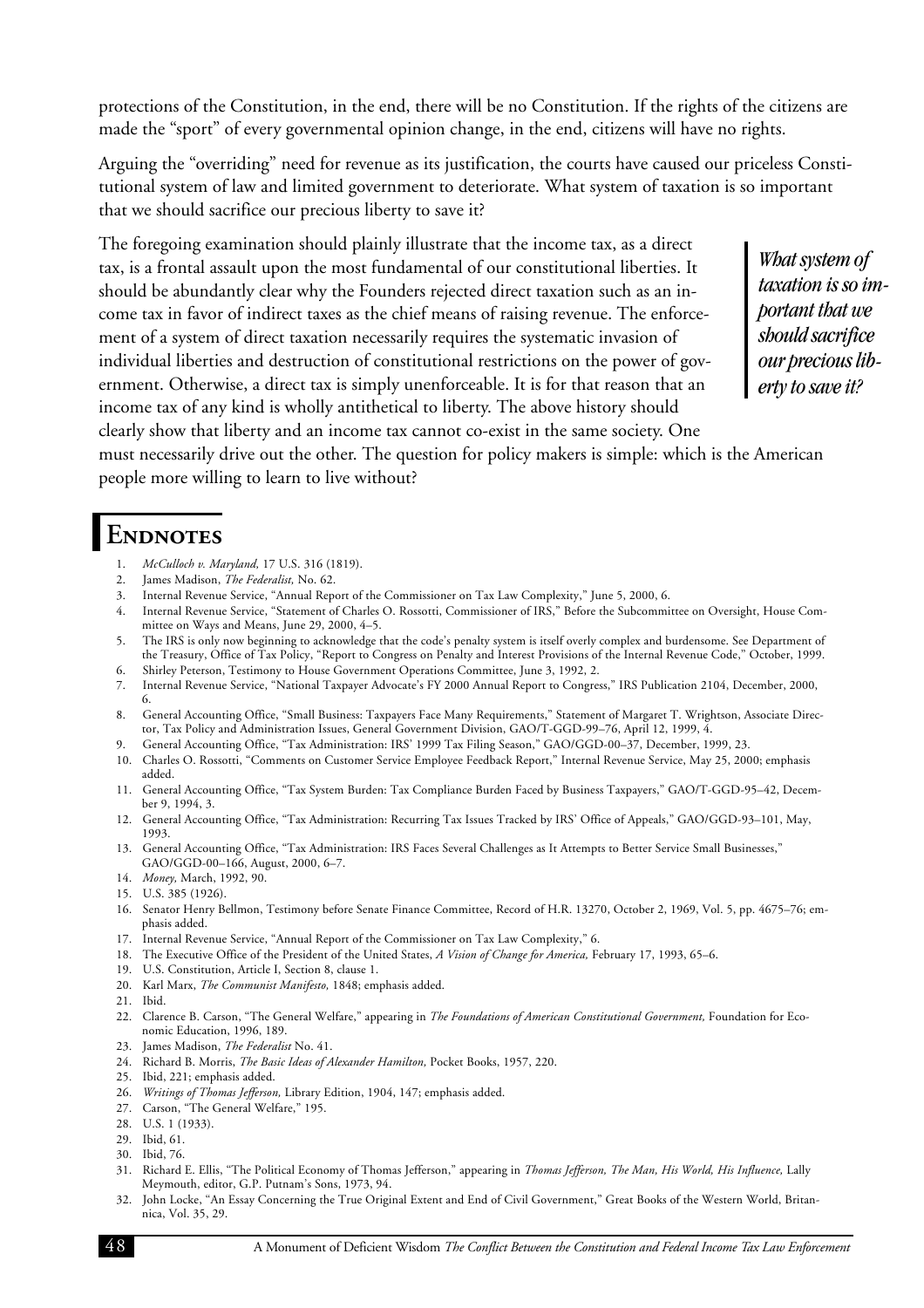- 33. Carrol D. Kilgore, *Judicial Tyranny,* Thomas Nelson, Inc., Publishers, 1977, 268.
- 34. Thomas Paine, "Rights of Man," *The Life and Major Writings of Thomas Paine,* Philip S. Foner, Ed., The Citadel Press, 1974, 359.
- 35. Kevin Sharp, "Public Perceptions and Misperceptions of the 1986 Tax Reform Act," Internal Revenue Service, *Trend Analysis and Related Statistics,* Publication 1500, 1990 Update, 83.
- 36. Ibid. p. 89; emphasis added.
- 37. Michael Wildavsky, "How Fair Are Our Taxes?" *Reader's Digest,* February 1996, 60.
- 38. With the Economic Growth and Tax Relief Reconciliation Act of 2001, signed by the president on June 7, 2001, a new 10 percent bracket was added to the law and a one percentage point drop in other brackets was imposed, except for the 15 percent bracket. Thus, the top bracket is reduced one percentage point to 28.6 percent. Further reductions are to be phased in over time.
- 39. *A Vision of Change for America,* 7–8.
- 40. Congressional Record, United States Senate, August 28, 1913, 3834.
- 41. Revenue Procedure 93–49.
- 42. Internal Revenue Code section 1(a) and Revenue Procedure 99–42. The marriage penalty may be more or less exaggerated depending upon the nature of deductions, etc., claimed by a given married couple. The Economic Growth and Tax Relief Reconciliation Act of 2001 purports to correct the so-called marriage penalty. It does so by further manipulating standard deductions and increasing the size of the 15 percent tax bracket in an attempt to ameliorate the effects of the graduated rates. However, the changes do not go into effect until 2005. Even then, the changes applicable to the standard deduction are phased in over five years while those related to the 15 percent bracket are phased in over four years. Act sec. 301, code sec. 63; act sec. 302, code sec. 1.
- 43. General Accounting Office, "Tax Administration: Income Tax Treatment of Married and Single Individuals," GAO/GGD-96–175, September 1996, 3.
- 44. National Commission on Restructuring the Internal Revenue Service, *A Vision for a New IRS,* Report to Congress, June 25, 1997, 41.
- 45. "Annual Report of the Commissioner on Tax Law Complexity," 19.
- 46. Ibid, 25.
- 47. Internal Revenue Service, "National Taxpayer Advocate's FY 1999 Annual Report to Congress," p. IV-43; and the "FY 2000 Annual Report," 75.
- 48. See generally, code sections 55–59.
- 49. The code sections corresponding to these provisions are sections 2(b); 151; 25A; 21; 32; and 24, respectively.
- 50. Code section 1(g).
- 51. Under the newly enacted Economic Growth and Tax Relief Reconciliation Act of 2001, these phase-outs are phased out over a period of five years beginning with 2005. Act sec. 201, code sec. 151. Stated another way, Congress phased in the phase out.
- 52. An easy way to distinguish direct and indirect taxes is this: a direct tax is a tax on property; an indirect tax is a tax on an activity. Real estate taxes are direct; excise taxes on consumer products are indirect. Indirect taxes carry the added attribute of being voluntary in the sense that the consumer can avoid the tax by declining to purchase the products to which the tax attaches.
- 53. Richard B. Morris, *The Basic Ideas of Alexander Hamilton,* 1957, 259–60.
- 54. Ibid, 257.
- 55. U.S 601 (1895). This case provides an excellent discussion of the nature of direct vs. indirect taxation.
- 56. Congressional Record, United States Senate, August 28, 1913, 3840.
- 57. James Iredell, "A System of Government which I am Convinced Can Stand the Nicest Examination," Answers to Mason's Objections, February 20-March 19, 1788, *The Debate on the Constitution,* The Legal Classics Library, Part One, 365.
- 58. Public Law No. 103–66, 107 Stat. 312 (1993).
- 59. See code section  $2001(c)(1)$  as amended.
- 60. U.S. 26 (1994). The case addressing the specific Clinton estate tax increase is *Nationsbank of Texas v. United States,* 84 AFTR2d Par. 99–5001 (U.S. Court of Claims 1999).
- 61. U.S. at 32–33.
- 62. *Magna Charta,* "Explanatory Notes on the foregoing Collection of Charters of Liberties," The Legal Classics Library, Gryphon Editions, 221.
- 63. U.S. 111 (1933).
- 64. U.S. 247, 260 (1935); emphasis added.
- 65. Ibid, 259.
- 66. F.2d 693 (5. Cir. 1977).
- 67. Code section 6213(b).
- 68. Code section 7491(b) puts the burden of proof squarely upon the IRS to justify income reconstructions that are founded upon "statistical information based upon unrelated taxpayers." However, this provision also applies only "in court cases." Code section 7491(c) provides that in any court proceeding, the IRS "shall have the burden of production" with respect to the appropriateness of any penalty or addition to the tax. This is not a burden of proof. It merely provides that when a penalty is at issue in a court case, the IRS must proceed first to show that the penalty applies.
- 69. T.C. No. 28, June 6, 2001, Slip Opinion, 14.
- 70. Ibid, 15; emphasis added.
- 71. Lysander Spooner, *An Essay on the Trial by Jury,* John P. Jewett and Co., 1852, 222.
- 72. Impeachments trials are conducted before the Senate as provided for under Article I, section 3.
- 73. Tax Reform Act of 1969, Public Law 91–172, section 951, amending section code section 7441.
- 74. T.C. 392, 396 (1971).
- 75. U.S. 589, 596 (1931).
- 76. U.S. 145, 175 (1960).
- 77. *Mullane v. Central Hanover Bank & Trust Co.*, 339 U.S. 306, 315 (1950).
- 78. U.S. 589, 596–7; emphasis added.
- 79. Ibid, 595.
- 80. *Enoch v. Williams Packing & Navigation Co.*, 370 U.S. 1 (1962) and *Bob Jones University v. Simon,* 416 U.S. 725 (1974).
- 81. Internal Revenue Service, *Taxpayer Advocate's Annual Report to Congress,* FY 1996, 4–5.
- 82. Internal Revenue Service, *Taxpayer Advocate's Annual Report to Congress,* FY 1999, I-2.
- 83. Internal Revenue Service, *Taxpayer Advocate's Annual Report to Congress,* FY 2000, 2.
- 84. Code section 6320 provides identical provisions with respect to tax liens. However, a citizen is entitled to just one "due process" hearing, either under section 6320 or 6330.
- 85. Howell's State Trials 1029, 95 Eng. 807 (1765).
- 86. *Boyd v. United States,* 116 U.S. 616, 629 (1886).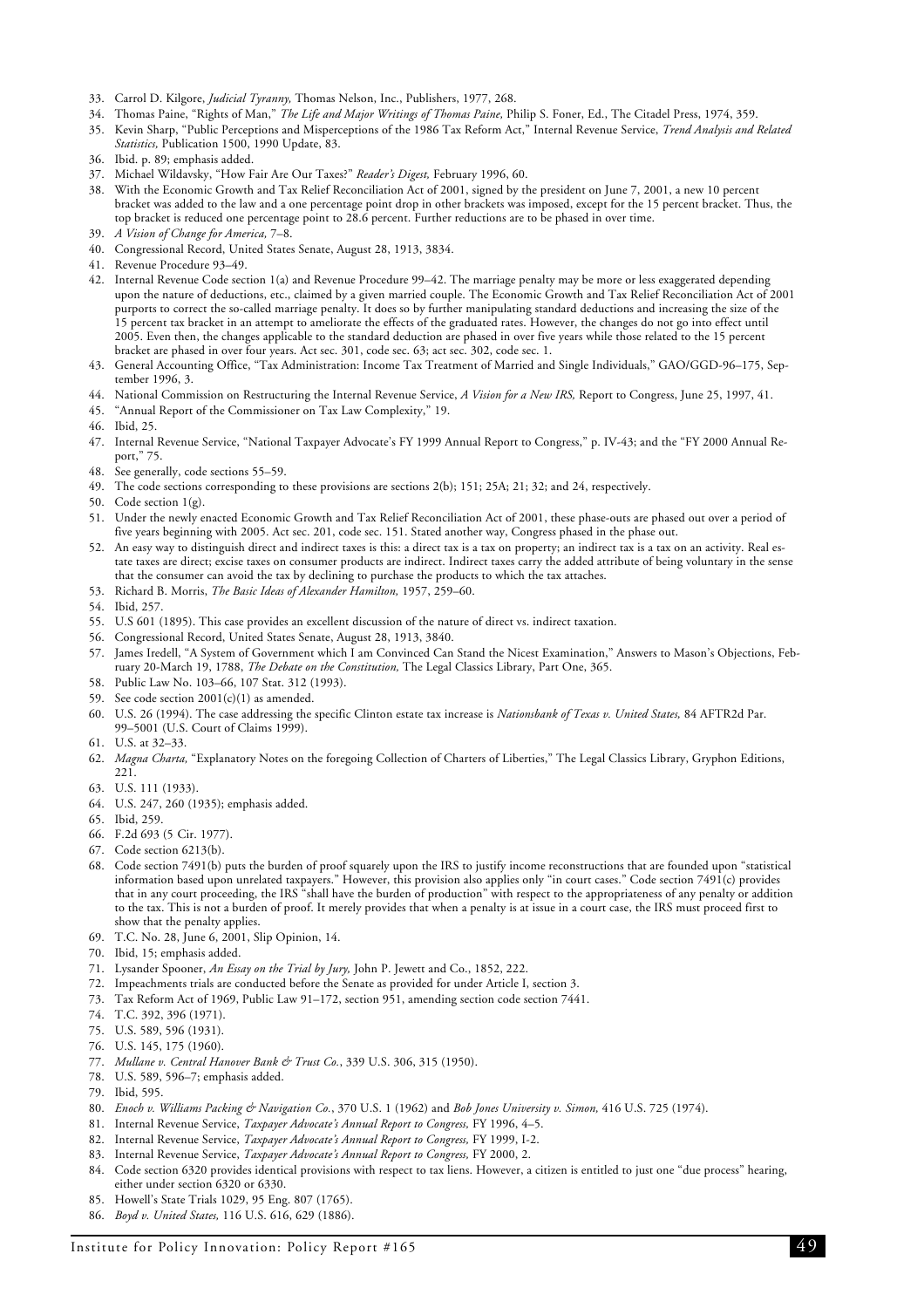- <span id="page-54-0"></span>87. Eng. at 818.
- 88. *Boyd v. United States,* 116 U.S. at 625.
- 89. Supra, note 86.
- 90. U.S 347, 353 (1967).
- 91. *Donaldson v. United States,* 400 U.S. 517, 523 (1971).
- 92. *United States v. Michaud*, 897 F.2d 264 (7 Cir. 1990).
- 93. See *United States v. Lawless,* 709 F.2d 485 (7 Cir. 1983) and *United States v. Frederick*, 83 AFTR2d para. 99-686, (7 Cir. 1999).
- 94. U.S. 48, 56 (1964).
- 95. Ibid, at 57.
- 96. U.S. 435, 443 (1976).
- 97. Internal Revenue Service, "Notice of Proposed Amendment to Privacy Act System of Records," *Federal Register* 59, No. 243, December 20, 1994.
- 98. Code section 21(e)(9)(A).
- 99. Compare code sections 6721(e)(2)(C) and 7201. The civil penalty for not filing the form is *more* serious than the criminal fine for failing to file an income tax return altogether. Compare section 7203.
- 100. John A. Szilagyi, "Where Have All the Dependents Gone?," Internal Revenue Service, Publication 1500, *Trend Analysis and Related Statistics,* August, 1990, 65.
- 101. Ibid, 64.
- 102. Ibid, 68; emphasis added.
- 103. Public Law 103–465, December 8, 1994.
- 104. General Accounting Office, "Social Security: Government and Commercial Use of the Social Security Number is Widespread," GAO/HEHS-99–28, February 1999, 3.
- 105. See *Miller v. Commissioner,* 114 T.C. No. 32 (June 23, 2000) (no recognized religious objection to using SSNs for minor children); *Adams* v. Commissioner, 110 T.C. 137 (1998), aff'd 170 F.3d 174 (3 Cir. 1999); *Furlow v. United States*, 84 AFTR2d Par. 99-5062 (Dist. MD 1999).
- 106. U.S. 616 at 622; emphasis added.
- 107. Ibid, at 630; emphasis added.
- 108. *Boyd,* 116 U.S. 616, 629.
- 109. U.S. 406, 415–16 (1966).
- 110. U.S. 616, 630.
- 111. U.S. 52, 55 (1964).
- 112. *Hoffman v. United States,* 341 U.S. 479 (1951); *McCarthy v. Arndstein,* 266 U.S. 34 (1924); *Ullman v. United States,* 350 U.S. 422  $(1956)$
- 113. *United States v. Sullivan,* 274 U.S. 259 (1927); *Garner v. United States,* 424 U.S. 648 (1976).
- 114. *United States v. Silkman,* 542 F.2d 1218 (8 Cir. 1976); *United States v. Daly,* 481 F.2d 28 (8 Cir. 1972).
- 115. For a more complete analysis of this very dilemma, see *United States v. Neff*, 615 F.2d 1235 (9 Cir. 1980).
- 116. See *United States v. Sullivan,* supra; *Garner v. United States,* supra.
- 117. F.2d 518, 523 (9 Cir. 1980).
- 118. F.2d 1160 (4 Cir. 1974); 598 F.2d 843 (5 Cir. 1979), respectively.
- 119. The "tax gap" is defined as the difference between what is owed in taxes and what is actually paid.
- 120. General Accounting Office, "Analyzing the Nature of the Tax Gap," GAO/T-GGD-97–35, January 9, 1997, 5.
- 121. For a detailed analysis of this audit program, see Daniel J. Pilla, *IRS, Taxes and the Beast,* Winning Publications, Inc., 1996. As a result of this work, the audit program came under scrutiny and attack by Congress during the 1997 hearings into IRS abuse. In response, Congress added section 7602(d) to the code. The law somewhat limits the use of these audits but does not prevent them or any of the invasive techniques discussed.
- 122. Internal Revenue Service Training Aid 3302–127, "Examining for Economic Reality," Facilitator's Guide to Workshops 1 through 6, p. i.

123. Ibid, emphasis added.

- 124. Internal Revenue Service Training Aid 3302–102, "JOB AID 1, Components of Economic Reality."
- 125. Internal Revenue Service Training Aid 3302–104, "JOB AID 3, Personal Living Expense (PLE) Checklist."
- 126. Internal Revenue Service Training Aid 3302–110, "JOB AID 9, Indirect Methods," 1.
- 127. General Accounting Office, "Taxpayer Confidentiality: Federal, State and Local Agencies Receiving Taxpayer Information," GAO-GGD-99–164, August, 1999, 9–11.
- 128. U.S. 391, 420 (1976).
- 129. Ibid, at 409–10.
- 130. Ibid, at 415; footnotes omitted.
- 131. Ibid, at 414.
- 132. U.S. 605 (1984).
- 133. Ibid, at 611–12.
- 134. Ibid, at 618.
- 135. F.3 933 (9 Cir. 1996).
- 136. Ibid, Slip Opinion, 3.
- 137. F.3d 251 (6 Cir. 1996).
- 138. Ibid, Slip Opinion, 4.
- 139. U.S. 252 (1982).
- 140. Code section 1402(g).
- 141. U.S. at 257.
- 142. Ibid.
- 143. Ibid, at 258.

- 145. Irving Brant, *The Bill of Rights: Its Origin and Meaning,* Mentor Publishing, 1965, 225.
- 146. Morris, *The Basic Ideas of Alexander Hamilton,* 17.

<sup>144.</sup> Ibid, at 259.